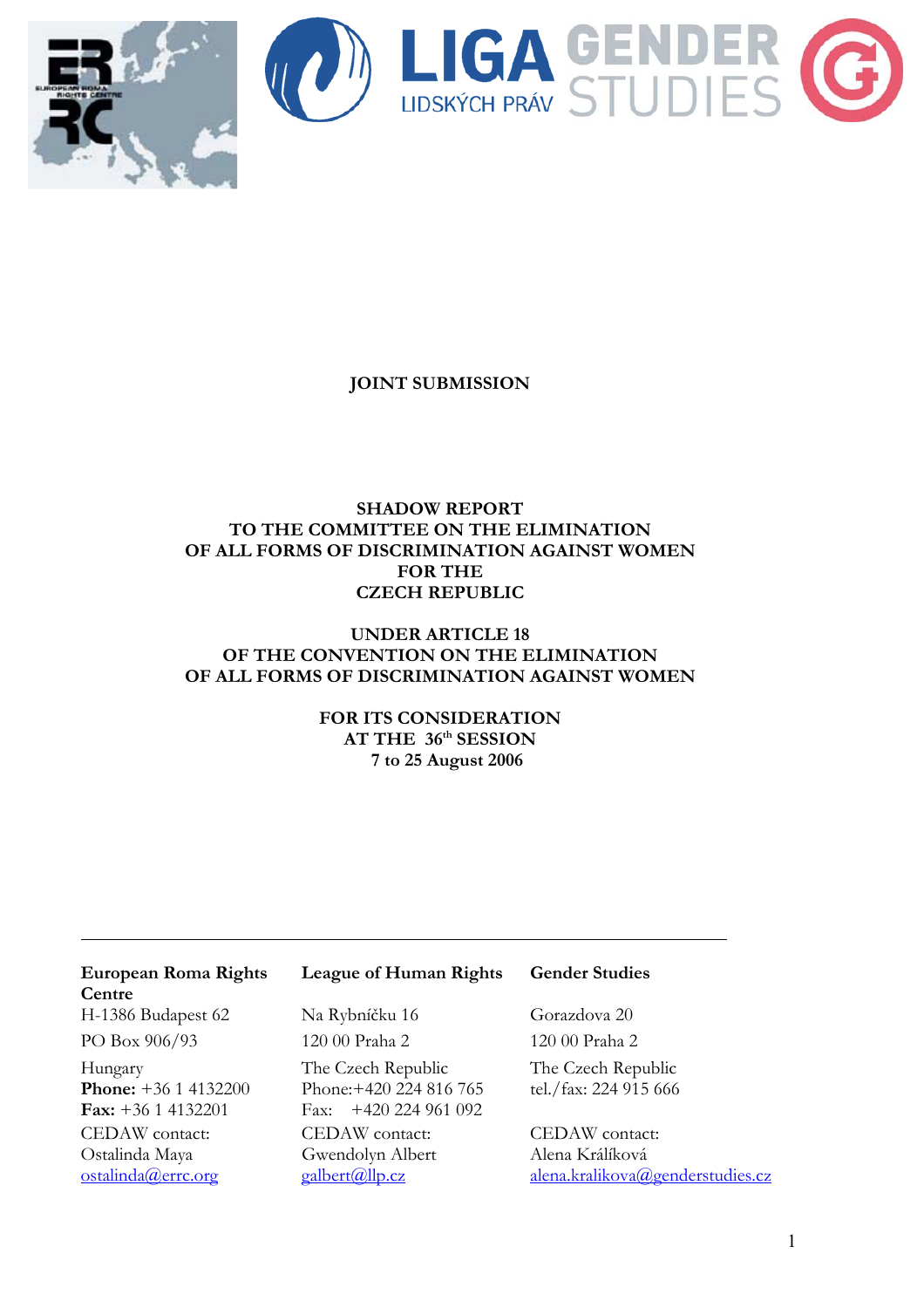# **TABLE OF CONTENTS**

| THE CZECH LEGAL AND POLICY FRAMEWORK WITH RESPECT TO EQUAL           |  |  |
|----------------------------------------------------------------------|--|--|
|                                                                      |  |  |
| 1. ARTICLES 10, 12 AND 16: COERCIVE STERILISATION OF ROMANI WOMEN  8 |  |  |
|                                                                      |  |  |
|                                                                      |  |  |
|                                                                      |  |  |
|                                                                      |  |  |
|                                                                      |  |  |
| 1.6. COMMENTS TO INFORMATION PROVIDED BY THE CZECH GOVERNMENT TO     |  |  |
| 1.7 FURTHER GOVERNMENTAL ACTIONS REQUIRED FOR JUSTICE IN THE MATTER  |  |  |
| OF COERCIVE STERILISATION OF ROMANI WOMEN IN THE CZECH REPUBLIC18    |  |  |
|                                                                      |  |  |
|                                                                      |  |  |
|                                                                      |  |  |
|                                                                      |  |  |
|                                                                      |  |  |
|                                                                      |  |  |
| 2.5 AMENDMENT TO LEGAL REGULATIONS AGAINST DOMESTIC VIOLENCE 25      |  |  |
|                                                                      |  |  |
| 3. ARTICLES 2, 3 AND 11: INSTITUTIONAL MECHANISMS AND POLICIES FOR   |  |  |
| ADVANCEMENT AND EMPOWERMENT OF WOMEN; PARTICULAR FOCUS ON            |  |  |
|                                                                      |  |  |
|                                                                      |  |  |
|                                                                      |  |  |
|                                                                      |  |  |
| 4. ARTICLES 7 AND 8: WOMEN IN DECISION-MAKING PROCESSES - WOMEN'S    |  |  |
|                                                                      |  |  |
|                                                                      |  |  |
|                                                                      |  |  |
| 5.1. PARTICIPATION OF WOMEN IN STUDYING SCIENCE AND TECHNOLOGY 37    |  |  |
| 5.2. SEGREGATION OF ROMANI CHILDREN IN THE CZECH SCHOOL SYSTEM 37    |  |  |
|                                                                      |  |  |
|                                                                      |  |  |
|                                                                      |  |  |
|                                                                      |  |  |
|                                                                      |  |  |
|                                                                      |  |  |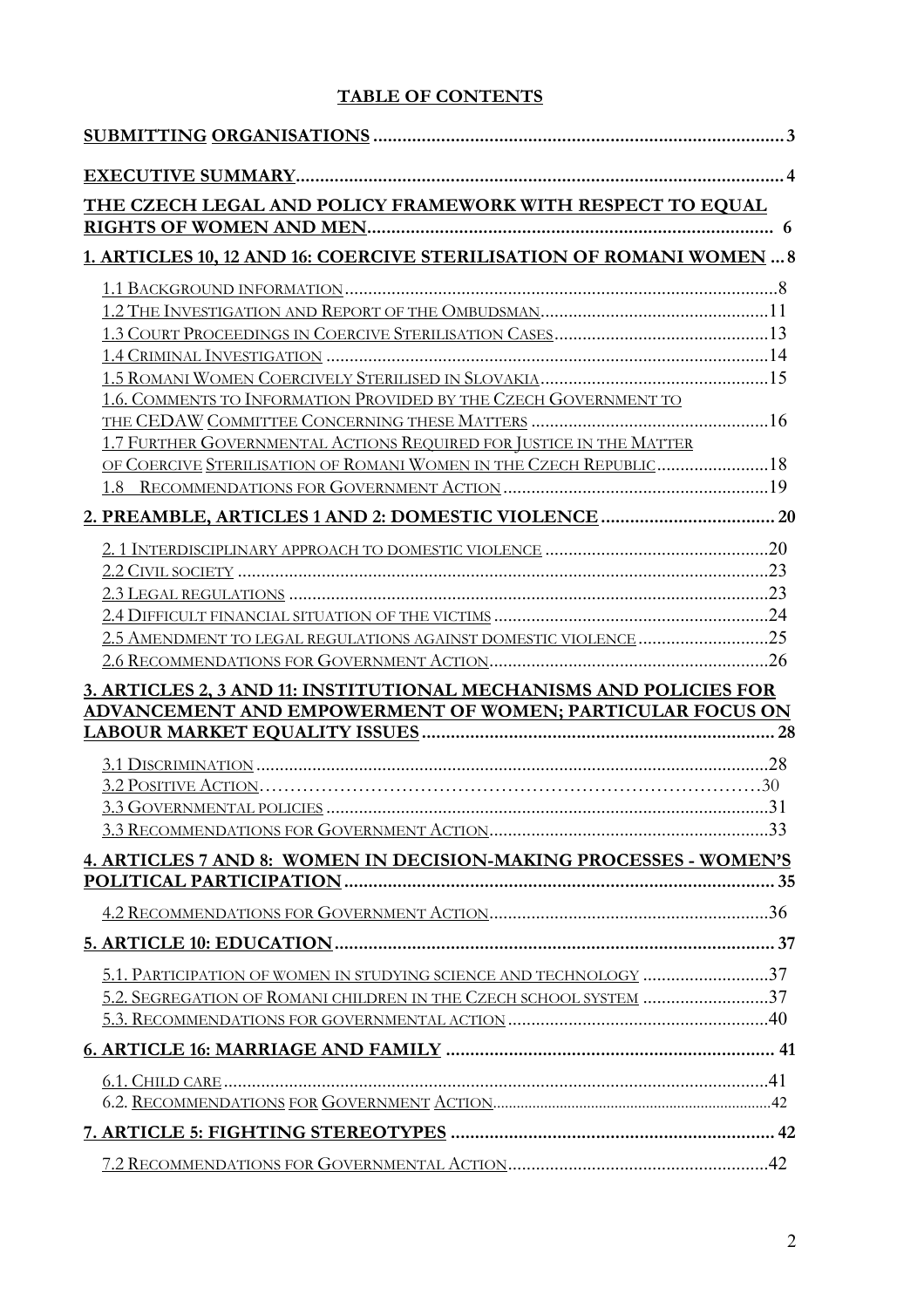# **Submitting Organisations**

The **European Roma Rights Centre (ERRC)** is an international public interest law organisation engaging in a range of activities aimed at combating anti-Romani racism and human rights abuse of Roma, in particular strategic litigation, international advocacy, research and policy development, and training of Romani activists. Information about the European Roma Rights Centre is available at **http://www.errc.org**.

**Gender Studies, o.p.s. (GS)** is a non-governmental non-profit organisation performing the function of an information, consultation, and education centre on relations between women and men and their positions in society. The goal of the organisation is to gather, analyze, work with and disseminate further information related to gender-relevant issues. Via specific projects, GS actively influences change concerning equal opportunities in different areas such as institutional mechanisms, labour market, women's political participation, information technologies, etc. GS also runs a library offering a variety of publications and materials related to feminism, gender studies, women's and men's rights. **http://www.en.genderstudies.cz/**

The **League of Human Rights (League)** is a non-governmental organisation providing free legal aid to victims of gross human rights violations, in particular to members of the Roma minority, victims of domestic violence, and children. Its mission is to create a future in which the Czech state actively protects the human rights of its citizenry and respects both the spirit and the letter of the international human rights conventions to which it is signatory. More at **http://www.llp.cz**

The three organisations named above have contributed to this shadow report according to their expertise, as follows:

- European Roma Rights Centre: anti-discrimination law, coercive sterilisation of Romani women, discrimination against Romani women in sectoral fields including education, employment, housing, health care and social services, including in particular racial segregation issues in the field of education;
- Gender Studies: anti-discrimination law, stereotypes, political participation, education, the labour market, childcare.
- League of Human Rights: domestic violence, racial segregation of Romani children in education, coercive sterilisation of Romani women.

Organisations have provided the material herein according to their expertise. In some of the sections below, more than one organisation has provided information.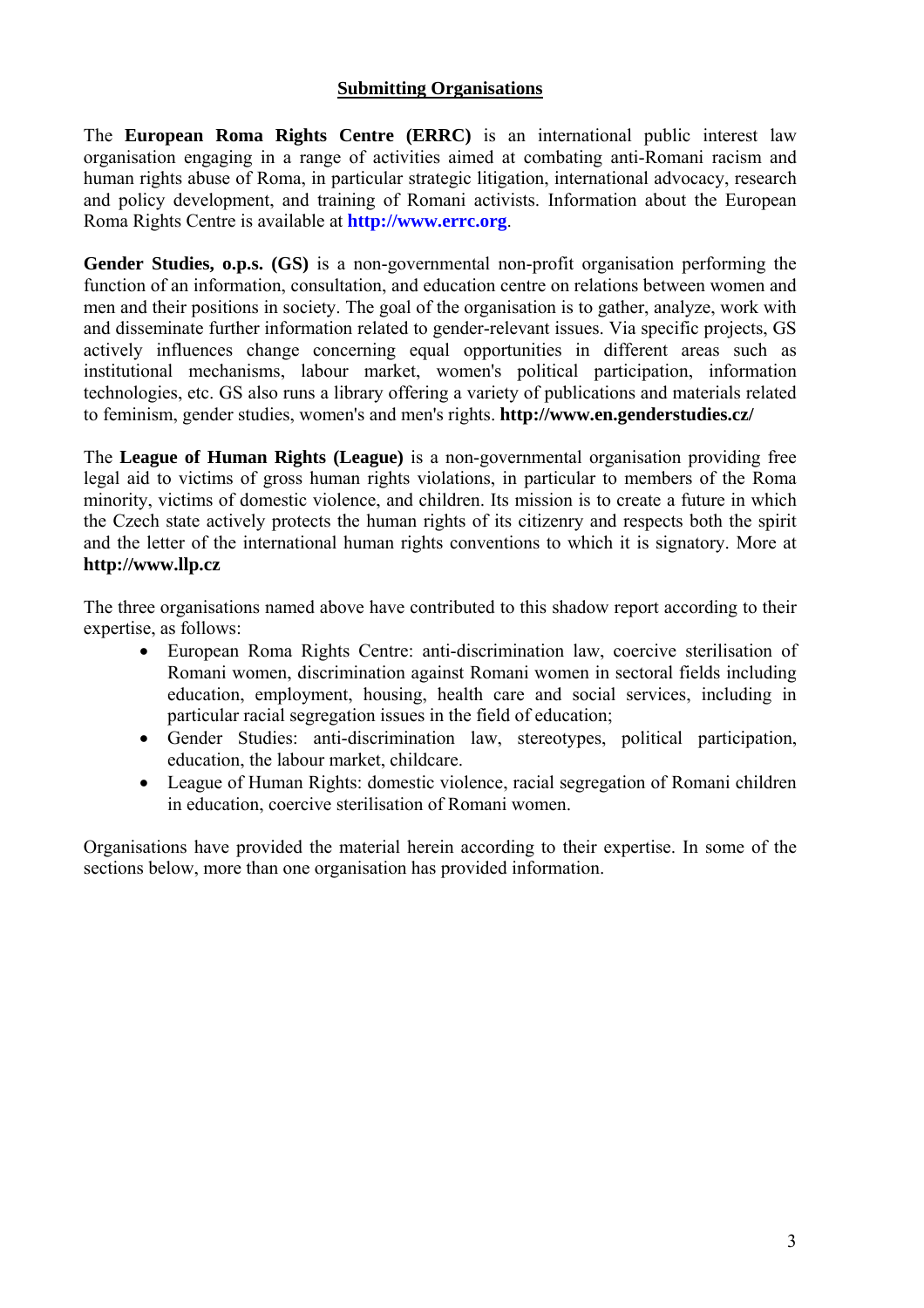#### **Executive Summary**

The European Roma Rights Centre (ERRC), Gender Studies, and the League of Human Rights (hereafter the "partners") jointly submit this shadow report to the United Nations Committee on the Elimination of Discrimination Against Women (hereafter the "Committee") commenting on the Third Periodic Report of the Czech Republic submitted under Article 18 of the United Nations Convention on the Elimination of All Forms of Discrimination against Women (hereafter the "Convention").

The present shadow report addresses a number of categories of serious human rights abuses of women, including extreme forms of abuse such as domestic violence and coercive sterilisation, as well as very problematic law, policy, and practice in a number of areas of relevance to the Convention. This submission is not comprehensive. Its sole purpose is to present several areas of problematic law, practice and policy arising in Convention areas. The present submission is structured according to relevant Convention articles.

Czech authorities have recently recognized – but by no means yet addressed adequately – the problem of **coercive sterilisation of Romani women.** In December 2005 the Public Defender of Rights (hereafter the Ombudsman) issued a report concluding that, according to the Ombudsman's investigation, sterilisation without free and informed consent was practiced during the communist era as well as after 1989. The most recent documented case is from 2001. **The overwhelming majority of the victims are Romani women**. The Ombudsman recommended several legislative, methodological, and reparations measures. Despite the Ombudsman's recommendations, few victims have yet received compensation, and without government action, most will be precluded from access to justice. No persons have yet been prosecuted by Czech authorities in connection with these extreme harms. Responses by the Czech Government to the questions of the CEDAW Committee on these matters are inadequate in the extreme.

Regarding the problem of **domestic violence,** significant progress has been achieved especially in regard to the legal protection of victims. However, the effectiveness of legislation is compromised by insufficient training of police, medical professionals, and staff of child protection agencies; lack of an interdisciplinary approach to the problem at local level; the absence of therapeutic programs for perpetrators as well as for victims; a complete lack of services to victims in some regions and an overall lack of comprehensive services nationwide; absence of an independent mechanism for investigating allegations of crimes committed by police officers or ex-police officers; the difficult financial situation of most victims; and lack of protection against "stalking".

**Legal protection against discrimination remains insufficient because, despite efforts and pressure by a number of agencies including the European Union, the Czech Parliament has to date failed to adopt a comprehensive anti-discrimination law.** Women suffer direct and indirect forms of discrimination on the labour market, and Romani women experience particularly extreme levels of discrimination, often compounded by intense levels of anti-Romani antipathy in the Czech Republic. Few if any cases of gender discrimination have been addressed by any Czech authority and only a handful of cases of discrimination against Romani women have been positively resolved. Legal possibilities to introduce positive obligations to hire women – and in particular minority women – have not yet been used. There is deep public opposition to positive action measures for Romani women, and there are no known examples of positive action hiring of Romani women in mainstream employment in the Czech Republic.

Government policy to address discrimination against women, and in particular against women from marginalised groups, has been to date ineffective where existing, and is in many areas completely non-existent. The **ineffectiveness of governmental policies** is influenced by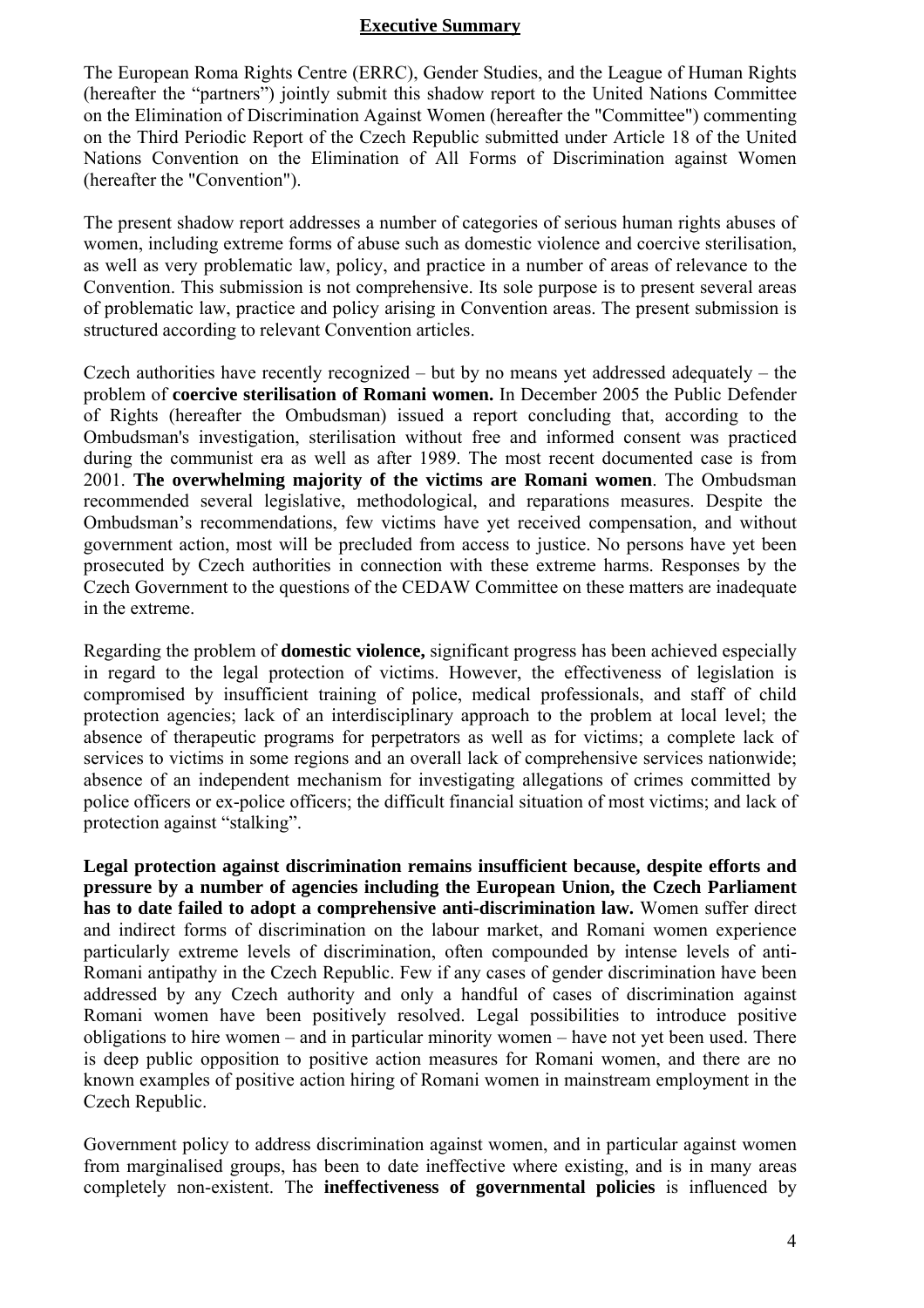government failure to prioritise gender equality to the level merited. In addition, there is a general lack of awareness among the public and a general disregard for gender equality among the political representatives. Support for gender equality by the government is neither longterm nor structured. All activities in this area are almost entirely realised by NGOs, activities that should be either developed by or at least supported by the state. At the regional level there are no activities defined so as to structurally consider gender equality issues. The government's actions against gender stereotypes are insufficient and insignificant. Multiple or compound discrimination against Romani women is not the subject of any effective government policy, and action in this area is extremely weak.

**The participation of women in politics remains low**. A law aiming to improve the representation of women in a number of representative bodies (including Czech Parliament and the European Parliament) has not yet entered into force, and in any case covers only a limited number of bodies. The Czech Republic has one of the lowest rates of participation of women in public life in the European Union.

The government has not adopted any actions to increase the **low participation of women amongst those studying the sciences and technology. Education reform has been cosmetic and formal, with little impact of desegregating Czech education so that Romani children might have equal access to education.**

**Child support is very difficult to access** in cases in which an authority has ordered child support payments be made by a parent not present in the household and the parent does not fulfill his/her obligations to pay alimony. This has a serious adverse impact on the financial situation of single mothers. A bill proposing the state cover child support for parents not fulfilling their obligations and then recover the amounts due from the parent in question (instead of leaving all actions in such matters up to the single parent caring for children) has been rejected.

Finally, **the Czech Republic remains the country with the highest rate of children under 3 being placed into state care in the EU**.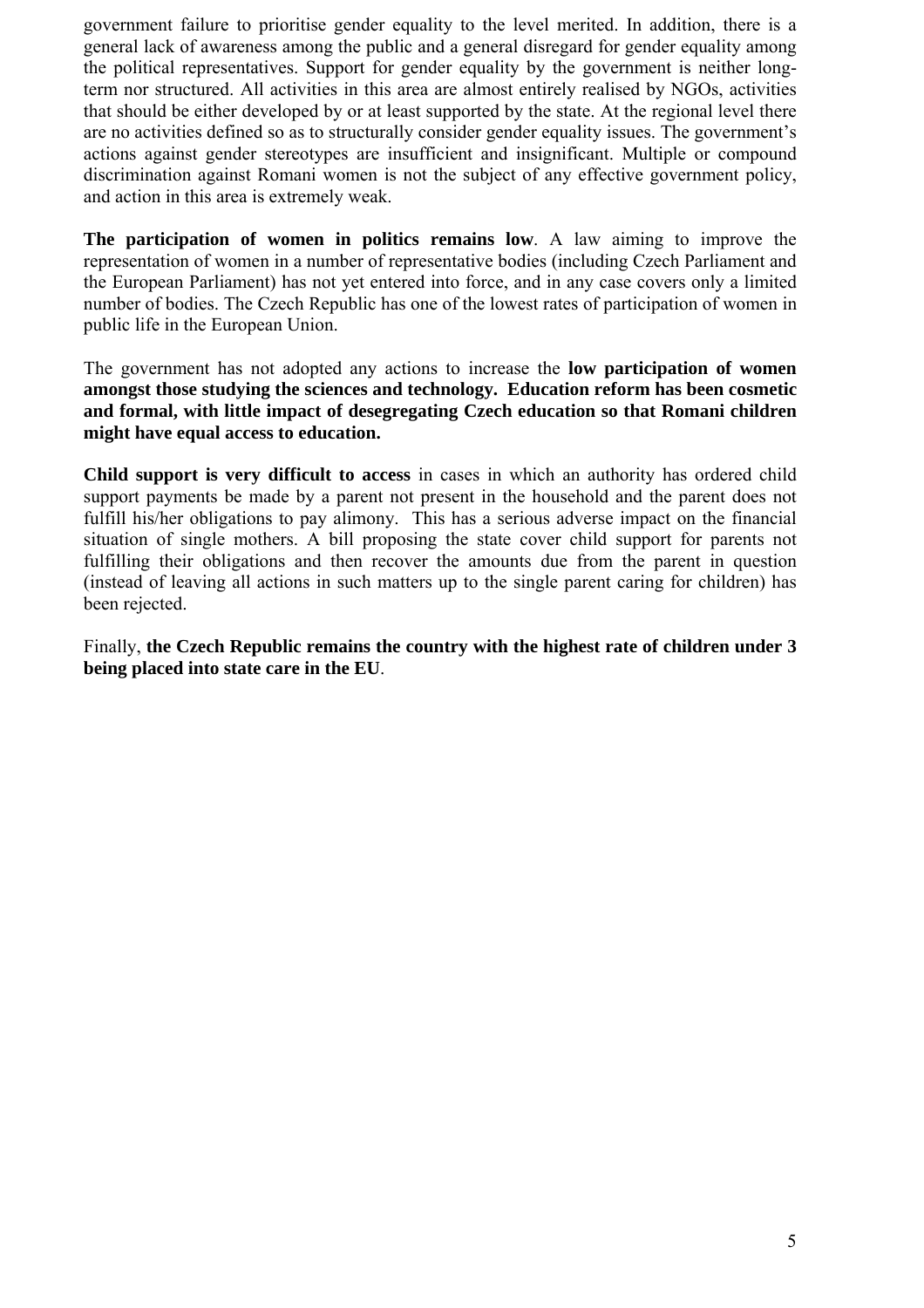# **The Czech Legal and Policy Framework with Respect to Equal Rights of Women and Men**

The Czechoslovak Socialist Republic signed the United Nation Convention on the Elimination of All Forms of Discrimination against Women (CEDAW) in Copenhagen on 17 July 1980. The Czech Republic came into existence on 1 January 1993 after the division of the Czech and Slovak Federal Republic into two independent states. The Czech Republic became a member of the UN on 19th January 1993, and took over all the obligations relating to human rights protection from the former Czechoslovakia, including CEDAW. The Czech Republic submitted an extensive Initial Report on the Convention covering the period of 1993-1994 to the Committee on the Elimination of Discrimination against Women in 1994 (hereinafter referred to as the "Committee"). The second and the third periodical reports contained descriptions of the important changes achieved since the development of the Initial Report (the reports cover the period until 2002), and list the approved legal and other measures documenting progress achieved in the elimination of discrimination against women, important changes in the status of women, measures aimed at eliminating the remaining obstacles to women's integration into political, social, economic and cultural life, and problems emphasized by the Committee which the Czech Republic has not yet been able to deal with.

The Government redoubled its efforts to fulfil its commitments to human rights protection and promotion after the June 1998 elections. In September 1998, a Commissioner of the Government of the Czech Republic for Human Rights was appointed. In December 1998, the Government set up the Council of the Czech Republic for Human Rights as an advisory and co-ordination body of the Government for the issues of the protection of human rights and fundamental freedoms of persons within the jurisdiction of the Czech Republic. The main task of the Council is to monitor the fulfilment of the Czech Republic's international commitments and the implementation of obligations arising from international conventions and treaties. Regarding the international obligations assumed by the Czech Republic, the Council has formed advisory bodies (expert sections to monitor the observance of ratified treaties in particular areas of human rights and freedoms). According to the Council statute, one of the eight sections is dedicated to equal opportunities for men and women. Since 1 January 2002, this section is called CEDAW.

Since 2001, the Government Council for Equal Opportunities for Women and Men has existed. Initially, the Minister of Labour and Social Affairs headed it, and then the role was taken over by an MP. The Council's members include not only ministers, but also representatives of academia and NGOs. It performs the role of an advisory body in equal opportunities issues; it can only develop recommendations, not decisions. Since 1998, the role of coordinating gender equality policies has been prescribed to the Ministry of Labour and Social Affairs. Since 1 January 2002, at least half-time positions in the gender focal points have been established at each ministry to develop and monitor gender equality issues and gender mainstreaming within the ministry and its scope of responsibility.

The principle of the equal rights of men and women is enshrined in Articles 3 and 10 of the Czech Constitution: Article 3 states that "Part of the constitutional order of the Czech Republic is the Charter of Fundamental Rights and Freedoms" and Article 10 states that "Ratified and promulgated international accords on human rights and fundamental freedoms to which the Czech Republic has committed itself are immediately binding and are superior to law."

A new Labour Code entered into force on 1 January 2001, bringing a major change to the field of equal opportunities, in particular with regard to the fundamental principle of equal treatment for men and women in access to employment, vocational training and promotions, working conditions and the prohibition of any kind of discrimination in employment relations on the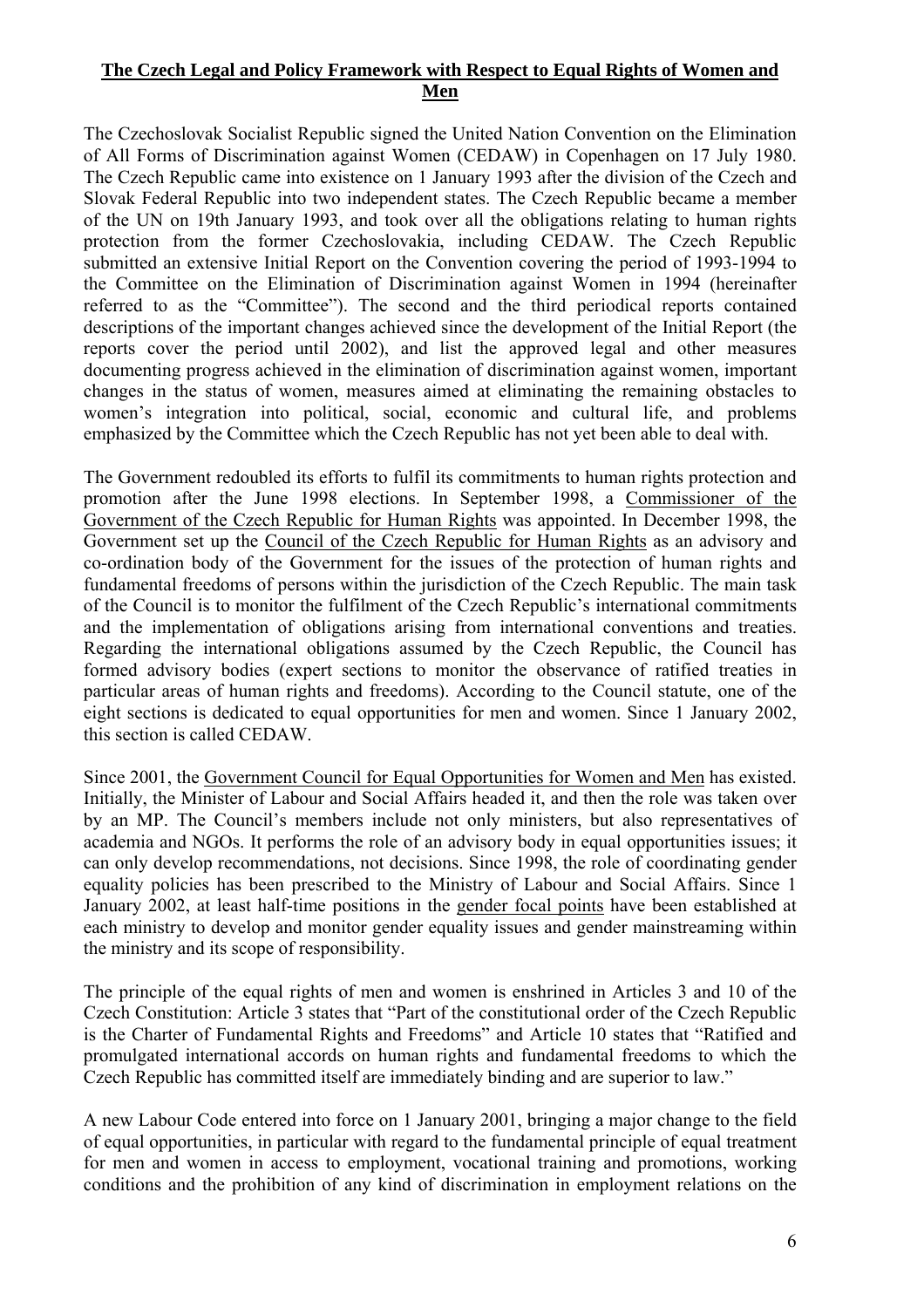grounds of sex. The fact that this principle is included in the general part of the Labour Code shows its general relevance in the entire Czech labour legislation. In 2004, the Code was amended to include definitions of direct and indirect discrimination, mobbing and sexual harassment; similarly, the Employment Code was also amended with sections related to antidiscrimination within employment and prior to employment (i.e. discrimination is also forbidden within interview process).

There is a dearth of demographic statistics on minorities in the Czech Republic and on the Romani minority in particular, which is nevertheless 1) sizable, 2) a more visible as a minority than, for example, Slovaks or Ukrainians and 3) a minority which has been subjected to very high levels of focussed antipathy, resulting among other things in high levels of racist violence and discrimination, as well as racially targeted coercive sterilisation, as detailed below.

Certain categories of women are under extreme threat of discrimination in the Czech Republic, in nearly all sectoral fields. As concerns employment for example, ERRC research undertaken in 2005 jointly with the Association of Roma in Moravia indicates that: Roma are 8 times more likely to be unemployed than non-Roma; 61% of working age Roma are out of work and of those 35% are long term unemployed; 78% of working age Roma have experienced continuous unemployment of one year or more; and a shocking 1 in 3 have suffered continuous unemployment of five years or more. In the field of education, according to the most recent available data, over half of all Romani children in the Czech Republic are in schools or classes for the mentally disabled. A dramatic rise in recent years in forced evictions from housing falls very disproportionately against Roma, and there are widespread reports of racial discrimination in access to housing. Other areas where racial discrimination is regularly reported include procedures for taking children into state care, and nearly all aspects of criminal justice. The gender aspects of the foregoing have not been the subject of adequate study, but there is no indication that Romani women are exempt from these forces, and there are many indications of multiple or compound discrimination, magnifying the effects of racial or gender discrimination taken singly. Significantly, there is a near complete vacuum of government policy to tackle the particular issues facing Romani women.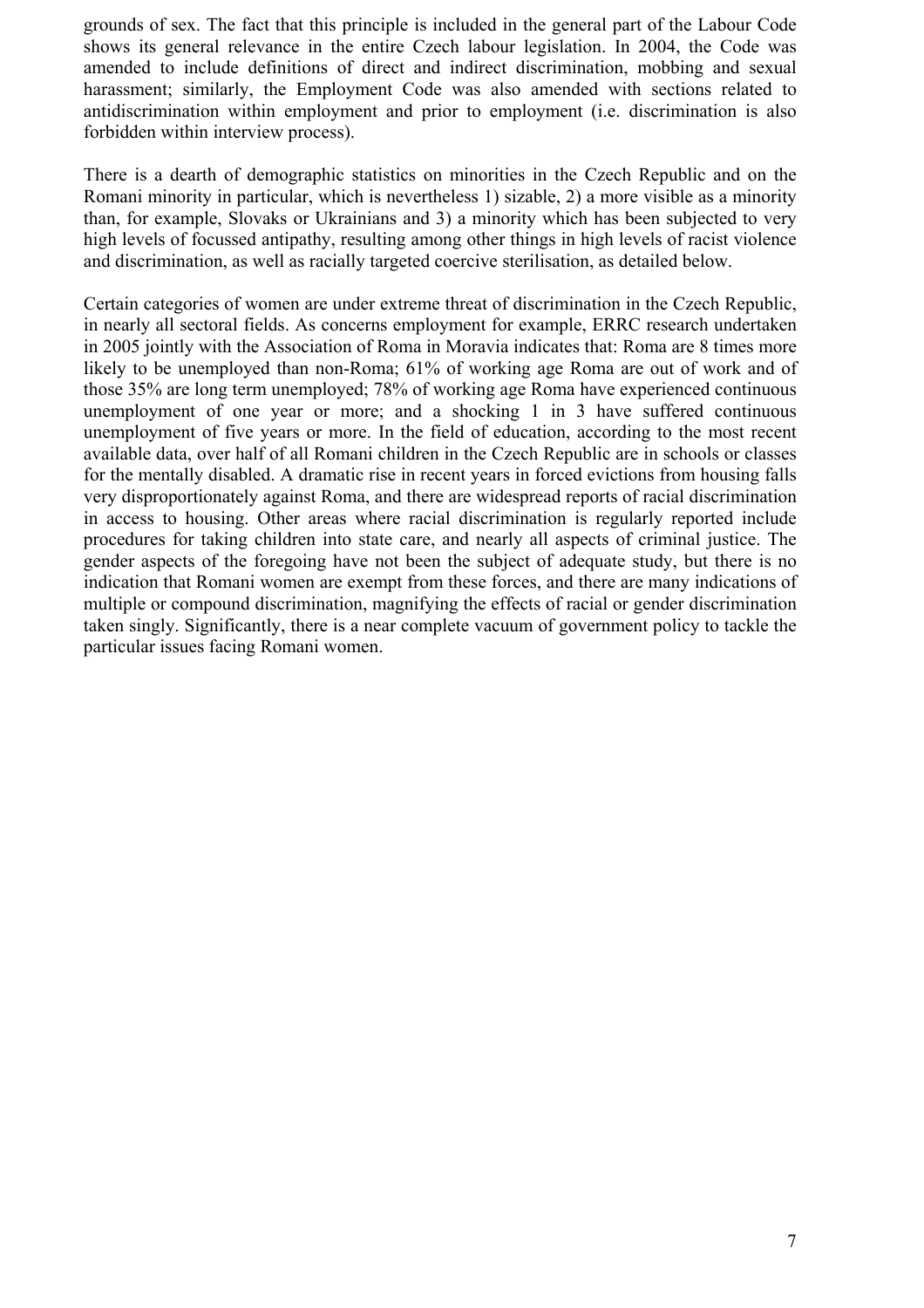# **1 Coercive Sterilisation of Romani Women: Articles 10, 12 and 16 of the Convention:**

The CEDAW Committee has sought and received information from the Czech government on the matter of coercive sterilisation.<sup>23</sup> The response of the Czech government to the CEDAW Committee on this matter apparently depends entirely on information provided by the Czech Ministry of Health and is therefore at once both misleading and incomplete.

The sections below:

- (i) Review the (as yet unsuccessful) efforts by a number of parties, including Czech and international civil society organisations and certain agencies of the Czech government, to secure justice for victims of coercive sterilisation and amendments to law and policy to ensure that this practise is once and for all rendered impossible in the Czech Republic;
- (ii) Comment in detail on the material provided to the CEDAW Committee by the Czech government on this matter;
- (iii) Bring recommendations as to action required now to secure justice in this area, as well as to ensure that law and policy is amended to ensure that these practises are once and for all rendered impossible in the Czech Republic.

# **1.1 Background information**

 $\overline{a}$ 

1.1.1. From the 1970s until 1990, the Czechoslovak government sterilised Romani women programmatically, as part of policies aimed at reducing the "high, unhealthy" birth rate of Romani women. This policy was described by the Czechoslovak dissident initiative Charter 77, and documented extensively in the late 1980s by dissidents Zbyněk Andrš and Ruben Pellar. Helsinki Watch (now Human Rights Watch) addressed the issue as part of a comprehensive report published in 1992 on the situation of Roma in Czechoslovakia, concluding that the practice had ended in mid-1990. A number of cases of coercive sterilisations taking place up to 1990 in the former Czechoslovakia have also been recently documented by the ERRC. Criminal complaints filed with Czech and Slovak prosecutors on behalf of sterilised Romani women in each republic in 1992. The Czech prosecutor at that time evidently concluded that there had been wrongdoing, but no persons were ever criminally prosecuted and no victims received compensation or even public recognition of the harms they had suffered.<sup>24</sup> No Romani woman coercively sterilised by the Czechoslovak authorities has ever received justice for the harms to which they were systematically subjected under Communism.

<sup>&</sup>lt;sup>23</sup> See (i) Committee on the Elimination of Discrimination against Women, Pre-session working group, Thirtysixth session, 7-25 August 2006, "List of issues and questions with regard to the consideration of periodic reports", Czech Republic, (CEDAW/C/CZE/3), 22 February 2006, pt. 27, and (ii) Committee on the Elimination of Discrimination against Women, Pre-session working group for the thirty-sixth session, 7-25 August 2006, "Responses to the list of issues and questions for consideration of the third periodic report", Czech Republic, pt. 27.

<sup>&</sup>lt;sup>24</sup> See Public Defender of Rights, "Final Statement of the Public Defender of Rights in the Matter of Sterilisations Performed in Contravention of the Law and Proposed Remedial Measures", 23 December 2005, pp. 28-35 (Hereinafter "Ombudsman Report"; page references refer to the official English-language translation).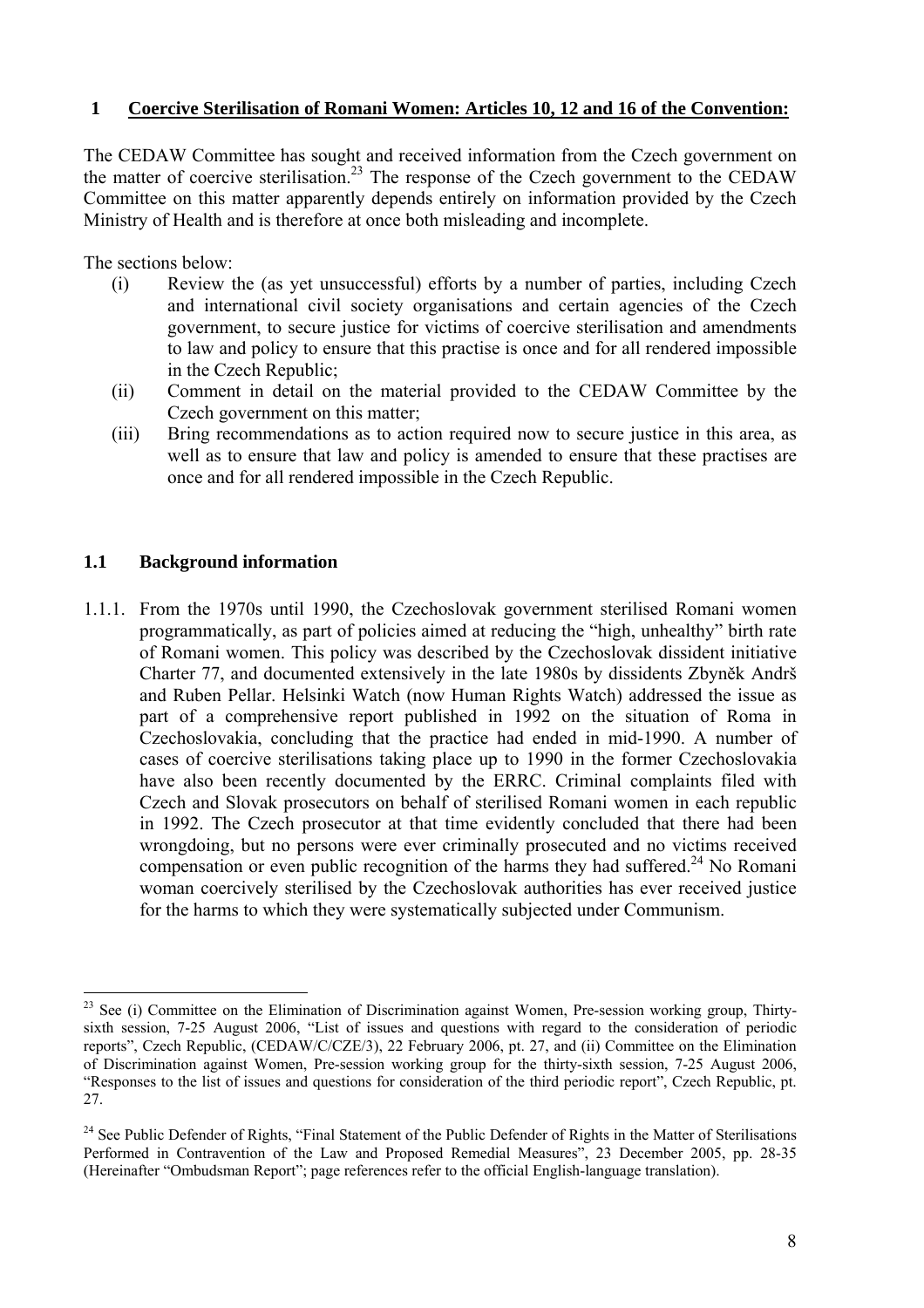- 1.1.2. During 2003 and 2004, the ERRC and partner organizations in the Czech Republic undertook a number of field missions to the Czech Republic to determine whether practices of coercive sterilisation have continued after 1990, and if they were ongoing to the present. The conclusions of this research indicated that there was significant cause for concern that until as recently as 2001 and possibly as recently as 2004, Romani women in the Czech Republic have been subjected to coercive sterilisations, and that Romani women are at risk in the Czech Republic of being subjected to sterilisation absent fully informed consent.
- 1.1.3. In cases in which the matter at issue is as serious and has such potentially irreversible consequences as sterilisation, the condition of fully informed consent is met only when the patient has been adequately and appropriately informed of the procedure and its alternatives as well as the consequences and risks associated with it, and when the patient has subsequently consented to the procedure of her own free will beyond any acts of coercion or misinformation. In addition, all relevant information must be provided sufficiently in advance of the procedure such that individuals have time to consider all implications in full, and such that ample opportunity is provided for the individual to change her mind. $^{25}$
- 1.1.4. Sterilisations lacking fully informed consent implicate a number of the Convention's provisions, including **Article 10(h)**, which provides that State parties have an obligation to take "all appropriate measures" to ensure "the health and well-being of families, including information and advice on family planning". These practices also call seriously into question a state's compliance with **Article 16** of the Convention which requires State parties to "take all appropriate measures… in all matters relating to marriage and family relations". The Convention specifically requires that State parties ensure men and women "the same rights to decide freely and responsibly on the number and spacing of their children and to have access to the information, education and means to enable them to exercise these rights." **Article 12** of the CEDAW Convention says "State parties shall ensure to women appropriate services in connection with pregnancy, confinement, and the post-natal period."
- 1.1.5. CEDAW **General Recommendation 21** stresses the importance of access to information, specifically in the context of sterilisation.26 Under **General Recommendation 24** the CEDAW Committee urges State parties to "not permit forms of coercion, such as non-consensual sterilization… that violate women's rights to

<sup>25</sup> The World Health Organisation in its publication on *Considerations for formulating reproductive health laws* states that "one of the key principles in the provision of reproductive health services is free and informed decision-making. This is expressed as 'informed consent' although informed decision-making or informed choice would be better terms. The legal duty is to present information that is material to the choice that the patient has to make, in a form that the patient can understand and recall. The purpose is to equip the patient to exercise independent choice."

The European Convention on Human Rights and Biomedicine (ECHRB) states in Article 5 that "An intervention in the health field may only be carried out after the person has given free and informed consent to it. This person shall beforehand be given appropriate information as to the purpose and nature of the intervention as well as on its consequences and risks. The person concerned may freely withdraw consent at any time." The explanatory report to this Convention states that "this information must be sufficiently clear and suitably worded for the person who is to undergo the intervention. The person must be put in a position, through the use of terms he or she can understand, to weigh up the necessity or usefulness of the aim and methods of the intervention against its risks and the discomfort or pain it will cause".

<sup>&</sup>lt;sup>26</sup> In order to make an informed decision about safe and reliable contraceptive measures, women must have information about contraceptive measures and their use, and guaranteed access to sex education and family planning services, as provided in article 10 (h) of the Convention: "Women are entitled to decide on the number and spacing of their children".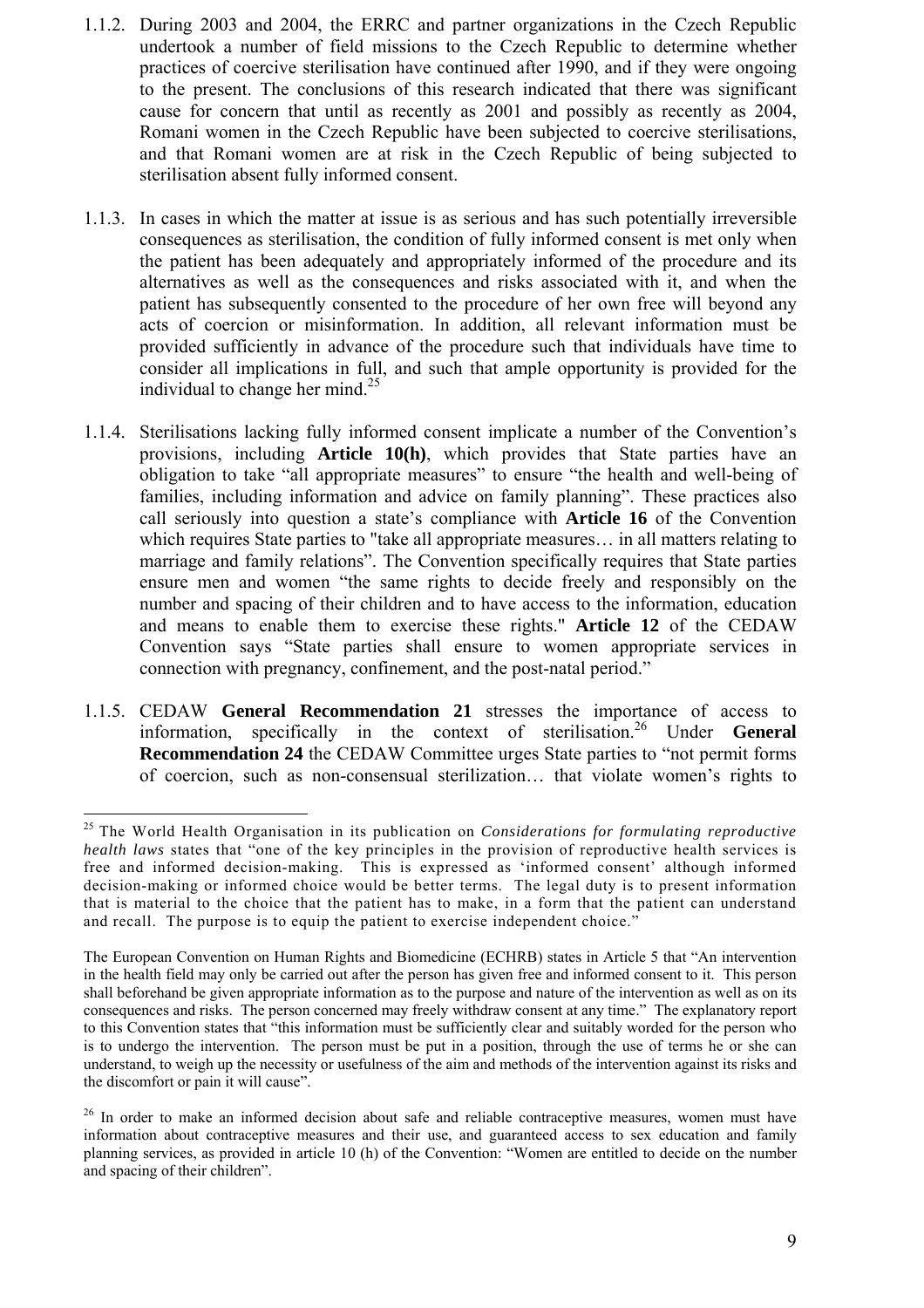informed consent and dignity". Finally **General Recommendation 19** states that "Compulsory sterilization adversely affects women's physical and mental health…."

- 1.1.6. During the course of ERRC research in 2003 and 2004, researchers found that Romani women have indeed been coercively sterilised in recent years in the Czech Republic. The cases documented include:
	- Cases in which consent had not been provided at all, in either oral or written form, prior to the operation;
	- Cases in which consent was secured during delivery or shortly before delivery, during advanced stages of labor, i.e., in circumstances in which the mother is in great pain and/or under intense stress;
	- Cases in which consent appears to have been provided (i) based on a mistaken understanding of terminology used, (ii) after the provision of apparently manipulative information and/or (iii) absent explanations of consequences and/or possible side effects of sterilisation, or adequate information on alternative methods of contraception;
	- Cases in which officials put pressure on Romani women to undergo sterilisation, including through the use of financial incentives or threats to withhold social benefits;
- 1.1.7. In a number of the cases documented in 2003 and 2004, explicit racial motive appeared to have played a role during doctor-patient consultations.<sup>27</sup>
- 1.1.8. In June 2004, the ERRC met with the Public Defender of Rights (Ombudsman) and his staff to discuss the investigation of the cases. During the summer months of 2004, the ERRC and partner organizations IQ Roma Service (Brno), League of Human Rights (Prague and Brno), and Life Together (Ostrava) gathered evidence for complaints to the Ombudsman. The first ten of these were filed in September 2004.
- 1.1.9. Although it was not intended to publicise these complaints, information leaked, and beginning in mid-September 2004, Czech media gave extensive coverage to the matter. With a few exceptions, this coverage was cautiously sympathetic to the victims. A number of women gave interviews to television and the press, with their faces blacked out and names concealed. As a result of this media attention, a number of other victims came forward and filed complaints on their own with the Ombudsman.
- 1.1.10. Eighty-seven victims of coercive sterilisation all but one of them women and the overwhelming majority of them Romani – submitted complaints to the Ombudsman in the period to September 2005. Many complaints came from Moravia – especially northern Moravia – although the overall geographic dispersion of the complaints, which are from throughout the Czech Republic, confirmed researchers' initial hypothesis that coercive sterilisation is a systemic issue in the Czech health care and Czech social assistance systems.
- 1.1.11. In early 2005, approximately 25 Romani women coercively sterilised by Czech medical officials established a victim advocacy group called the Group of Women Harmed by Sterilisation to press authorities for justice. This development  $-$  in which the victims themselves have organised, come out in public, and taken control of the process of pressing for change – has been among the most important dimensions of the action.

 $27$  The fact that nearly all of the victims coming forward to challenge these practices – and the related indications that the overwhelming majority of the victims are Romani women – was not yet fully evident at that time.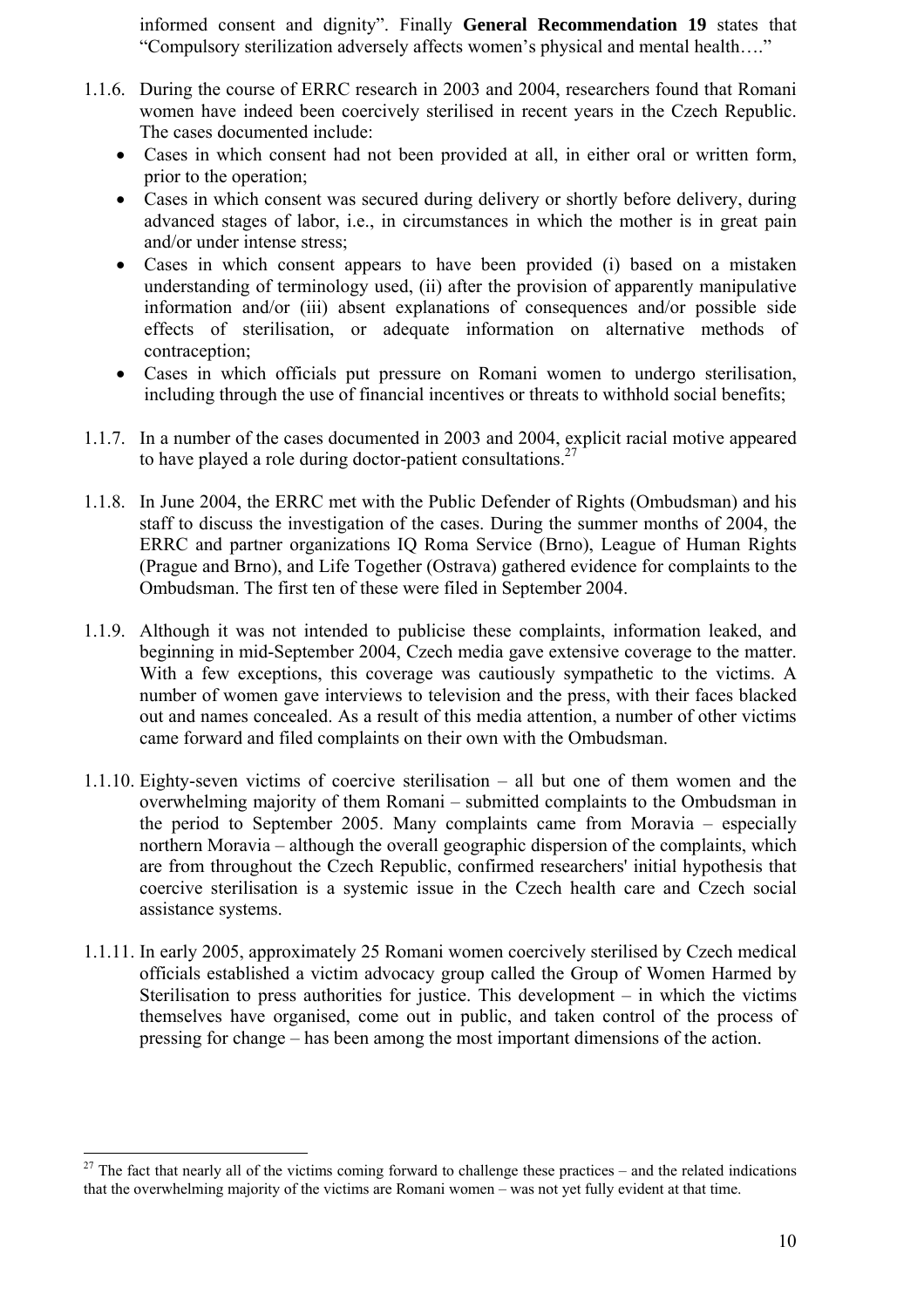## **1.2 The Investigation and Report of the Ombudsman**

- 1.2.1. Throughout 2005, on the basis of these complaints, the Ombudsman opened investigation into these practices. For a number of reasons, as noted in the material provided by the Czech Government to the CEDAW Committee, the Ombudsman sought and reached an agreement with the Ministry of Health whereby the Ministry would establish an expert review panel which would, on the basis of a request by the Ombudsman, seek the relevant medical files from the hospitals concerned, and answer questions the Ombudsman provided on any given case. The expert review panel was tasked with examining not only whether the interventions had been performed according to good medical practice, but also whether the legal qualifications for performing them had been satisfied.
- 1.2.2. Because of the long time taken by the expert review panel's inquiry, the Ombudsman decided to conclude his inquiry after reviewing 50 cases. The Ombudsman therefore drew up a report on these cases under section 18 par. 1 of the Ombudsman Act, reproaching the Ministry, for an inadequate inquiry as well as faulty, or even lacking, conclusions from findings of facts.

# 1.2.3. **The Ombudsman's Report published in December 2005 concludes that "The Public Defender of Rights believes that the problem of sexual sterilisation carried out in the Czech Republic, either with improper motivation or illegally, exists, and Czech society has to come to terms with this."**

- 1.2.4. The Ombudsman's Report concludes that in the cases under examination, shortcomings are identifiable in the legal quality of the sterilised persons' consent. The report finds that in the vast majority of reviewed cases, legal and procedural safeguards were not observed. In discussions with the Ombudsman's staff, it has been noted that while under Communism in the main policy and law was followed (meaning that Czech social workers dutifully implemented policy encouraging the sterilisation of Romani women), following the official end of policies fostering a climate conducive to coercive sterilisation in 1991, a number of doctors have apparently acted fully outside the law to continue the practice. At a press conference launching the Ombudsman's Report, Deputy Ombudsman Anna Šabatová spoke of this phenomenon as "fully deformed praxis in the Czech medical community".
- 1.2.5. Approximately 1/3 of the Ombudsman's Report (pages 25-59) concerns "Sterilisation and the Romani Community" and reaches the conclusion of racial targeting. Case summaries included in the report highlight events in which, for example, the medical files reveal that social workers and doctors recommended caesarean section births in order to manufacture "indicators" through which sterilisation would appear legitimate and necessary.
- 1.2.6. The text of the report also includes detailed summaries of Czechoslovak state policies toward Roma in the 1970s and 1980s, in which social workers were enlisted in the task of controlling the Romani birth-rate – regarded as too high by policy-makers – and creating a culture of invasive control over Romani families which endures to today. The report also includes a separate section on the history of eugenics in Czechoslovakia, which the report's authors evidently regard as key for the policies and practices detailed in the report.
- 1.2.7. Finally, the report notes that during 2005, the Ombudsman filed a number of criminal complaints in the cases at issue in his investigation (see below).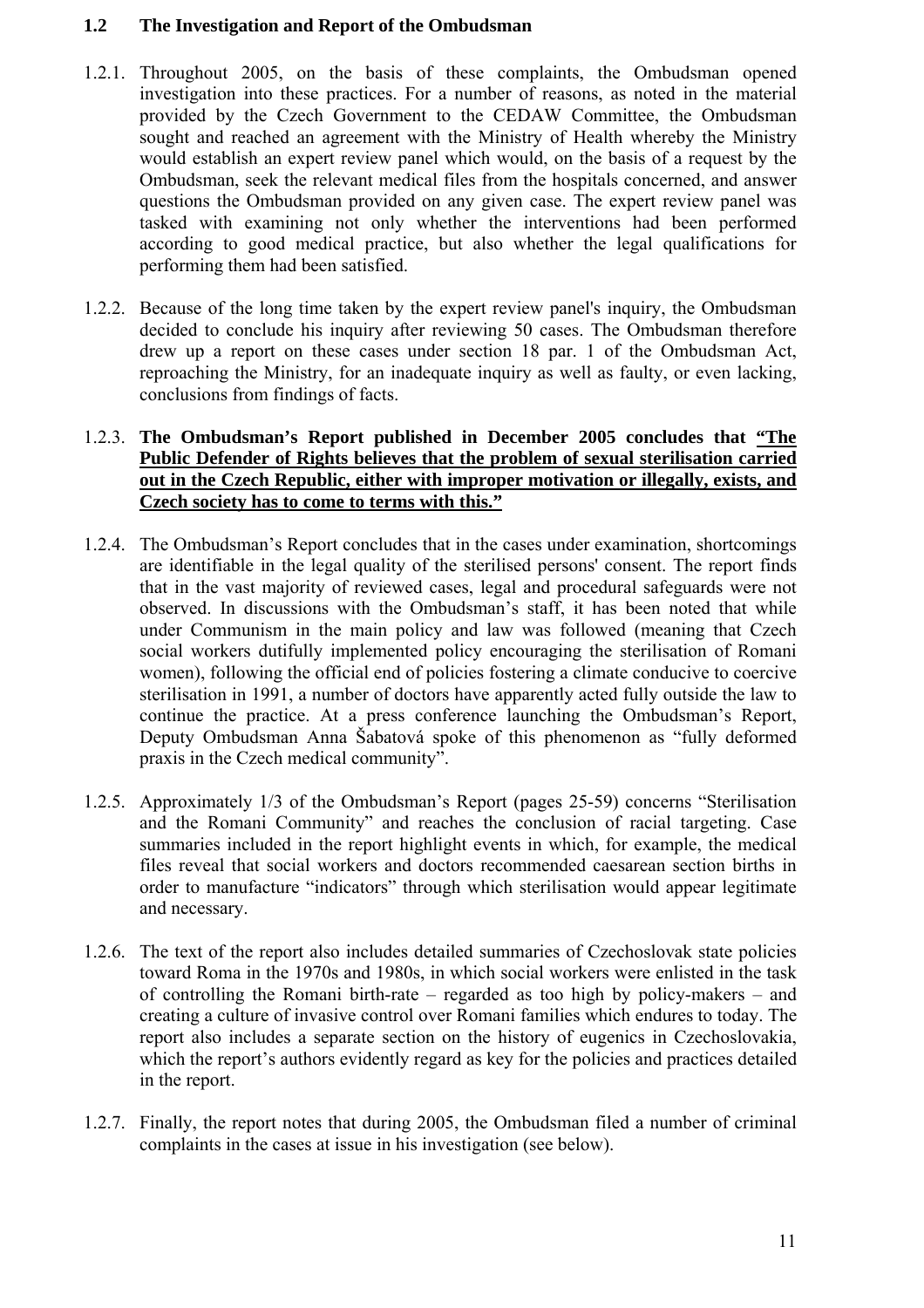- 1.2.8. However, despite examining extensive evidence that forces conspiring to compel Romani women to forfeit their ability to give birth through extreme, invasive, coercive sterilisation practices were in fact infected to the core with racially motivated considerations, the Ombudsman stopped short of concluding that these issues were racially discriminatory, apparently because this conclusion remains simply too controversial, as Czech public opinion is as yet unable to acknowledge that racism against Roma is a vivid reality in the Czech Republic today.
- 1.2.9. The Ombudsman also dismisses the possibility that the crime of genocide may have been perpetrated, although certain facts in certain areas give rise to concerns that that conclusion may be premature. For example, in the housing estate of Chanov, just outside the northern Czech city of Most, a targeted campaign involving both offers of financial incentive and threats to withhold social welfare or take children into state care was carried out throughout the 1980s and resulted in the sterilisation of tens if not hundreds of Romani woman. The person named repeatedly by surviving victims of these practices as the leader of the campaign to sterilise the Romani women of Chanov is a social worker named "Mrs. Machacová", who some believe may have since died. However, the partners know of no official investigation carried out into the actions of social workers and/or doctors in Chanov.
- 1.2.10. Three areas of recommendations are brought by the Ombudsman in his report:

1) Changes to Czech domestic law to better anchor the principle of informed consent in these areas;

2) Supplementary measures to ensure a change of culture with regard to informed consent in the medical community, as well as among users;

- 3) A simplified procedure for compensation to victims, where social workers have been involved in implementing coercive sterilisation policy.
- 1.2.11 For use by the Committee, the submitting organisations append herewith the official English-language translation of the Czech Ombudsman's report as an appendix to this submission.
- 1.2.12 The European Roma Rights Centre and the League of Human Rights, both partners to this submission, have welcomed the Ombudsman's report as the most significant development in challenging these harms in any country in the post-Communist world. Notwithstanding the fact that both organisations believe that (i) a number of issues have been arbitrarily excluded from the report; and that (ii) certain issues are not characterised entirely accurately (particularly the role of racism in influencing and bringing about this systemic practice), (iii) it has been recognised that, given the particular political circumstances currently prevailing in the Czech Republic, the report as it exists is a very strong document, with a number of very important conclusions, and a wealth of new information on these issues.
- 1.2.13 It is therefore of very serious concern that (i) in the six months intervening since the publication of the report, no high-level authority in the Czech Republic has made any public pronouncement on the matter, despite efforts by the Ombudsman's office and others to seek statements on the findings of the report by Parliament and/or the Prime Minister's office and/or other agencies of government; and (ii) there is no indication that any Czech governmental authority intends to act soon on these or any other recommendations existing on this issue.28

 $^{28}$  A draft recommendation prepared on the matter by the Czech government's advisory Subcommittee on Biomedical Ethics and Human Rights was reviewed by the government's advisory Human Rights Council on 19 May 2006 and sent back to the former body for revision after strenuous opposition by representatives of several government Ministries, including the Ministry of Health.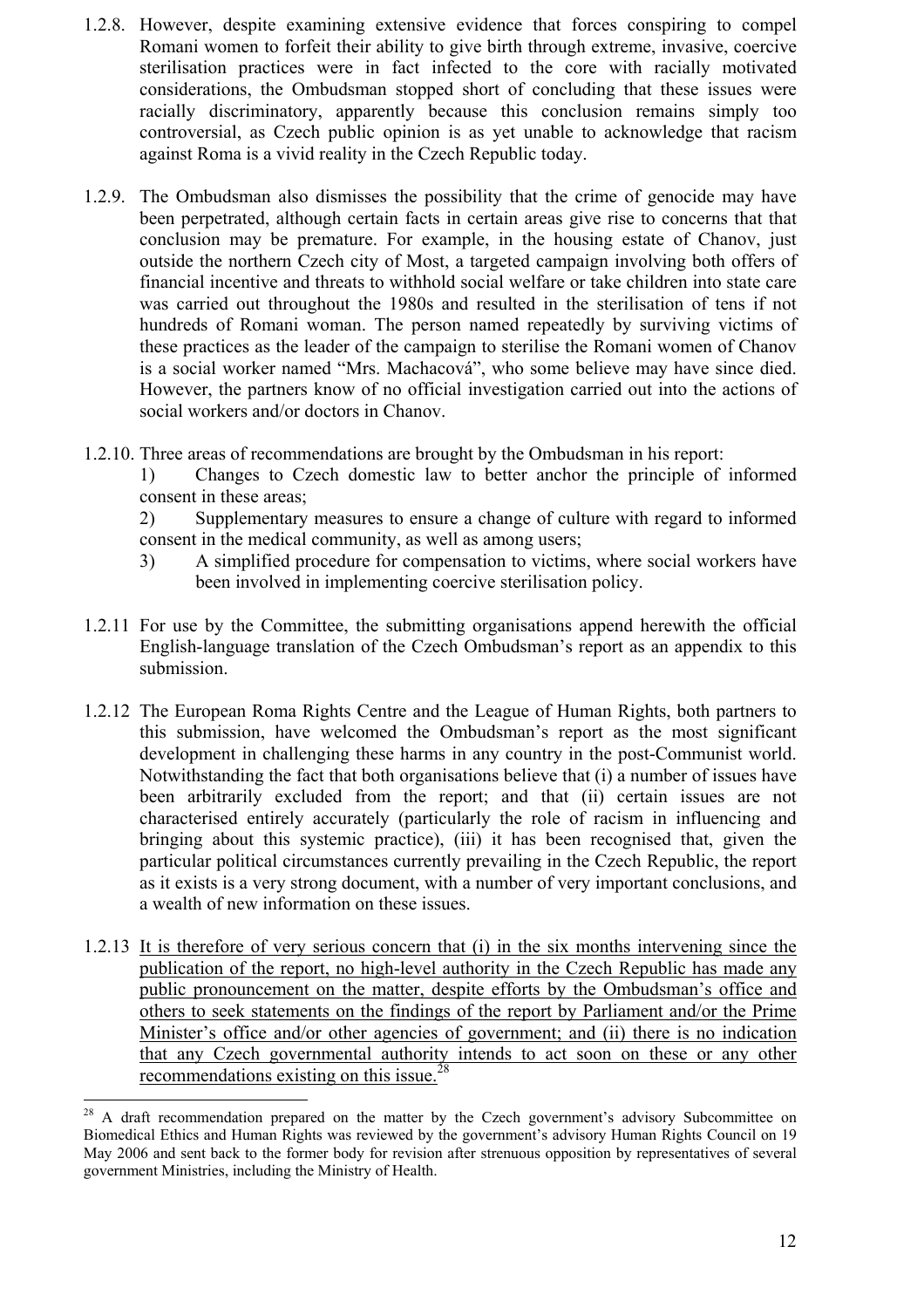# **1.3 Court Proceedings in Coercive Sterilisation Cases**

- 1.3.1. The Ombudsman's report followed the decision of the District Court in Ostrava on 11 November 2005 to find violations of law concerning the coercive sterilisation of Ms. Helena Ferenčíková by Czech medical practitioners in 2001.
- 1.3.2. On 10 October 2001, Ms. Ferenčíková gave birth in the Vitkovická hospital in the city of Ostrava to her second child, a son named Jan. The child was born at 4:45 AM, by caesarean section birth. Ms. Ferenčíková's first child had also been born via caesarean section.
- 1.3.3. At the time of her second birth, Ms. Ferenčíková was also sterilised by tubal ligation. Although her files indicate that "the patient requests to be sterilised", procedures set out under Czech and international law to ensure that, for the extremely invasive and in most cases irreversible sterilisation procedure, consent must meet the standard of full and informed, were not followed by doctors at the Vitkovicka hospital. Although it had been foreseen well in advance of labour that she would give birth by caesarean section, Ms. Ferenčíková's "consent" to the sterilisation was apparently secured by doctors several minutes before the operation, and when she was already deep in labour. As a result, Ms. Ferenčíková emerged from her second birth traumatised and irrevocably harmed by the doctors to whom she had entrusted herself for care.
- 1.3.4. Ruling on 11 November 2005, the Ostrava court recognised that Ms. Ferenčíková's sterilisation was coercive and therefore illegal, and ordered the Vitkovicka hospital to apologize in writing because the act "seriously encroached into your most intimate sphere, and caused you durable physical and psychological harms".
- 1.3.5. Nevertheless the Court rejected Ms. Ferenčíková's claim for financial compensation with the reasoning that the statutory limitation for the claim has already expired. Ms. Ferenčíková's legal representative Mgr. Michaela Tomisová, (provided to Ms. Ferenčíková by the European Roma Rights Centre and the League of Human Rights), filed an appeal against this point of the decision. The appeal is currently pending before the High Court in Olomouc.
- 1.3.6. At the time it was believed that this was the first time a court had ever ruled favourably on these issues, but it later transpired that in the year 2000, a court in the town of Plzeň had awarded 100 000 CZK (approximately 2,500 Euro) in damages to a woman sterilised there in 1998. She had repeatedly explicitly refused to be sterilised, but doctors had performed the operation anyway.
- 1.3.7. Despite two favourable rulings by Czech courts, it is important to recognise that in most of the cases of which the ERRC and partners are aware in which women have been subjected to the extreme harm of coercive sterilisation, it is very unlikely that court proceedings can even be initiated, let alone won, unless an administrative mechanism to provide compensation to victims is established, one which would provide to victims some level of presumption of harm. Otherwise many (if not most) of the victims will have no access to due compensation for one or more of the following reasons: (1) statutory limitation for the claim having already expired, (2) no money to risk a civil claim, (3) records destroyed by the hospital, (4) rigidity of the courts in applying standards of proof in civil claims.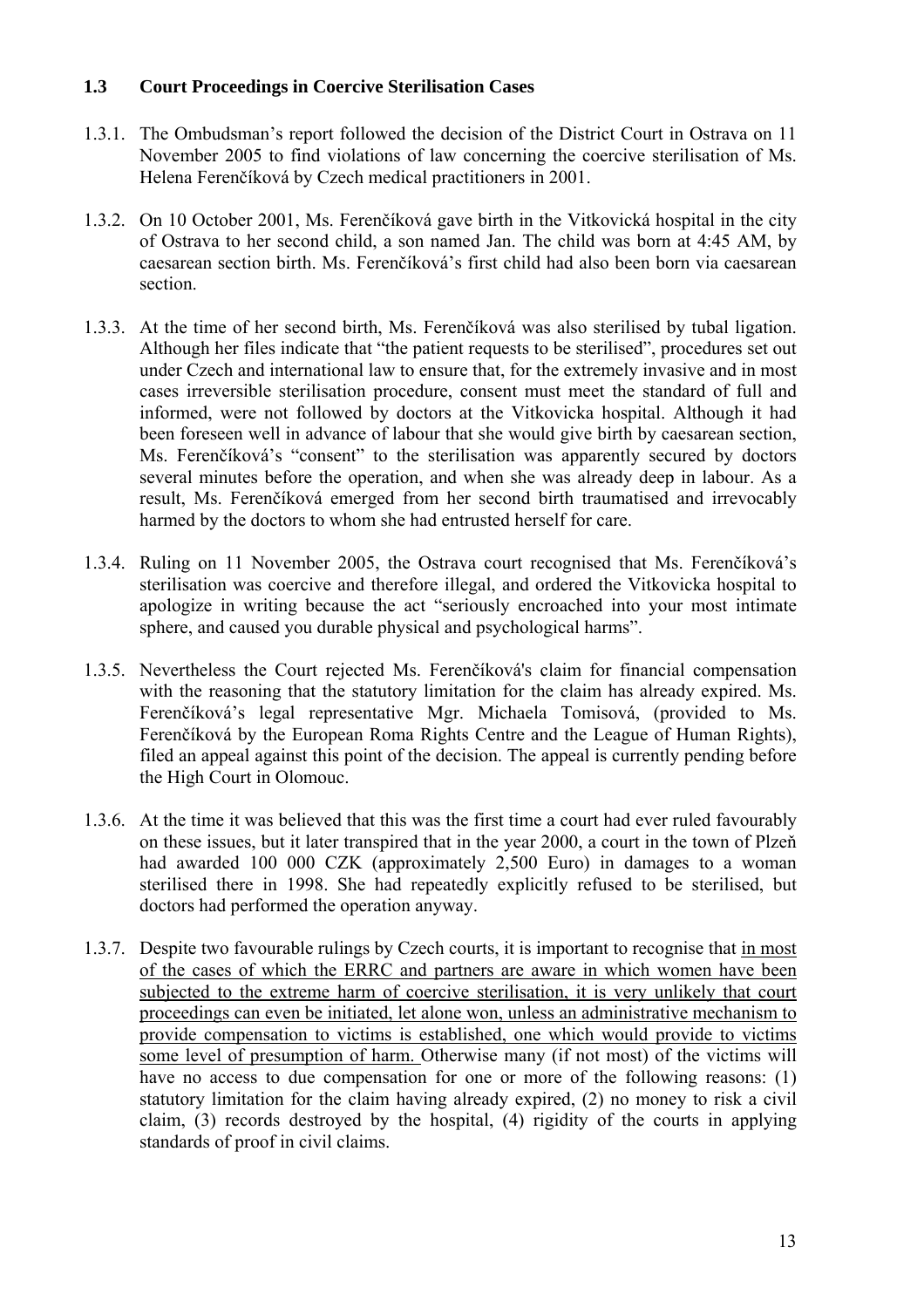# **1.4 Criminal Investigation**

- 1.4.1 On 11 March 2005, the Ombudsman sent eight sterilisation cases which had also been reviewed by the Czech Health Ministry to the Supreme Public Prosecutor, along with the information that the facts of the cases indicate that crimes may have been committed. In three of these cases, the expert review panel of the Ministry of Health had also proposed sending the materials for to the prosecutor.<sup>29</sup> Since March, other cases were subsequently sent to the Supreme Public Prosecutor and then to the relevant Czech Police departments during the course of 2005. Czech criminal law includes provisions banning among other things bodily harm, and therefore in principle should provide one mode through which victims might seek and secure justice.
- 1.4.2 After one year of investigation, the approach of the criminal investigative bodies to these complaints gives rise to serious concerns that these procedures will not ultimately prove effective as a remedy for these extreme abuses, despite clear indications of breaches of criminal law in the cases concerned. Police have interrogated the witnesses, the sterilised women themselves, and their husbands/partners, as well as the health care workers involved, and they have also commissioned expert evaluations, and then, using unconvincing arguments, they have shelved most of the cases. As of the date of this submission, five of the eight cases originally filed have been dismissed by the prosecutor.
- 1.4.3 A number of aspects of the criminal proceedings give rise to serious concerns. The views of the expert institution relied upon during the investigation for example held that a correctly indicated and correctly performed medical procedure could not constitute a crime. This opinion is open to dispute, since if the procedure is performed without the consent of the patient, then it would breach law, and evaluation of the act as to its criminal character would then depend on further evaluation of the act. Moreover, in sterilisations performed without consent, a women's health is seriously damaged and her reproductive ability is impaired – usually irrevocably -- for the rest of her life. The public prosecutor charged with enforcing the legality of some of these preliminary proceedings did not concern himself with the claims of the sterilised women that, even though they had technically signed sterilisation requests, they had signed them under such circumstances that the sterilisations performed could not be considered legal because they did not satisfy the requirement of informed consent.
- 1.4.4 The manner in which the evidence has been evaluated during these preliminary proceedings also gives rise to fundamental concerns. In one case, the criminal investigation appears to have been closed on the grounds that a handwritten note on the reverse side of the medical protocol made 50 minutes prior to the intervention reading "patient requests sterilisation" is to be deemed as proper consent to the sterilisation. The expert also bizarrely characterised the victims as "irresponsible" if they had not agreed to sterilisation voluntarily, indicating possible bias on the part of the expert. The conduct of the doctors, however, was characterised by the expert as correct.
- 1.4.5 Each body active in the criminal proceedings has the right to evaluate the evidence during the individual phases of the proceedings, within limits. This particularly applies to the police. In the cases of women sterilised without their informed consent, the police performed a legal evaluation of the merits of the case, which according to the victims' legal representative is a matter for an independent court only to perform. It is therefore no surprise that the police, lacking the requisite legal education and expertise, evaluated the question of the (non)-existence of free and informed consent in a matter diametrically opposed to that of the Regional Court in Ostrava in the subsequent civil

 $\overline{a}$ <sup>29</sup> See Section 3.2. of the Ombudman's Report.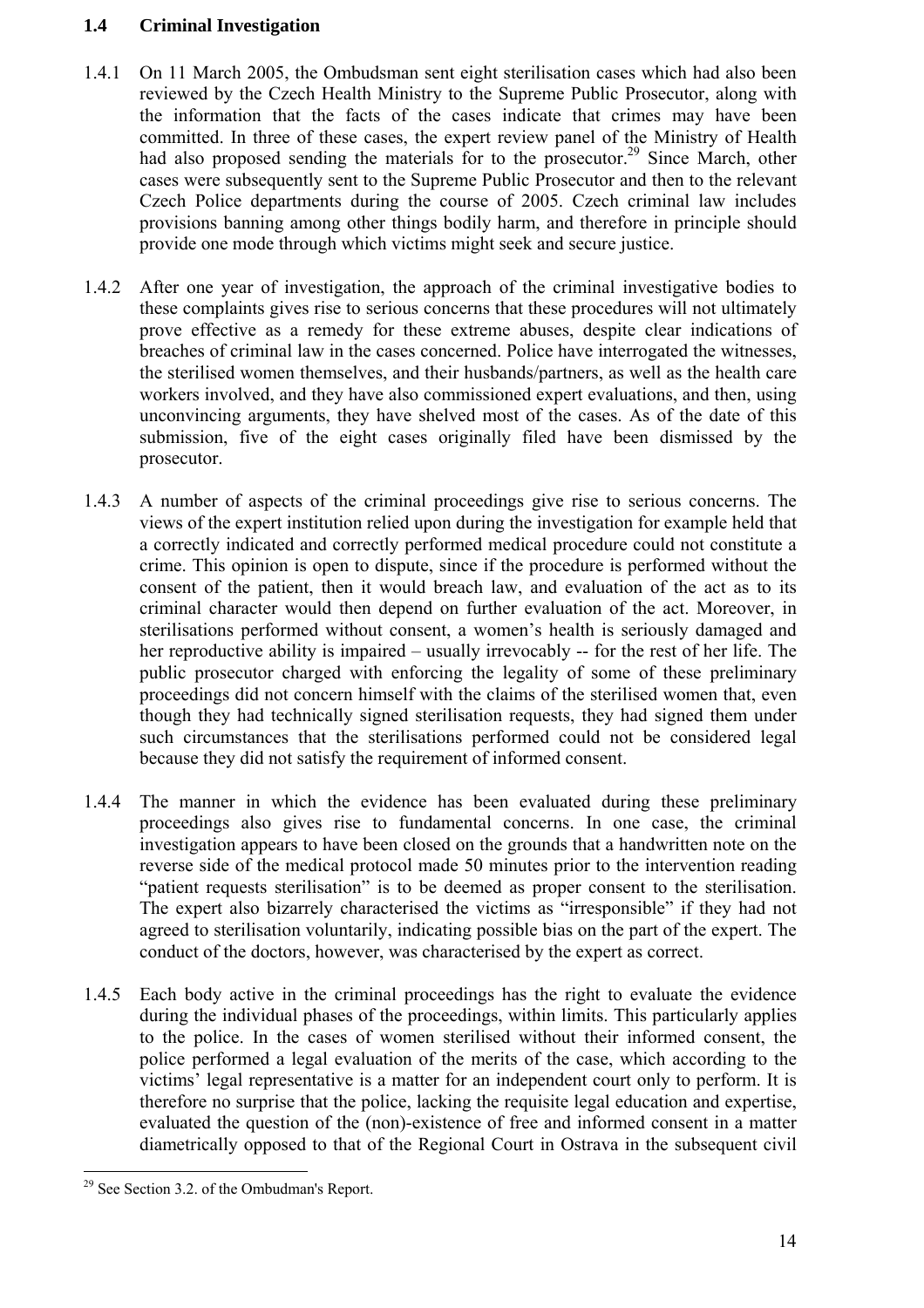complaint proceedings (see above), and dismissed the case. The police body also did not concern itself in depth with the racial motivation for these acts. The partners are now considering a Constitutional complaint in the name of those women whose cases were dismissed.

1.4.6 As a result of the foregoing, Czech criminal law has not yet proved a viable mode for providing redress for Romani victims of coercive sterilisation.

# **1.5 Romani Women Coercively Sterilised in Slovakia**

 $\overline{a}$ 

1.5.1. Finally, there are a number of women now resident in the Czech Republic who were sterilised in Slovakia during the period before the division of the Czechoslovak Federal Republic on 1 January 1993. Challenges to the coercive sterilisation of Romani women in Slovakia have gone significantly worse than those to date in the Czech Republic, with Slovak officials denying, in some cases with reference to CEDAW,<sup>30</sup> that there is any problem whatsoever in Slovakia, and in a number of cases harassing victims and their advocates to silence.**<sup>31</sup>** To our knowledge, Czech officials have never raised these

<sup>31</sup> To name only a few actions undertaken by Slovak authorities in response to these issues:

- Authorities including the Slovak Human Rights Commissioner and the Slovak ambassador to the Organization for Security and Co-operation in Europe threatened the authors of a report on coercive sterilization practices in Slovakia that they would be prosecuted. If the issues raised in the report were true, they would be prosecuted for failing to report a crime; if the issues in the report were false, they would be prosecuted for spreading false alarm. Both are crimes in Slovakia;
- The Slovak Ministry of Health directed hospitals not to release the records of the persons concerned to the legal representatives of the victims;
- Slovak prosecutors despite extensive advice not to do so opened investigations for the crime of genocide, a crime so serious that evidentiary standards could not be met, and they then predictably concluded that this crime had not been committed, ending their investigation into the matter. The same authority has repeatedly released misleading information to the media, deliberately perpetuating a state of delusion about the matter currently prevailing among the Slovak public.

<sup>&</sup>lt;sup>30</sup> On 21 September 2004, the European Roma Rights Centre submitted, under the confidential complaint mechanism available before the United Nations Committee on the Elimination of Discrimination against Women ("CEDAW Article 8 procedure"), details concerning procedures undertaken by Slovak medical officials with respect to 49 Romani women. This complaint included details of 22 cases of sterilisation performed without any form of consent; 23 cases of sterilisation in which consent to sterilisation was obtained by coercion; and four cases in which sterilisation had been performed following consent secured absent the provision of information regarding alternative contraceptive measures.

In a communication of 1 August 2005, the CEDAW declined to conduct an Article 8 inquiry into the matter, primarily as a result of the entry into force, on 1 January 2005, of a new Act on Healthcare, including provisions to ensure "ethical medical practice as well as access to a patient's file". The CEDAW communication states, however, that while it would not at present conduct an inquiry into the matter, under the Article 8 procedure, "it remains concerned that there may have been individual cases of sterilisation of Roma women without consent or with consent obtained by coercion and that, within this context, the issues of responsibility and redress have so far not been sufficiently addressed." The Committee further advised the Slovak government "to pursue and appropriate consideration of these questions".

This decision, issued confidentially to the ERRC and the Slovak Government has been dramatically misrepresented by Slovak officials in public statements. For example, According to the Slovak news agency SITA from September 29, 2005, Mr. Jozef Centes, Vice President of the Criminal Division of the Slovak Attorney-General's Office, made statements that "illegal sterilisation of Romani women has never happened in Slovakia" and claimed that the same conclusion had been reached by a UN Committee after examining the issue upon request submitted by the European Roma Rights Centre. The statements of Mr. Centes were welcomed, endorsed and repeated by a number of Slovak officials, and have been widely quoted in the media. In addition, the views of a number of European expert bodies which have expressed extreme concern at the actions of Slovak medical officials have also been misrepresented by Slovak officials.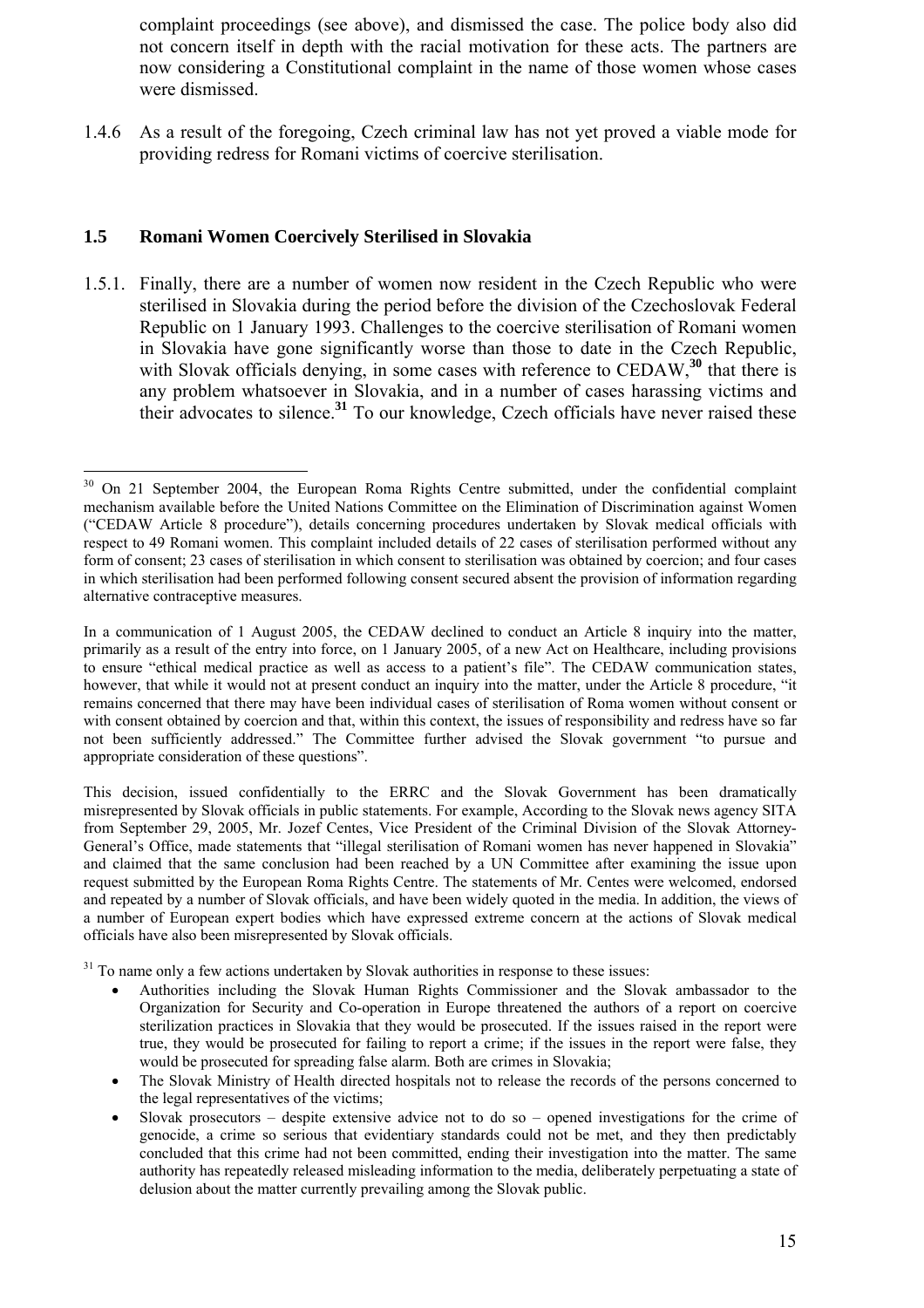issues with their Slovak counterparts, although a number of the women concerned (i) are now Czech citizens and in any case (ii) were citizens of Czechoslovakia at the time they were coercively sterilised.

#### **1.6. Comments to Information Provided by the Czech Government to the CEDAW Committee Concerning these Matters**

1.6.1. In its "list of issues and questions with regard to the consideration of periodic reports" document of 22 February 2006, the CEDAW Committee took note of the report by the Czech Ombudsman and requested that the Government:

> "Kindly clarify the measures, including legislative measures, undertaken or planned to respond to this conclusion, including compensation of victims of coercive sterilization and prosecution of those responsible for abuses."

- 1.6.2. The response of the Czech Government of 17 May 2006 to this request for information has been highly inadequate.
- 1.6.3. In the first place, in its response, the Czech Government has apparently chosen to rely solely and entirely on information provided by the Ministry of Health. As the matters at issue are first and foremost matters of just remedy – as the CEDAW Committee appropriately recognised in the formulation of its request to the Government – the reliance by the Government solely on information provided by the Ministry of Health is highly unusual.
- 1.6.4. Secondly, in the course of these proceedings, the Ministry of Health has been (i) to date at best ambivalent about efforts to secure justice for victims, and (ii) has been strenuously criticised by the Ombudsman for failing to act to set matters aright in the Czech medical community when the matter was first brought to the attention of the Ministry of Health by the Ombudsman in late 2004/early 2005. To date, the Ministry of Health is among those public institutions to have remained publicly silent following publication of the Ombudsman report.
- 1.6.5. Concerning the specific issues raised in the Government's response to the CEDAW Committee of 17 May 2006:
- 1.6.6. As concerns the numbers of persons found harmed by the Ministry review, the data supplied by the Ministry are in doubt, for the reasons identified in the Ombudsman's report:

"If the basic task of the advisory board of the Minister of Health or indeed the Ministry of Health as such was to examine the legal admissibility of the sterilisations under inquiry in addition to whether the sterilisations were performed *lege artis*, i.e. according to good medical practice, the board should have dealt primarily with the material content of the acts captured in the medical records. The ministry failed to satisfy this requirement. A fundamental defect in the approach of the Ministry of Health was emphasis and reliance on formal aspects that failed to capture the broader context of the cases, with an impact on the legal assessment of the quality of the legal acts made by the sterilised

1

<sup>•</sup> Slovak police investigating the issue urged complainants to testify, but reportedly warned a number of them that their partners might be prosecuted for statutory rape, since it was evident that they had become pregnant while minors; under this pressure, a number of victims withdrew testimony.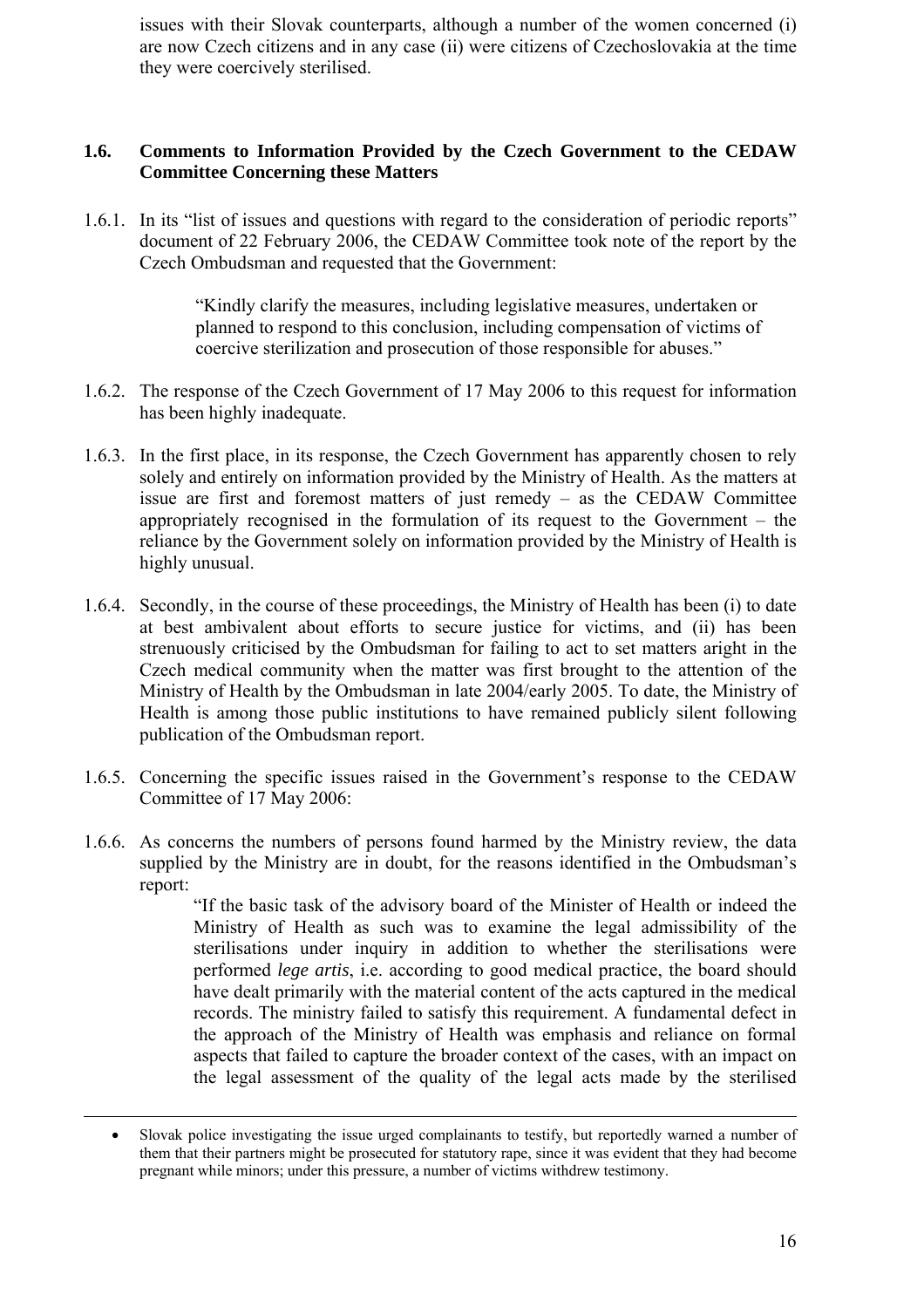persons. For that matter, the previous attempts of state authorities at an inquiry into the matter featured a similar basic defect. $1^{32}$ 

- 1.6.7. Even according to the rigid approach applied by the Ministry, in 49 of 76 cases, either existing rules were not followed by doctors (41 cases) or other doubts exist as to the quality and authenticity of the consent and whether it meets the standards of "full and informed" (8 cases).
- 1.6.8. As concerns the eight-point list of proposals by the advisory team to the Ministry of Health, as included in the 17 May 2006 response by the Czech Government to the CEDAW Committee:
	- 1) The first recommendation appears possibly to concern drafting amendments to legal provisions governing sterilisations to ensure that they are carried out in compliance with international standards, although it is not certain that this is the case, since as worded, the recommendation is incoherent.<sup>33</sup> The submitting organisations here note that inadequacies on the part of the Ministry's September 2005 proposals were the explicit reason for the Ombudsman to publish his report.<sup>34</sup> In his report, the Ombudsman has provided detailed guidelines as to the scope and content of amendments required to Czech law to ensure that individuals are protected from coercive sterilisation. It is unclear why, as of 9 June 2006, this issue is still pending, and Czech Government officials have taken no evident action in the matter.
	- 2) Concerning Recommendation 4, the proposed measure is misleading, since in the Czech Republic medical school is not "post-graduate education" but is professional training at university level. It is unclear what is meant by "post-graduate education" in this context. The Ministry does not appear to be proposing to include training in patients' rights into the standard curriculum of medical training in the Czech Republic. If this is in fact the meaning of Recommendation 4, the CEDAW Committee should take a very dim view of an approach which would continue to strictly exclude training in fundamental human rights issues from vocational training for medical practitioners.
	- 3) That the Ministry may establish a second disciplinary review instance, as proposed in Recommendation 5, is a welcome development. However, there are currently a number of criminal complaints open in these matters and, as noted, some of these complaints have been dismissed, apparently arbitrarily. The Government should be asked to supply further information on the reasons for dismissing criminal complaints submitted by the Ombudsman, and how the Government intends to punish those persons who may have breached existing standards, but where breaches may not have risen to the level of criminal liability.
	- 4) Recommendation 5 is further burdened by its tautological nature, since it seems to suggest that a central expert commission would only be established in cases in which "there occurred serious misconduct". This however begs the question of why, if in any given existing or potential future case "serious misconduct" has been identified, why the establishment of "central expert commission" might be required simply in order to

<sup>32</sup> Ombudsman Report, p.76.

<sup>&</sup>lt;sup>33</sup> "1. draft the wording of informed consent for sterilization and publish the same in the Bulletin of the Ministry of Health".

<sup>&</sup>lt;sup>34</sup> "The Public Defender of Rights deemed the Minister of Health's letter dated September 29, 2005, to be a statement on his report under Section 18 par. 1 of the Public Defender of Rights Act. Since the matter was not concluded satisfactorily by this letter, the Public Defender of Rights proceeded, in compliance with Section 19 of the Public Defender of Rights Act, to the framing of this report." (Ombudsman Report, p.6).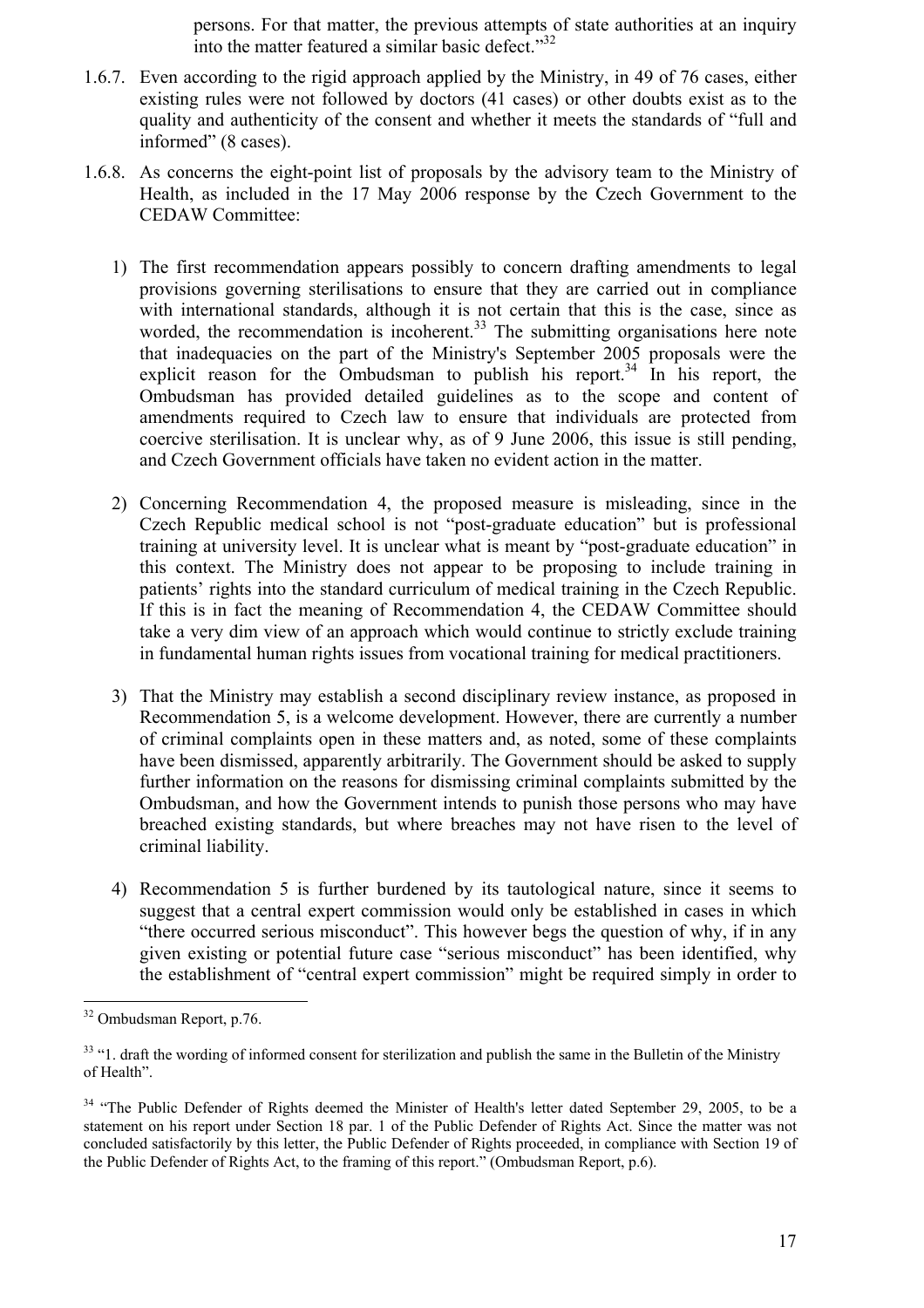"lodge a complaint" in the matter. Recommendation 5 cuts to the heart of the Ministry of Health approach to these issues, wherein the establishment of an apparently endless procession of committees and expert review panels is perceived as sufficient action to remedy what are, at essence, systemic harms. Here again, the Committee should take a dim view of the Government's efforts, if as indicated the primary result of a finding of harm by one expert commission is the establishment of another expert panel.

- 5) As to Recommendation 6, since the Ombudsman is an institution endowed neither with remedial nor with punitive powers, it is insufficient, absent other measures not proposed here;
- 6) Similarly, Recommendation 7 proposes no remedial action for persons evidently coercively sterilised, but where medical records have been destroyed.
- 7) Finally, in relation to even these thoroughly inadequate proposed measures, "The Ministry of Health has not as yet decided about implementation of the measures proposed by the advisory team."
- 1.6.9. Efforts to coercively sterilise Romani women in the Czech Republic have arisen as a result of a combination of factors including but not necessarily limited to: (i) the unaddressed legacy of eugenics in Central and Eastern Europe, which continues to influence medical practice in countries including the Czech Republic to today; (ii) a general vacuum of respect for patients' rights, (iii) particular contempt for the moral agency of Roman women; and (iv) "concern" at high levels of Romani birth rates. As a result of these, hundreds of Romani women have suffered extreme harms at the hands of Czech doctors. These issues have been raised regularly by Czech and international agencies since the late 1970s. As yet, however, no action by the Czech government has been sufficient to provide adequate remedy to victims, or even to stop the practice once and for all.
- 1.6.10. The measures proposed by the Czech Government in its 17 May 2006 response to the CEDAW Committee are extremely far from adequate to address the foregoing.

# **1.7 Further Governmental Actions Required for Justice in the Matter of Coercive Sterilisation of Romani Women in the Czech Republic**

- 1.7.1. The publication of the report by the Ombudsman, as well as the decision by the District Court in Ostrava in the matter of Ferenčíková v. Vitkovická Hospital, are among the most important developments in Central and Eastern Europe to date in efforts to end the practice of coercive sterilisation and secure justice for victims of this practise. The humiliating treatment Ms. Ferenčíková suffered is similar to that of countless other Romani women in the Czech Republic and elsewhere in Central Europe, where as a result of fundamental contempt for Romani women and their ability to make informed choices about matters related to their own bodies, doctors and social workers have, for at least the past three decades, routinely and regularly overridden their free will as individuals and subjected them to debasing bodily invasion, with irrevocable consequences. These specific practises targeting Romani women are made possible by a general culture of paternalism among medical practitioners in the region, resulting in threats of abuses of fundamental human rights to any persons entering medical care, and to women generally.
- 1.7.2. The Ombudsman's report brings detailed recommendations to Czech law- and policymakers, as well as to other stakeholders, aimed at bringing about systemic changes in this area, as well as bringing just remedy to the victims. Among other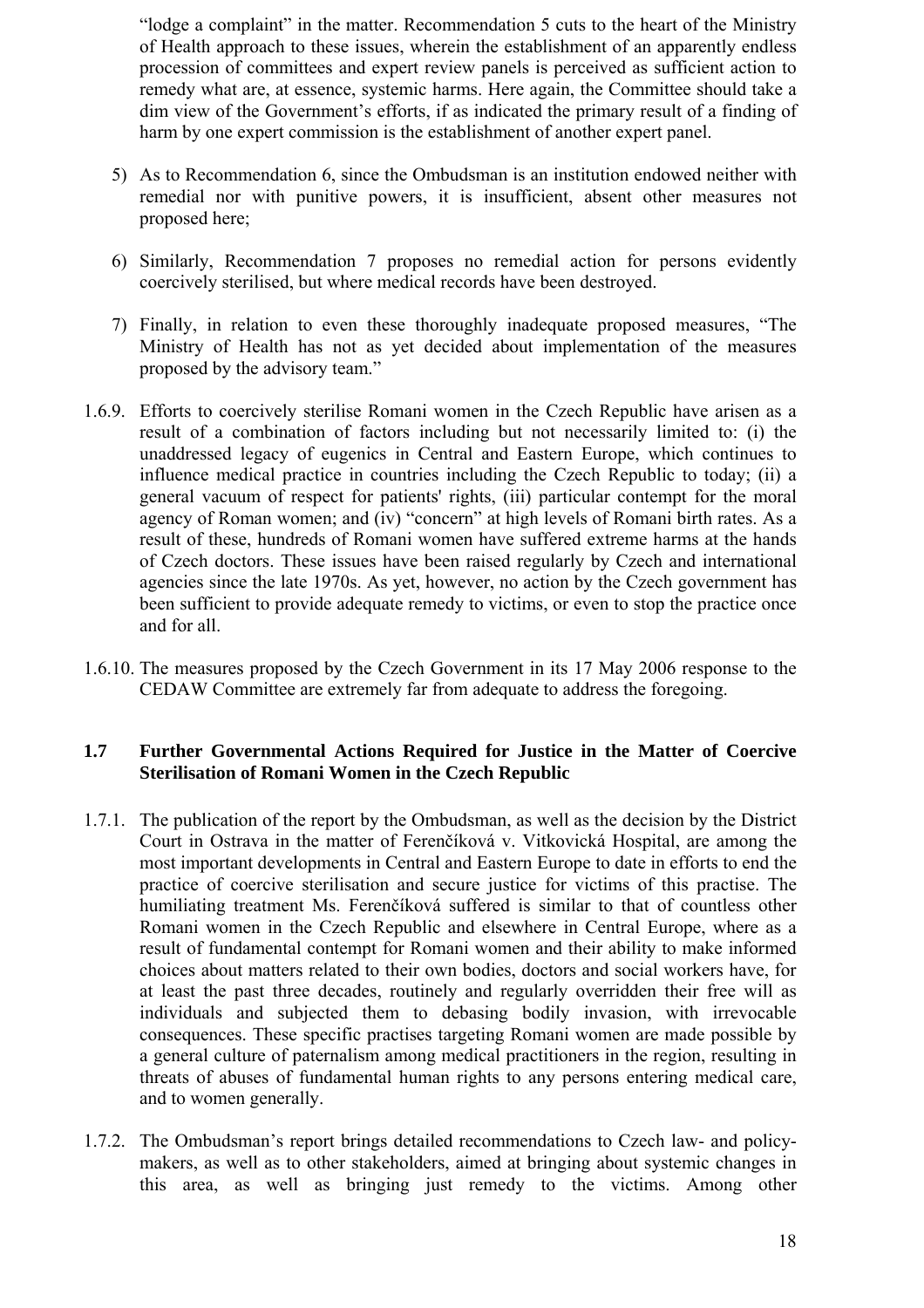recommendations, a compensation mechanism is proposed for certain categories of victims.

1.7.3. Despite the elapse of more than 6 months since the release of the Ombudsman's report, the Czech government has offered no indication to the public as to how or when it intends to implement the measures proposed by the Ombudsman. Public officials have yet to undertake the simple act of a public apology. The following measures are needed in the near term in order to ensure that (i) the victims receive justice, finally, and without any further delay (ii) Czech law is amended to remove the current threats to all women of coercive sterilisation and (iii) Czech society might begin finally to address these race-based harms, degrading to women:

## **1.8 Recommendations for Government Action**

- **1.8.1 The Prime Minister should issue, as a "Decision of Government", a public apology to the victims of the practises described in the Ombudsman's Report.**
- **1.8.2 The Czech Legislature should act without delay to adopt the legislative changes necessary to establish the criteria for informed consent in the context of sterilisation set out in the recommendations of the Ombudsman's Report (Recommendations Section A – "Legislative measures").**
- **1.8.3 The Ministry of Health should act without delay to implement in full the recommendations on "Methodological measures" set out in section B of the Ombudsman's Report.**
- **1.8.4 The Czech Legislature should act without delay to establish by law the compensation mechanism proposed in the Ombudsman's Report (Recommendations Section C – "Reparation measures").**
- **1.8.5 The Government should establish a fund to assist victims of coercive sterilisation in bringing claims under the compensation mechanism or, where relevant, before courts of law, such that all victims of coercive sterilisation have access to justice. Such a fund should be able to: (i) provide compensatory damages to victims, in such cases where the mechanism established pursuant to the Ombudsman's Report may not be able to; (ii) support the work of advocates in bringing claims to court; (iii) where relevant, ensure payment of court fees and other relevant costs arising in the course of establishing coercive sterilisation claims before courts of law and/or other instances.**
- **1.8.6 The Government should seek, in cooperation with the Council of Europe, legal opinion as to the best method for providing compensation to victims of coercive sterilisation practices during the period post-1991 (i.e., those not necessary covered by the measures included in Recommendations Section C – "Reparation measures"), but possibly beyond relevant statutes of limitations, such that the Government is in full compliance with its obligations under the European Convention on Human Rights and other relevant international law.**
- **1.8.7 That in cases in which hospital records of relevance to establishing claims of coercive sterilisation have been destroyed, the government should make public the criteria by which individuals shall establish the veracity of claims for compensation for practices of coercive sterilisation.**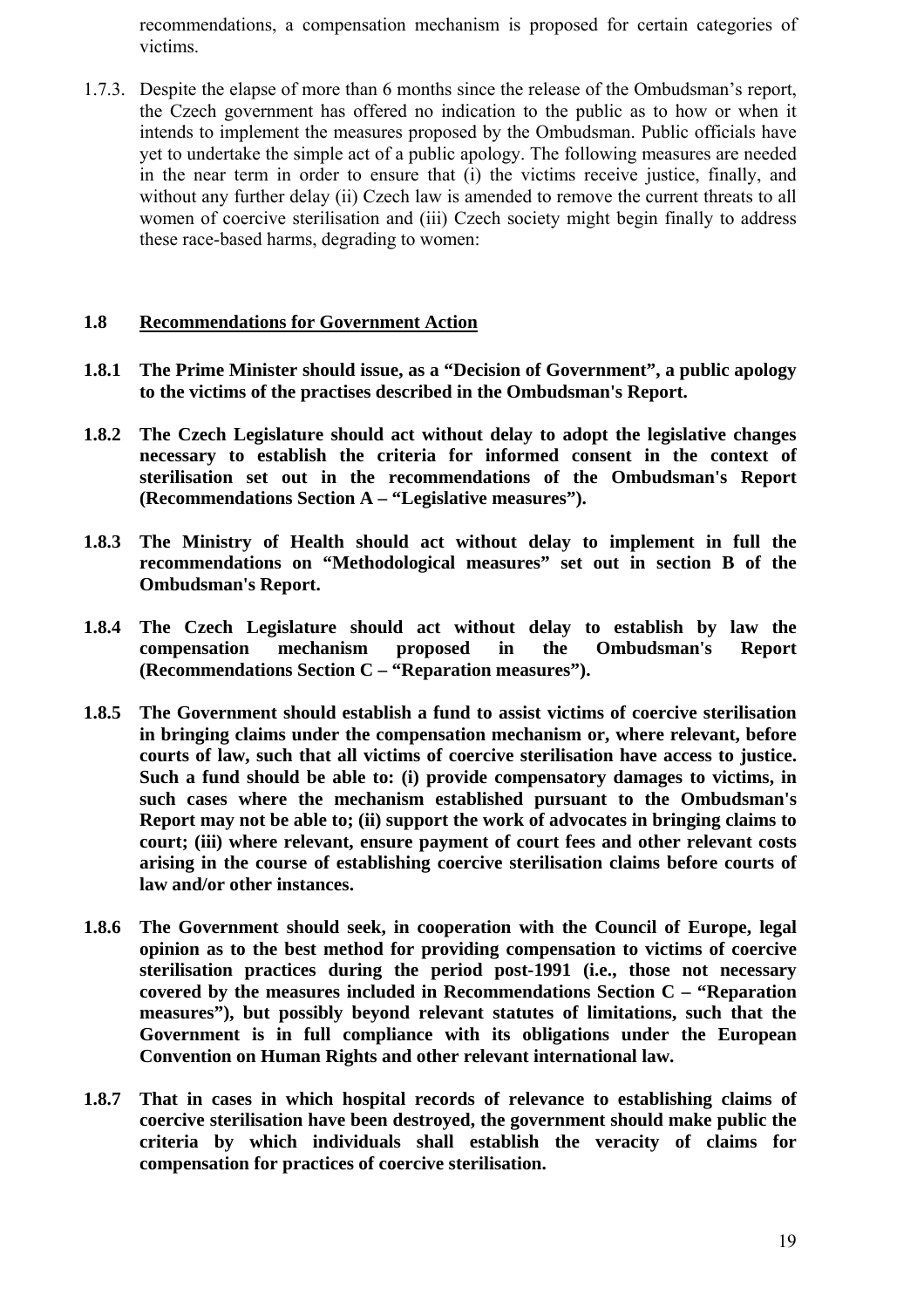- **1.8.8 Within the limits of the powers available to his office, the General Prosecutor should monitor investigative proceedings in the matter of criminal complaints filed in the course of the Ombudsman's investigation into these practices, and report to the public the findings of these investigations.**
- **1.8.9 The Czech government should make financial assistance available to women who have been coercively sterilised, such that they might undertake artificial insemination measures, should they so choose;**
- **1.8.10 The Czech Ministry of Foreign Affairs raises with the Slovak Government the issue of compensation for persons who are currently Czech citizens but who have been coercively sterilised in the Slovak Republic.**

## **2. Preamble, Articles 1 and 2: Domestic Violence**

Domestic violence has begun to be perceived as a matter of general public concern in the Czech Republic in recent years. There have been positive developments in many aspects of addressing the problem of domestic violence; however, many problems still persist with legal regulations as well as with the practice of the state authorities.

# **2.3 Interdisciplinary approach to domestic violence**

- 2.1.1 At present only two significant pieces of research have been undertaken on domestic violence in the Czech Republic, and the statistics they present are alarming. In 2001, sociological research undertaken by the STEM public opinion polling agency showed that domestic violence affects 16% of the population older than 16 years of age, regardless of gender; the research further confirmed that 96% of the victims of domestic violence are women. In 2004 the results of international research on violence against women were published in which the Sociological Institute of the Czech Academy of Sciences and the Philosophical Faculty at Charles University contributed research on the Czech Republic showing that almost 38% of women in the Czech Republic older than 18 years of age encounter violence from their partner at some point in their life. Only 8% of these women ever report their partner's violence to the police; in only 3% of reported cases are perpetrators ever charged; and in only 1% of those cases in which charges are brought is a perpetrator ever sentenced.
- 2.1.2 In recent years, the Czech government has developed policy to begin to address domestic violence. In 2001 an interdepartmental working group for an interdisciplinary solution to domestic violence was established (consisting of representatives from the Ministry of Labor and Social Affairs, Ministry of Justice, Ministry of Education, Youth and Sports, Ministry of Interior, and Ministry of Health, as well as representatives of an NGO coalition, KOORDONA). Governmental Decree No. 794 of 25 August 2004 obliges the Labor Minister, Justice Minister, Education Minister and Interior Minister to adopt measures for introducing interdisciplinary teams which combine medical, social, and police aid to victims.
- 2.1.3 **The Ministry of Justice** has proposed an amendment to the legal regulations explicitly defining domestic violence as a crime (in literal Czech translation, the crime of "abuse of a person living in a shared household") in the Criminal Code. Related provisions exist in the Code of Criminal Procedure, the Civil Code and the Code of Civil Procedure. According to available information, these proposals do not contain new,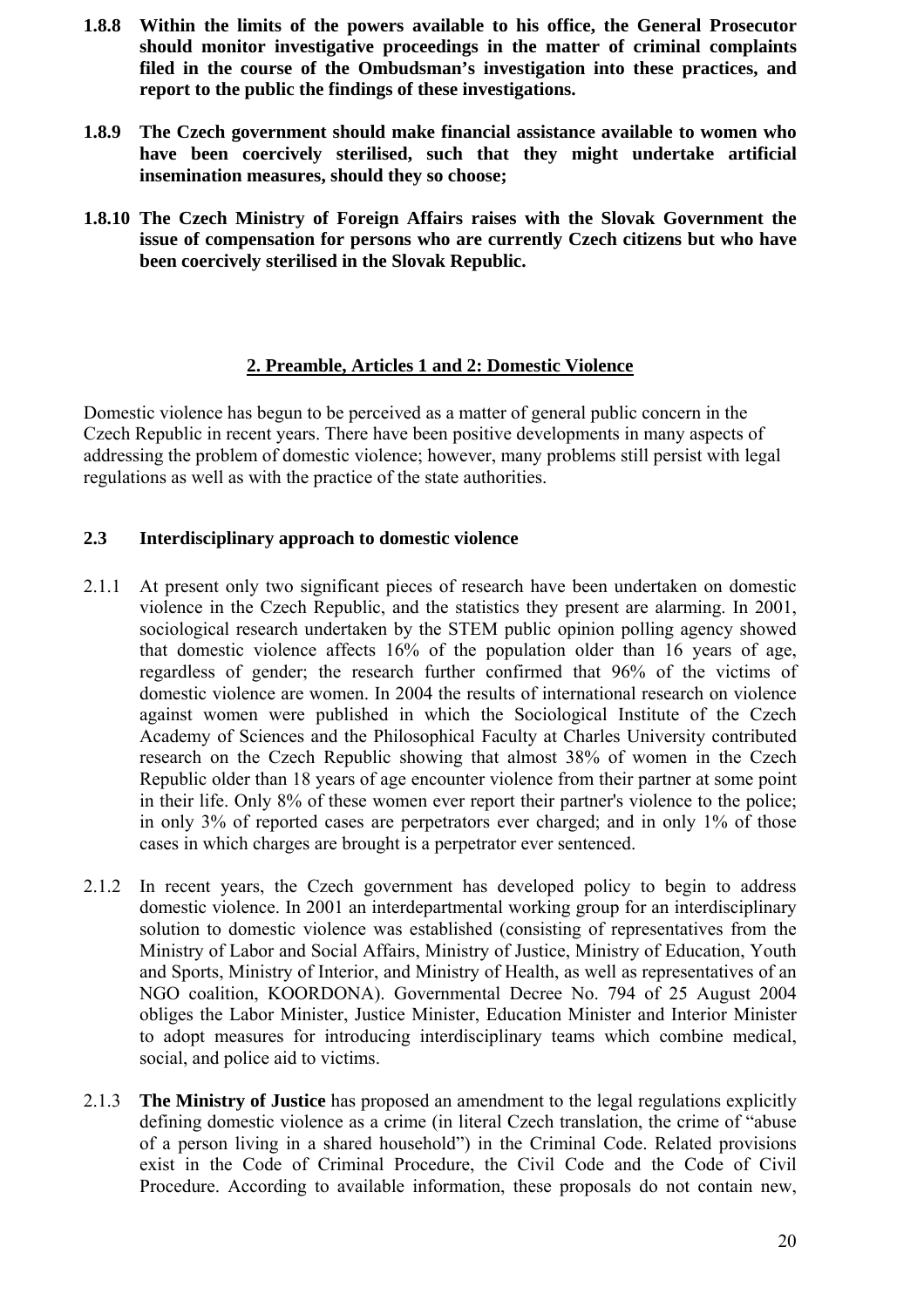specific regulations to improve the situation of the victims. The amendment to the Criminal Code was introduced to the Parliament and subsequently dismissed; it would have upheld current regulations and introduced more restrictive sanctions. In addition to the questionable institution of requiring the victim's consent for criminal prosecution of domestic violence, the substantive draft of the amendment to the Code of Criminal Procedure also included the institution of a so-called "application" criminal act (prosecutable *only* when the victim applies, not prosecutable *ex officio*), which contradicts all previous experience in regard to domestic violence victims. Such a legal regulation would put an even heavier burden on the victim to seek punishment of the perpetrator, which is not an appropriate position in which to place the victim.

- 2.1.4 **The Probation and Mediation Service,** an organ responsible to the Ministry of Justice, **is preparing the accreditation of therapeutic programmes for adult perpetrators of domestic violence as well as programmes for victims.** This is a breakthrough development in policies concerning domestic violence, which so far have focused only on the victims. This task was assigned to the Ministry of Justice and Ministry of Health with a deadline of 31 December 2005. The Ministry of Justice adopted no measures during this period save for assigning this task to the Probation and Mediation Service, which did not consider this task a priority and did not have adequate human and financial resources to address it. The deadline for establishing an accredited therapeutic program for perpetrators is therefore uncertain.
- 2.1.5 **The Ministry of Interior has issued Methodological Guidelines** for the Director of the Office of the Criminal Police Service of the Police Directorate of the Czech Republic to regulate police practices of reporting, screening, and investigating domestic violence. The Guidelines are binding on all policemen, but **compliance and effectiveness in practice has not been supported by training of police officers (who are in most cases men) at all levels.** In some regions police have been trained in cooperation with non-governmental organizations, but this training has not been systematic. The role of the police is crucial, because they are often the first authorities summoned to address instances of domestic violence, often in very acute situations, and the calibre and quality of the response of the particular officer involved is of paramount importance. Although police practices have improved, the police still often secondarily traumatise victims. The statutory obligation of the police is to ensure the safety of the victim and to investigate the perpetrator, but domestic violence is still often perceived as a private matter and the police do not generally use their power to detain the aggressor for 24 hours. Detention for such a period would give the victim the possibility to deal with immediate problems, to escape the aggressor's reach together with the child/ren, and to find temporary, safe shelter.
- 2.1.6 An exceptional project did begin **in May 2005** whereby **the Municipal Police Directorate in Brno established a Working Group on domestic violence**. This is the only such police-initiated group in the Czech Republic and, thanks to the openness and competence of the police officers involved, interdisciplinary cooperation on cases of domestic violence is possible, which has brought about positive changes.
- 2.1.7 After the evaluation of a project entitled "An interdisciplinary approach to domestic violence in Ostrava", the practice of **interdisciplinary teams** spread to the cities of Brno, Ústí nad Labem and, in 2006, to Kutná Hora. For now all these cities are using the methodology developed by the NGO "Bílý kruh bezepčí" (White Circle of Safety). In future it will be necessary to establish the interdisciplinary teams more systematically and develop a new methodology suitable for such teams in smaller cities. So far the establishment of these interdisciplinary teams has been initiated thanks to the personal initiative of committed people and NGO pressure, rather than due to any systematic or coordinated process; such voluntariness is a weak point of these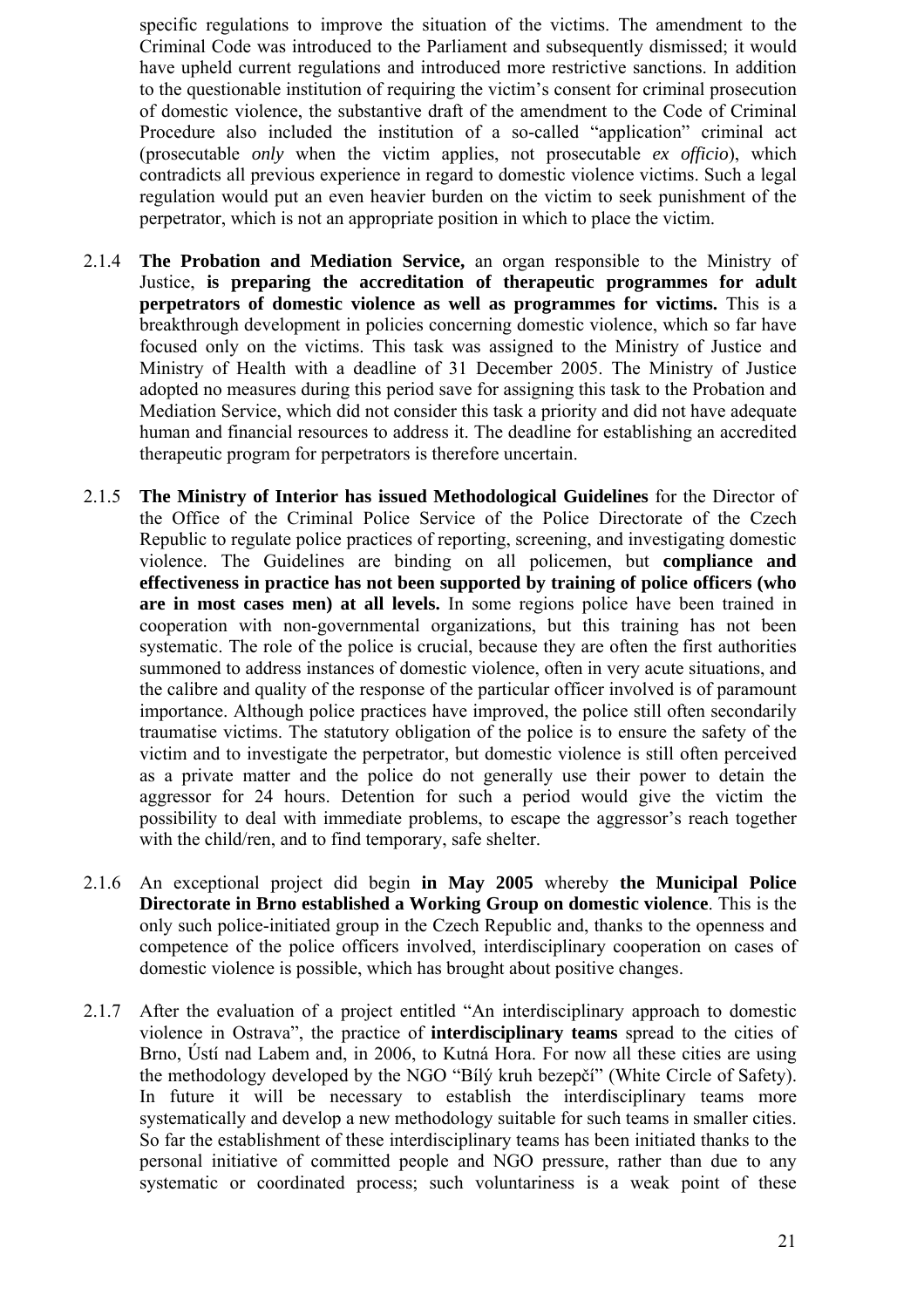interdisciplinary teams. Some of the teams lack representatives of the judiciary, public prosecutors, or child protection agencies - all crucial actors for an interdisciplinary response to domestic violence - due to the lack of a mechanism for involving these institutions in the teams. The positive impact of this interdisciplinary approach to domestic violence is supported by statistical data, which show that the most criminal offences of "abuse of a person living in the same household" ( $=$  domestic violence) were detected in 2005 in those regions where the interdisciplinary teams are operating. This higher reporting rate of domestic violence shows that domestic violence is being addressed and the legal tools to detect it are being more utilized in regions where these teams have been established.

- 2.1.8 The **Ministry of Health** has prepared a draft of its "**Guidelines of the Ministry of Health for physicians on the procedure of providing medical treatment to victims of domestic violence**". The Guidelines aim to unify the procedure of providing medical treatment to victims of domestic violence. The Guidelines currently represent the minimum required to address domestic violence; moreover, the impact of the Guidelines on medical practice will be insignificant unless there are more proactive awareness-raising programs about the problem of domestic violence among physicians. As with the police, there exist specific examples of **educational activities** targeted at medical staff, but this education is **neither systematic nor comprehensive.** In order to comply with its task of participating in the development of therapeutic programs for perpetrators, the Ministry of Health has subsidized some unique research into treatment for perpetrators of violence in the family, and the research findings were distributed to the administrators of hospitals. This research should form the basis for developing therapeutic programs for perpetrators, and the initiative is to be praised. However, there are concerns about adopting only one particular scientific approach to therapy for perpetrators, especially when the approach generated is a random result of the state's grant policy. Several NGOs have also considered establishing therapeutic programs for perpetrators, but there are no funding opportunities for establishing such programs, even though the Criminal Code does provide for the possibility of requiring a perpetrator attend such a program.
- 2.1.9 **The Ministry of Labour and Social Affairs** subsidizes NGOs providing social services to victims of domestic violence. The length of the subsidy process means NGOs are often granted the subsidies with a three-month delay. NGOs are therefore sometimes forced to take out bank loans even though it is unclear they will be able to repay the loans. The Ministry prepares systematic trainings for the staff of child protection agencies, an initiative to be praised. Child protection agency staff are one of the most important actors in detecting domestic violence in the family and an important element in the interdisciplinary approach to domestic violence. **The ordinary members of the staff of child protection agencies still lack expertise concerning domestic violence.** The ordinary staff still lacks comprehensive information, some of the agencies are understaffed, or staff is underqualified (some of the positions require a university education in psychology and law, which is rare among the staff) and there is a lack of supervision. Burnout is common. **Cases often occur wherein the workers of the child protection agencies are intimidated or manipulated by one of the parents (often by the perpetrator of the domestic violence) into supporting the abusive parent**. The staff does not have any legal protection from violent parents. **It is an underpaid and non-prestigious profession in which women comprise the overwhelming majority of staff members.**
- 2.1.10 Primary prevention of domestic violence in the schools is a funding priority of the Ministry of Education, Youth and Sports.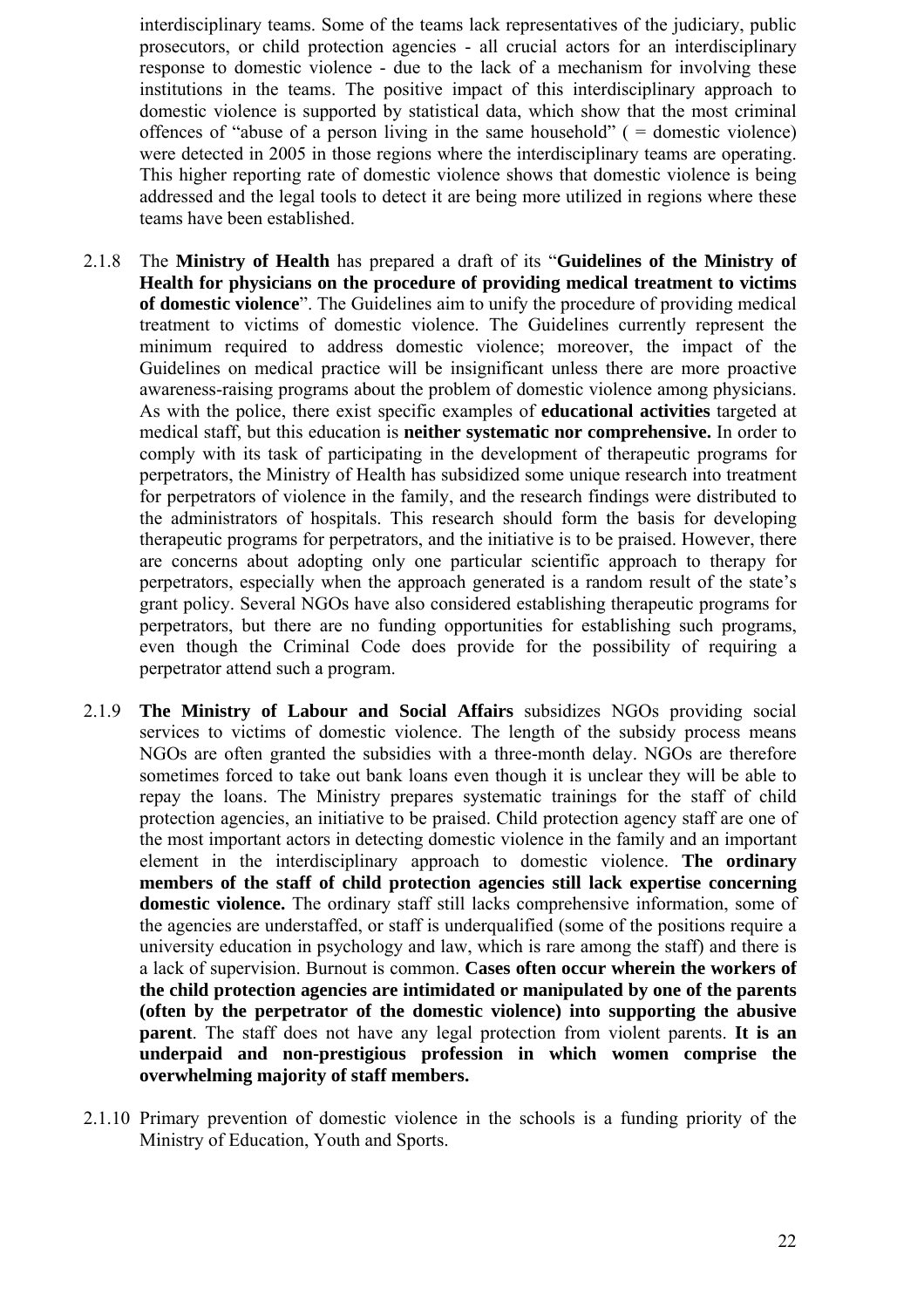# **2.3 Civil society**

- 2.2.1 Even though the NGO sector in the field of domestic violence has developed in recent years in terms of the quality of its work and the number of organisations functioning, there is still a **deficit in services for victims of domestic violence**. According to statistical data, there are 58 organizations in the Czech Republic providing some form of help to victims of domestic violence. However, the **regional allocation of these services is very imbalanced.** There are counselling centres as well as shelters in large cities such as Prague, Brno, or Ostrava, but there is a lack of these services in smaller cities and other regions. The worst situations are in the Pardubický and Jihočeský (South Bohemian) regions, for which there is only one shelter and no counselling centre.
- 2.2.2 There is a **lack of organisations providing comprehensive counselling services** (a combination of legal, psychological, and social counselling) at national level, as well as a permanent lack of shelters. **With regard to shelters with confidential addresses, shelters for women with children, and shelters for seniors, the situation is urgent.**
- 2.2.3 Positive developments have occurred in the perception of NGOs by the state authorities. **NGOs are represented on the Governmental Committee against All Forms of Discrimination against Women**, on the Interdepartmental group for monitoring of the measures adopted by the Governmental Decree on the Detection and Prosecution of Domestic Violence and Aid to the Victims, and on local interdisciplinary teams. Progress has also been achieved by NGOs in regard to resolving specific cases, and the civil society sector is perceived as a unique element necessary to interdisciplinary cooperation.
- 2.2.4 **The financial situation of NGOs still remains problematic**. State subsidies are insufficient and are granted only for a one-year term with a three-month payment delay. The same problems arise in regard to subsidies from local governments. Applications for financing from the EU Structural Funds are so administratively complex they often require the organization to stop its workaday activities in order to apply for funding. Also, most Structural Fund resources are not targeted at victims but at labour market integration. NGOs are forced to include labour market elements in their activities even if the urgent need of most victims is not for assistance with integration into the labour market. Victim unemployment is usually caused by a lack of self-esteem due to the domestic violence. One additional benefit of providing psychological, legal, and housing assistance to a victim can also be the improvement of the victim's success on the labour market.

# **2.3 Legal regulations**

- 2.3.1 Despite some significant positive developments, legislative assistance to victims is still insufficient. The most significant progress in 2005 was the practical implementation of the new criminal offence of "abuse of a person living in a shared household" (para. 215a of the Criminal Code, in force since 1 June 2004) and **the criminal prosecution of domestic violence has improved.** The Chamber of Deputies has also approved a bill on protection against domestic violence.<sup>35</sup>
- **2.3.2 The institution of "restraining orders" to prevent aggressors from contacting victims has yet to take effect.** Prohibition on contacting the victim can in theory be imposed as a preliminary ruling in a civil proceeding (for example, a divorce

 $\overline{a}$ 35 Bill No. 828.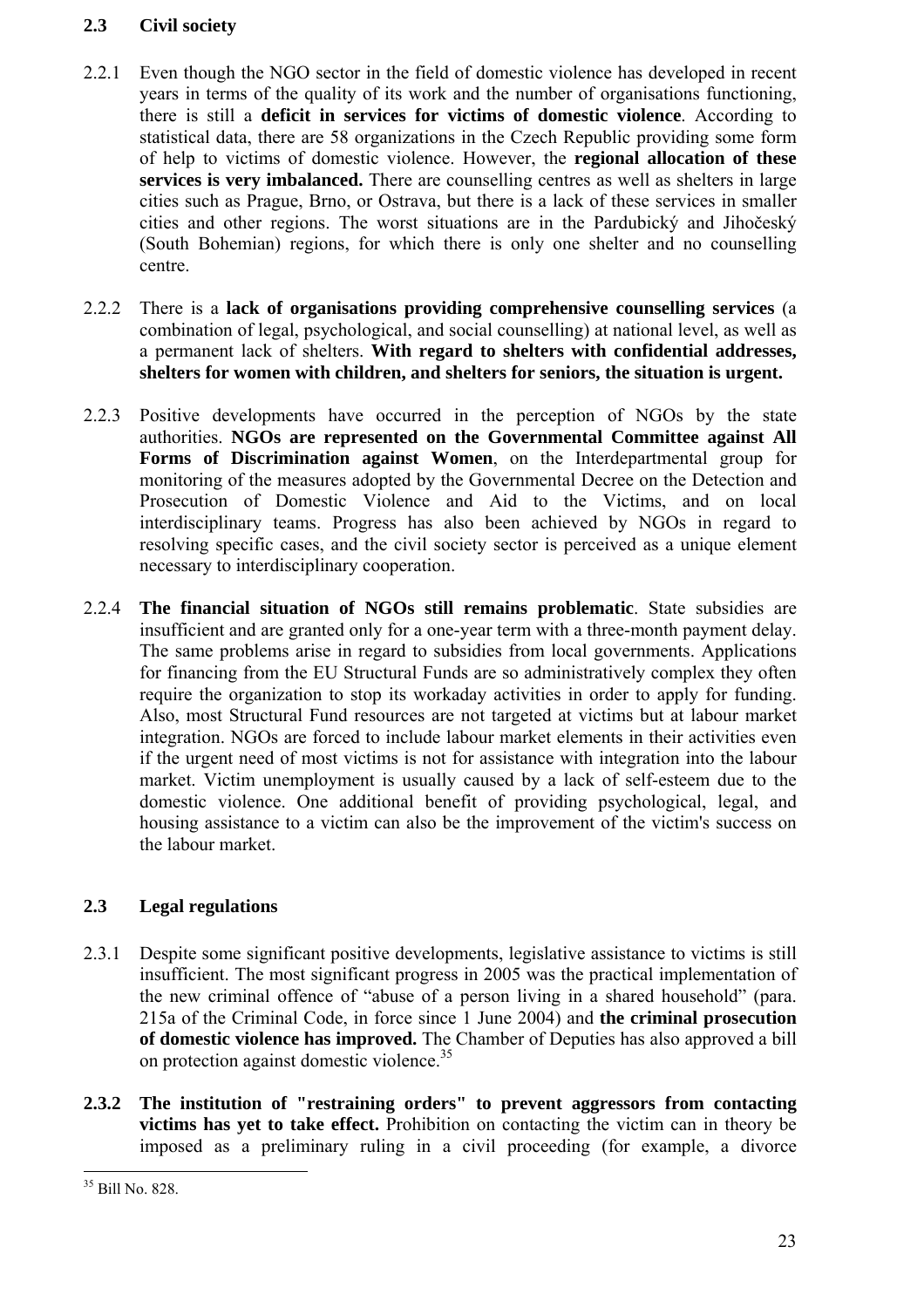proceeding), but such decisions are very unusual from the legal point of view and very rare. **The law instituting restraining orders will come into force on 1st January 2007.** 

- **2.3.3** The most urgent problems in the area of domestic violence are **insufficient attention paid to children who have witnessed domestic violence or are direct victims of domestic violence** (the court does not take domestic violence into account in decisions on custody, and children are forced against their will to have contact with the violent parent) **and the poverty mothers often face if they decide to leave the aggressor.**
- 2.3.4 **Court prohibition of contact between child and parent is very rarely imposed even in cases in which there is a suspicion of sexual abuse of the child by the parent.** The children are often forced to maintain contact with one of the parents against their will.
- 2.3.5 **"Stalking" is not addressed at all.** There is no effective protection against such behaviour and no police methodology developed to address it.
- 2.3.6 **The criminal definition of rape is insufficient.** Lack of consent is not a determining factor in the definition of rape. Rape is defined as forcing sexual intercourse under imminent threat of violence, by violence, or due to abuse of a person's vulnerability (para. 241 Criminal Code)
- 2.3.7 **Cases where the perpetrator of domestic violence is a police officer are very problematic.** The police have successfully avoided this issue, but research from abroad shows there is a higher number of perpetrators of violence among the police and armed forces than in other professions. There has been no research undertaken on this issue so far in the Czech Republic. **Most victims´ complaints against police officers are "swept under the rug" in practice, because allegations of crimes committed by police officers are investigated by an agency lacking independence that is supervised by the Interior Minister**. This problem is closely connected with corruption and clientelism, and even ex-police officers are never prosecuted for domestic violence. In cases where the perpetrators of violence are police officers, public prosecutors, judges, or members of other influential professions, the victims are in a very complicated situation and there are **no effective legal mechanisms addressing such situations.**

## **2.4 Difficult financial situation of the victims**

2.4.1 Most **victims** of domestic violence are mothers with minor children. If they decide to leave the aggressor, they often **face substantial financial difficulties.** Due to her cohabitation with the aggressor, the victim often cannot save money. Economic violence is often present, in which the victims are forced to hand over their income to the aggressor, or the victims are often mothers on maternity leave dependent on social benefits. If the victim is married to the perpetrator, problems arise due to their joint ownership of assets. The perpetrator often remains in the shared household but stops paying rent and utilities; the debts are than recovered from the victim. **The perpetrator can also create many other debts for which the victim has joint liability.** Due to the housing market situation, there is often no other alternative for the victim to solve her housing problem than to rely on the division of the shared property by the court, and court proceedings take a very long time. **Enforcement is broadly lacking in cases in which alimony payments are in arrears** (there must have been failure to pay alimony for six months before criminal prosecution can be undertaken). Social support benefits are usually not enough to cover the perpetrator's debts, and the victim cannot dispose of any joint assets without the consent of the perpetrator. **The financial situation of the**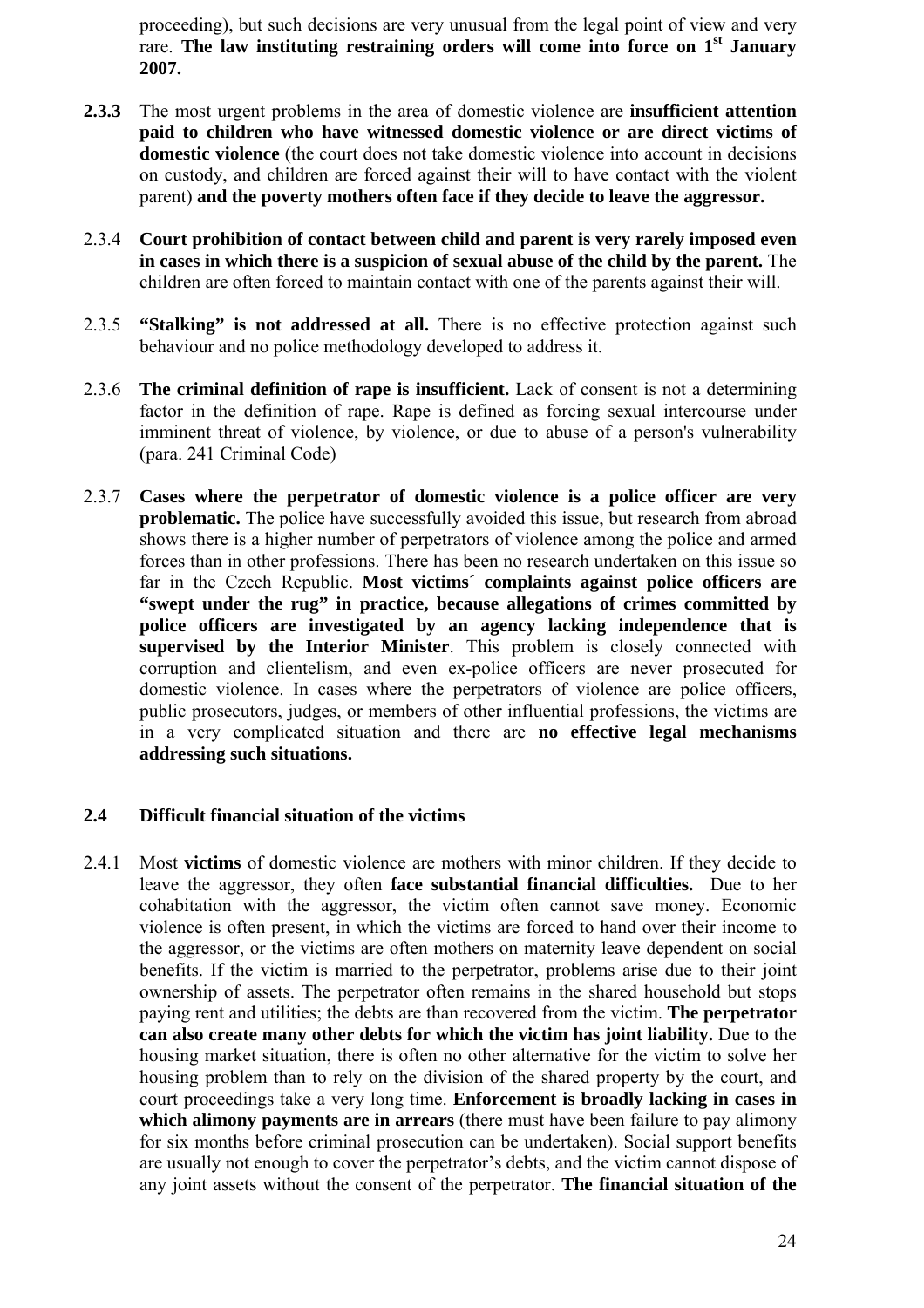**victim is almost always significantly worse after leaving the perpetrator, which, for many victims, is a deterrent to resolving the domestic violence. Divorce proceedings take too long and the personal status of the victim remains unresolved for a long time,** which prevents her, for example, from taking out a bank loan to solve her housing problems.

# **2.5 Amendment to legal regulations against domestic violence**

- 2.5.1 On 14 April 2006, a new bill was passed which amends the domestic violence protection legislation. Some of the proposed amendments mentioned above concerning victim consent with criminal prosecution and the regulation of "application" offences were ultimately not adopted after the discussion in Parliament. **As of 1 January 2007, the police** will have new powers: If they are called to a domestic violence incident, they **may order the perpetrator to leave the shared household for 10 days**. The victim can ask for an extension of this measure by court order and also augment it through a **restraining order** prohibiting the perpetrator from approaching and/or contacting the victim. The law also provides for the establishment of **intervention centres in each region**. These centres will provide acute psychological and social work aid to the victims, either as shelters or clinics, and will also arrange for further forms of aid to be provided to the victims longer-term.
- 2.5.2 Experts have criticized **this amendment**, saying that it **does not sufficiently protect the victim, because during the first 10 days after the police order, the victim is most at risk outside the common household, and the amendment does not address this.** The perpetrator usually cannot accept this loss of control over the victim and tries very hard to contact and pressure the victim. If the victim allows the perpetrator to return, the situation usually gets worse. The perpetrator will have committed the crime of obstructing a court order and may become even more violent, while the victim may fear repeatedly calling the police.
- 2.5.3 Another problematic point concerns **determining situations in which the police can order the perpetrator to leave.** The law states that it must be a situation wherein, "based on the established facts, especially taking into account previous attacks, it is reasonable to assume that harmful attack against life, health, personal freedom or an especially serious violation of human dignity is likely to occur." The police are being trained to implement the law; guidelines on implementing the provision are being prepared; and monitoring and information systems for such offences and police intervention will be introduced. Experts are concerned that the police will be reluctant to order the perpetrator to leave in cases where there is a lack of prior record on the perpetrator in the information system. Also, the term "especially serious violation of human dignity" is too vague. It will be up to the police guidelines to recommend how to deal with these drawbacks.
- 2.5.4 It is also not clear how the courts will react if the victim applies for a court restraining order *without* a police order having been previously issued, or whether the courts will only issue orders in cases where a previous police order exists. Also, **a new provision has been introduced into the Civil Procedure Code requiring bond (CZK 50,000 - EUR 1770) be posted by any applicant for a court injunction** in order to compensate for any eventual damages caused by said injunction. This new provision also applies to victims of domestic violence applying for restraining orders. The victim can apply to have the bond waived; nevertheless, this represents yet another obstacle for the victim to overcome and requires that the victim have access to legal aid. Such aid should be provided by the intervention centres due to start operating by the beginning of 2007, but it is already evident that there are problems with the financial and personnel resources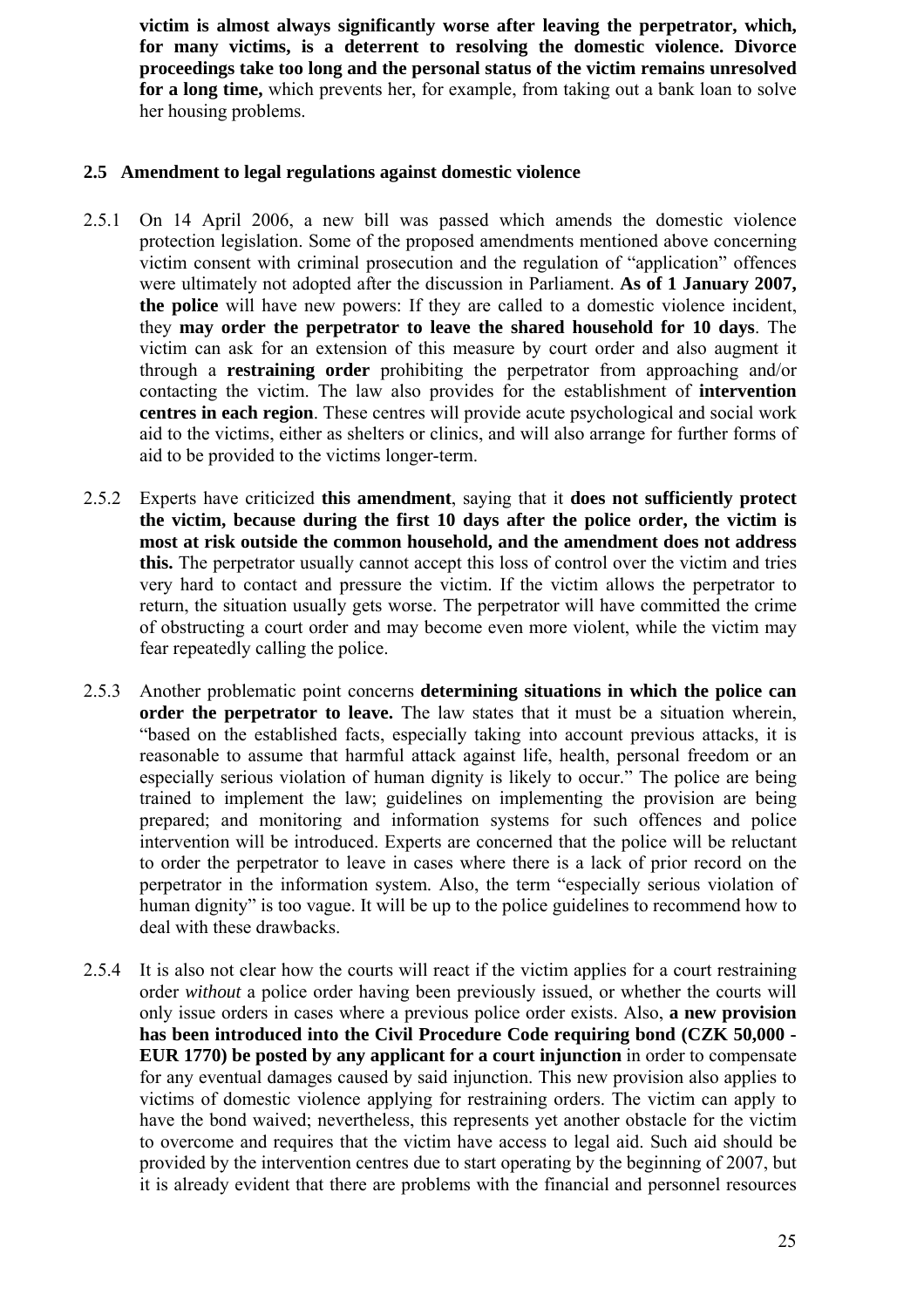available for such centres, and it is highly doubtful they will be established in time to meet the needs generated by the new law.

2.5.5 Despite the drawbacks described above, the new regulation does represent significant progress in protection against domestic violence in the Czech Republic.

# **2.6 Recommendations for Government Action**

- 2.6.1 Government should **rigorously enforce the current regulations** on the criminal prosecution of domestic violence ("abuse of a person living in a shared household" according to para. 215a of the Criminal Code), **whereby consent of the victim is** *not* **required in order to prosecute the perpetrator.**
- 2.6.2 The Government should allocate sufficient human and financial resources necessary for the establishment of therapeutic programs for perpetrators and **promptly establish accredited therapeutic programmes for perpetrators of domestic violence, as well as therapeutic programmes for victims;** provide sufficient funding for NGOs to introduce such programs; and support a diversity of scientific approaches to therapy for perpetrators.
- 2.6.3 The Government should introduce **systematic and complex training** for the police on their professional response to domestic violence (including how to assess the situation when called to intervene, how to deal with victims, how to use police powers to ensure the safety of the victim, how to arrange for aid to the victim, etc.) **at all levels of the police structure nationwide.**
- 2.6.4 The Government should establish the legal basis for creating **interdisciplinary teams,** requiring the state authorities concerned to a) participate in the teams, b) develop a unified methodology for the work of the teams, and c) ensure that the teams are established nationwide.
- 2.6.5 The Government should ensure that **medical professionals receive systematic and comprehensive training on domestic violence** and how to provide assistance to victims in relation to health care services.
- 2.6.6 The Government should **allocate sufficient public funds to provide subsidies and grants to NGOs providing services to victims of domestic violence;** funds should be granted to NGOs in a timely fashion such that NGOs are not forced to interrupt their activities or take out bank loans; and governmental support should focus on regions with a lack of existing services for victims, especially on those with an under-representation of shelters with confidential addresses.
- 2.6.7 The Government should ensure that **social workers** of the child protection agencies **receive** systematic and comprehensive **training on violence in the family with a special focus on children** as victims or witnesses of domestic violence and ensure that **workers of child protection agencies are sufficiently protected against intimidation by violent parents.**
- 2.6.8 The Government should especially **focus on the situation of children experiencing or witnessing domestic violence**; judges should be trained about domestic violence, its impact on a child and his/her relationship to the abusive parent; the government should ensure that courts take domestic violence into account in their decisions on custody; **children should never be forced to maintain contact with a parent who has perpetrated domestic violence.**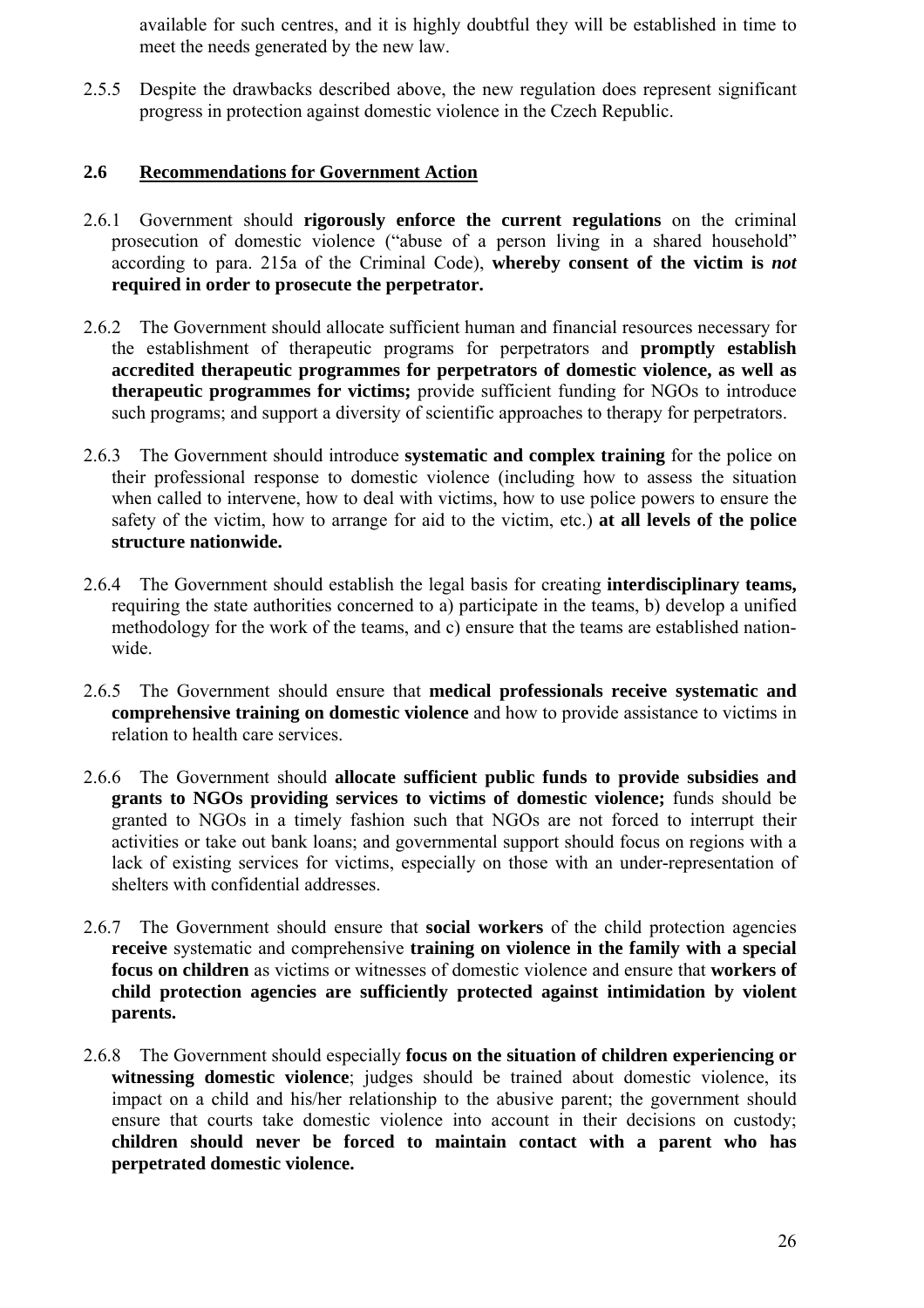- 2.6.9 The Government should introduce **legal regulations providing protection against the phenomenon of "stalking".**
- 2.6.10 The Government should establish an **independent mechanism for investigation of allegations of crimes committed by police officers** or ex-police officers, public prosecutors, and judges.
- 2.6.11 The Government should ensure that **divorce proceedings and proceedings on division of shared property are completed speedily in cases of domestic violence** as well as the speedy execution of back alimony; in cases where the victim and perpetrator separate, it should ensure that legal measures are introduced which prevent the perpetrator from generating debt for which the victim is liable.
- 2.6.12 The Government should ensure that the new **act on protection against domestic violence is implemented effectively and meaningfully for victims**, i.e., that police received adequate training on how to assess situations in which they are entitled to order a perpetrator to leave, emphasising that no record of previous incidents is required as a condition for issuing such an order; that the courts grant restraining orders irrespective of the existence of previous police orders; and that victims are sufficiently protected against intimidation outside the shared household once the police order has taken effect.
- 2.6.13 The Government should ensure that the **intervention centres will function** and be equipped with adequate financial and human resources **by the time the new act comes into force.**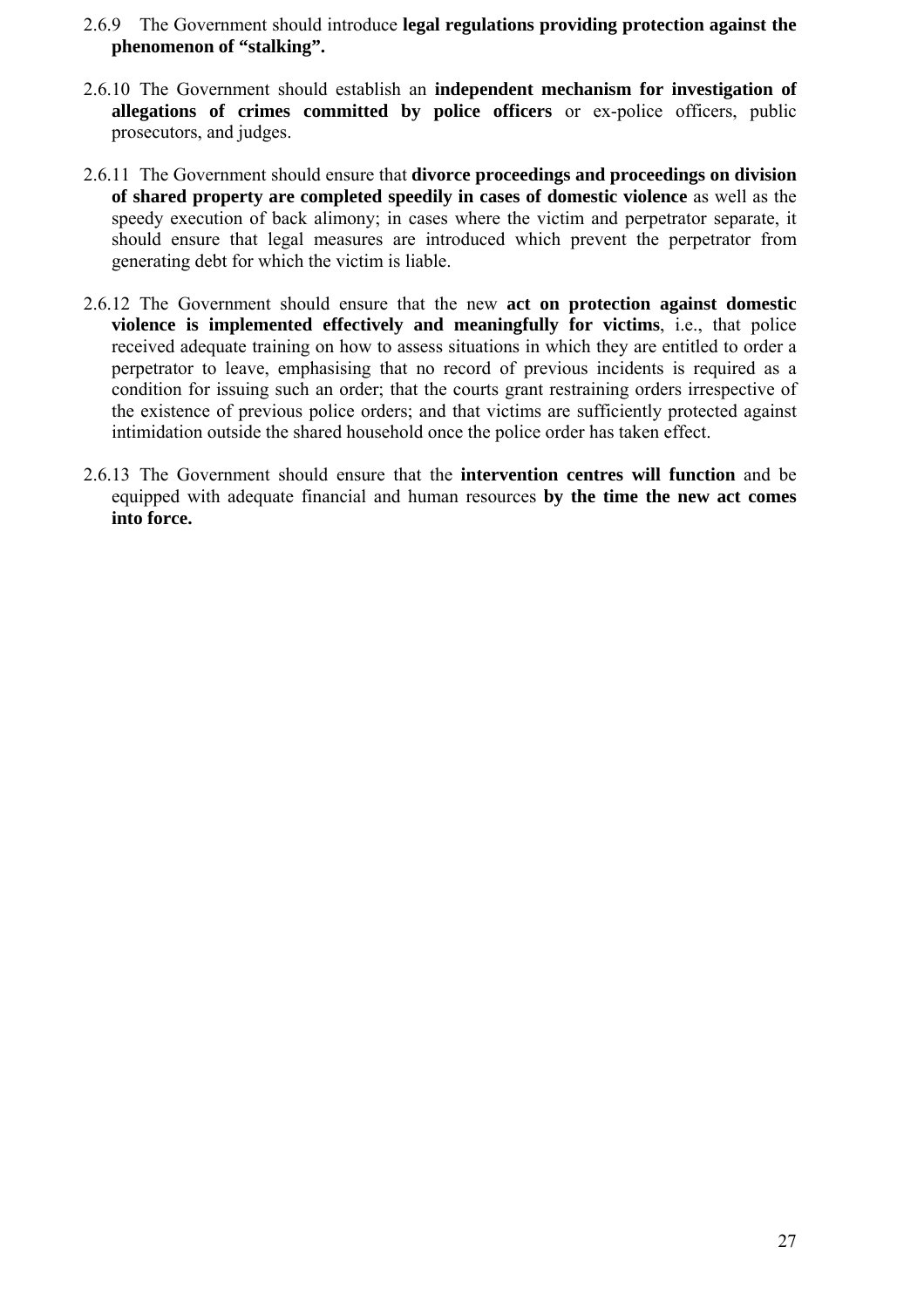# **3. Articles 2, 3 and 11: Institutional Mechanisms and Policies for Advancement and Empowerment of Women; Particular Focus on Labour Market Equality Issues**

**The Czech labour market is visibly segregated according to gender.** Women dominate the non-manual jobs without management or director positions, and the most unskilled worker categories. According to wage and payment categorization, women dominate the lower levels while men increasingly occupy the highest levels. The lower wages received by women further support this segregation; men are discouraged from entering such professions because of the low wages and at the same time women have few opportunities to enter the leading positions. In this way, the current situation remains unchanged. However, the Amendments to the Czech Employment Code and Labour Code brought changes to the existing labour market through prohibition of both direct and indirect discrimination based on gender, family or matrimonial status; equal treatment of men and women in employment; equalization of childcare (via introduction of "parental leave", which is, however, only scarcely taken by men – current data show that only 1.3% of men take parental leave); introduction of the principle of "equal pay for equal work" and prohibition of mobbing and sexual harassment. The new legislation represents a significant progress but to the small number of experts working in this field, it is evident that the implementation of the law is being underestimated.

**Certain categories of women in the Czech Republic are discriminated against in the labour market:** Romani women, women with small children, women close to retirement age (over 50 years of age) and women with only primary education represent the most vulnerable groups. Women with the best chances on the labour market are women with a university degree, young women in certain professions, and also women with a university degree who work in professions with higher levels of feminisation: medical doctors, judges, teachers, and social workers.

There is an enormous difference between male and female wages in the Czech Republic. **The average female wage is 18% (2005) lower than the average male wage (in fulltime jobs) despite the fact that, in general, Czech women have a similar or better education and more qualifications than men**. In fact, women dominate the middle-skilled labour force. They earn comparatively the most in sectors in which they are the least represented. The wage difference differs depending on individual jobs. However, it is very low for example in the case of primary teachers. Although the principle of equal pay for equal work and the principle of equal remuneration for men and women has been legally established n the Czech Republic, it does not reflect the everyday reality. This aspect is not sufficiently monitored since the indicator "price of labour" that allows for the qualified comparison of various professions has not yet been introduced. A recent amendment to the Employment Act does provide a formal legal framework, but until a good quality comparison becomes available, the law will remain a mere intention.

# **3.1 Discrimination**

3.1.1 The Labour Code and Employment Code include clauses against discrimination; definitions of direct and indirect discrimination, mobbing, and sexual harassment; and non-discriminatory exceptions (moreover, e.g., the Law on Wages states there must be equal pay for equal work or work of equal value and provides definitions of these terms). A new amendment to the Labour Code entered into force on 1 March 2004, bringing about further changes in the field of equal opportunities (further developing the version of the Labour Code in force since 1 January 2001), in particular with regard to the fundamental principle of equal treatment for men and women in access to employment, vocational training, promotions, and working conditions, as well as the prohibition of any kind of discrimination in employment relations on the grounds of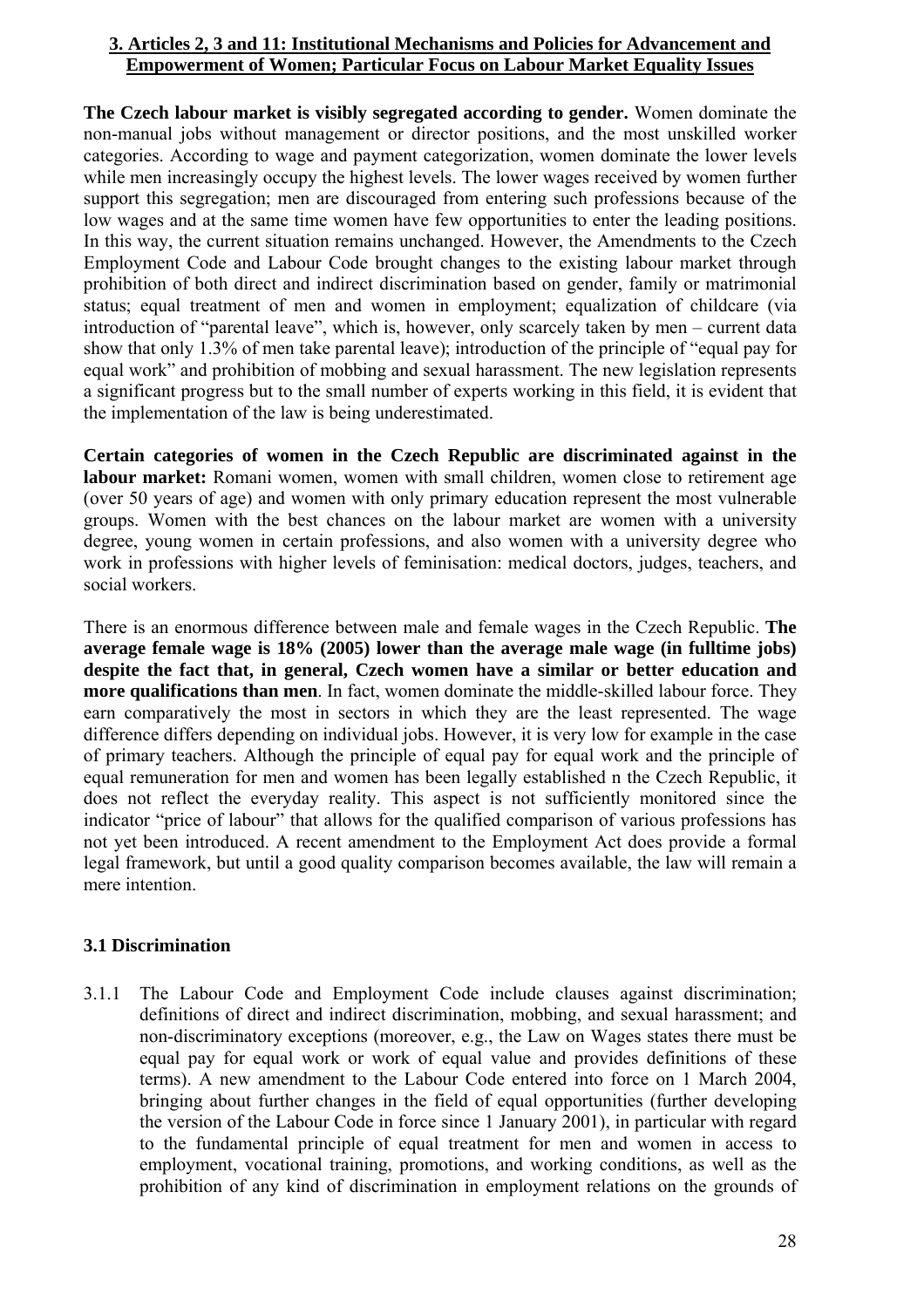sex. The new amendment also defines direct and indirect discrimination, mobbing, and sexual harassment in more detail. The fact that this principle is included in the general part of the Labour Code shows its general relevance to all of Czech labour legislation. Appropriate changes were also introduced to the Employment Code (in 2004) and the Social Insurance Code (approved by the Parliament in March 2006 but not yet in force). On the other hand, **the Antidiscrimination Act, which defines equality and antidiscrimination more broadly than it is defined within the Labour Code or Employment Code, has not yet been approved** (Parliament approved it in December 2005 but it was rejected by the Senate in January 2006 and returned to the Lower House). The Employment Code also provides the legal framework for positive measures being realised when necessary.

- 3.1.2 Some practitioners have in recent years also made use of civil code provisions protecting the dignity of the personality in challenging various forms of discrimination.
- **3.1.3** The foregoing notwithstanding, **Czech lawmakers have failed to transpose very significant parts of the international law anti-discrimination acquis into the domestic legal order. Individuals enjoy little or no legal protection from discrimination in areas including but not necessarily limited to education, health care, housing, social assistance and police services. Czech lawmakers have to date failed to bring domestic anti-discrimination law into line with European Union requirements, which are themselves considerably narrower than those available under international law. The number of individuals to have actually secured justice when suffering any form of discrimination in the Czech Republic can be counted on the fingers of one hand, and the public at large remains broadly unaware of the nature and scope of the international law ban on discrimination. As such, all women in the Czech Republic are exposed to the threat of discrimination. Romani women are particularly threatened with these harms.**
- **3.1.4** The Czech government's State Party Report includes a list of Constitutional provisions, as well as laws and other regulations including declaratory non-discrimination provisions. Since **these laws include few if any procedural provisions, individuals and their advocates have little guidance as to how to interpret or apply these formal, declaratory provisions, and law enforcement and judicial authorities similarly have little guidance**. As a result, most if not all of these legal texts have in practice a purely formal character, and have offered little or no shelter or remedy to victims of discrimination in the Czech Republic.
- **3.1.5 Some Czech laws are in fact indirectly discriminatory against women**. For example, notwithstanding its formal, declaratory non-discrimination provisions, the Law on Pension Insurance (No. 42/1994 Coll.) includes a differential data basis for the definition of pensions for women and men, with a resulting adverse outcome for women, who in reality pay more for pension insurance than men, based on the assumption that they will live longer.
- 3.1.6 On the basis of the results of various projects run by NGOs, it is evident that women (and in some cases men) often suffer direct and/or indirect discrimination on the basis of their sex. Many do not, however, know their rights (and duties) as grounded in the Labour Code and Employment Code, and are worried about resolving their case or even making it public. They also often emphasise the fact that Czech justice has not had experience with similar cases; therefore, they worry about the results and effects of such steps. Moreover, there are issues concerning the length of proceedings in these and similar cases.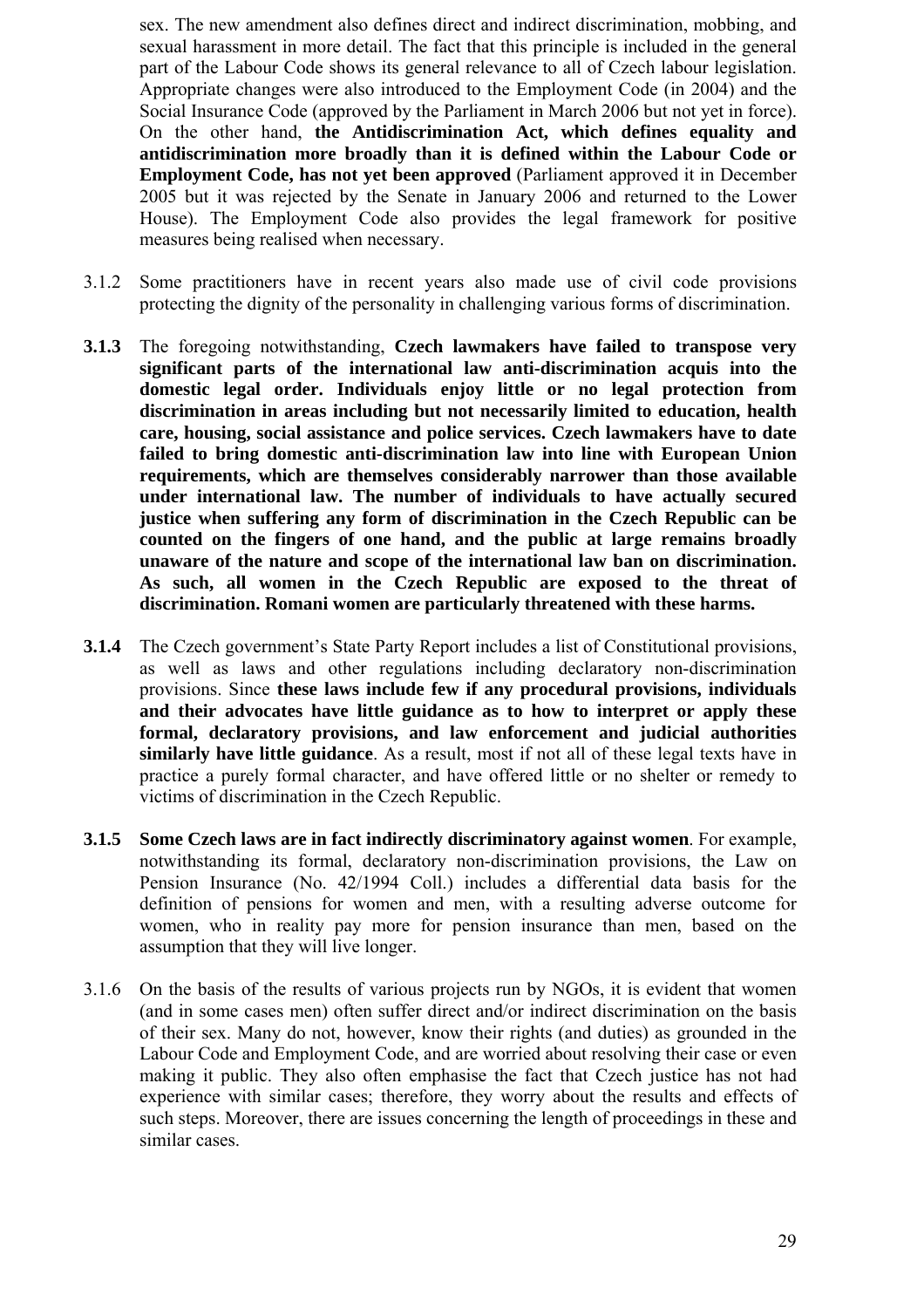- 3.1.7 On 8 March 2006, the first ever action in the Czech Republic related to discrimination on the basis of gender was filed by a woman in an alleged case of direct discrimination during a selection procedure for a position in the top management of a private company.36 The fact that few if any actions have been lodged previously has little to do with the extent of discrimination against women on the labour market, and is instead related to the fact of inadequate law and policy in this area, stigma and threat of retaliation against those who challenge discrimination, as well as other factors.
- 3.1.8 The Ministry of Labour and Social Affairs does not initiate distribution of information on employees' rights or on laws that relate to discrimination and offer solutions; instead, this work is done by NGOs and trade unions. Were it not for civil society, the public would not even know that once all available measures have been taken without success, there is still the possibility to use the measures within the Optional Protocol in such matters.
- 3.1.9 **Employers often take advantage of employees' lack of information and fear** in order to resolve discrimination problems. Results of analyses made in 2006 via focus groups with employers also show that employers themselves are not aware of the extent to which they are breaking Czech law related to the employees' rights. Due to a lack of information on the employee side, employer behaviour remains unaddressed.
- 3.1.10 In areas outside equality law, there are examples of extremely poor practice by some Czech state agencies. For example, limited-period contracts concluded with a female employee were renewed repeatedly by the Ministry of Education, Youth and Sports, even though the law does not allow employers to repeatedly do so with the same person for the same job description. Similar practices are often used in the private sector.

# **3.2 Positive action**

- 3.2.1 According to the new Employment Code (No. 220/2002 Coll.) and Labour Code (No. 65/ 1965 Coll.) it is possible to "adopt so-called positive measures in favour of persons of a sex that is under-represented in decision-making activities, as well as positive measures removing disadvantage due to other reasons."
- 3.2.2 Although both codes allow the implementation of positive actions, **there is** a lack of awareness of the existence of such measures, along with **a misunderstanding of possibilities for positive action / positive measures among employees and employers**. The Government has done little, if anything, to promote positive action policies in the field of employment.
- 3.2.3 In general, **ministers** and other representatives of ministries **respond very negatively to any kind of proposed positive action or other affirmative measures**, although it is evident – e.g., from their pronouncements – that they do not understand the nature of such measures. Most often, they refer to the country's democratic Constitution and other human rights documents guaranteeing the same equal rights to all citizens. At the same time, the ministries declare that they fulfil their duty of promoting equal opportunities for women and men adequately via their trainings of their officials. This is, however, controversial, since none of the ministerial documents use the basic rules of gender-sensitive language. It is then difficult to expect that the trainings of officials are properly structured, supported, or even attended by top representatives of the ministries.

<sup>36</sup> Previously, in March 2005, a 36-year-old Romani woman named Vera Dunkova prevailed in court in a case against the Rossman international drug store chain after a Prague outlet refused to hire her on racially discriminatory grounds. Such cases are however rare, and few if any policy changes have been adopted as a result of the Rossman decision.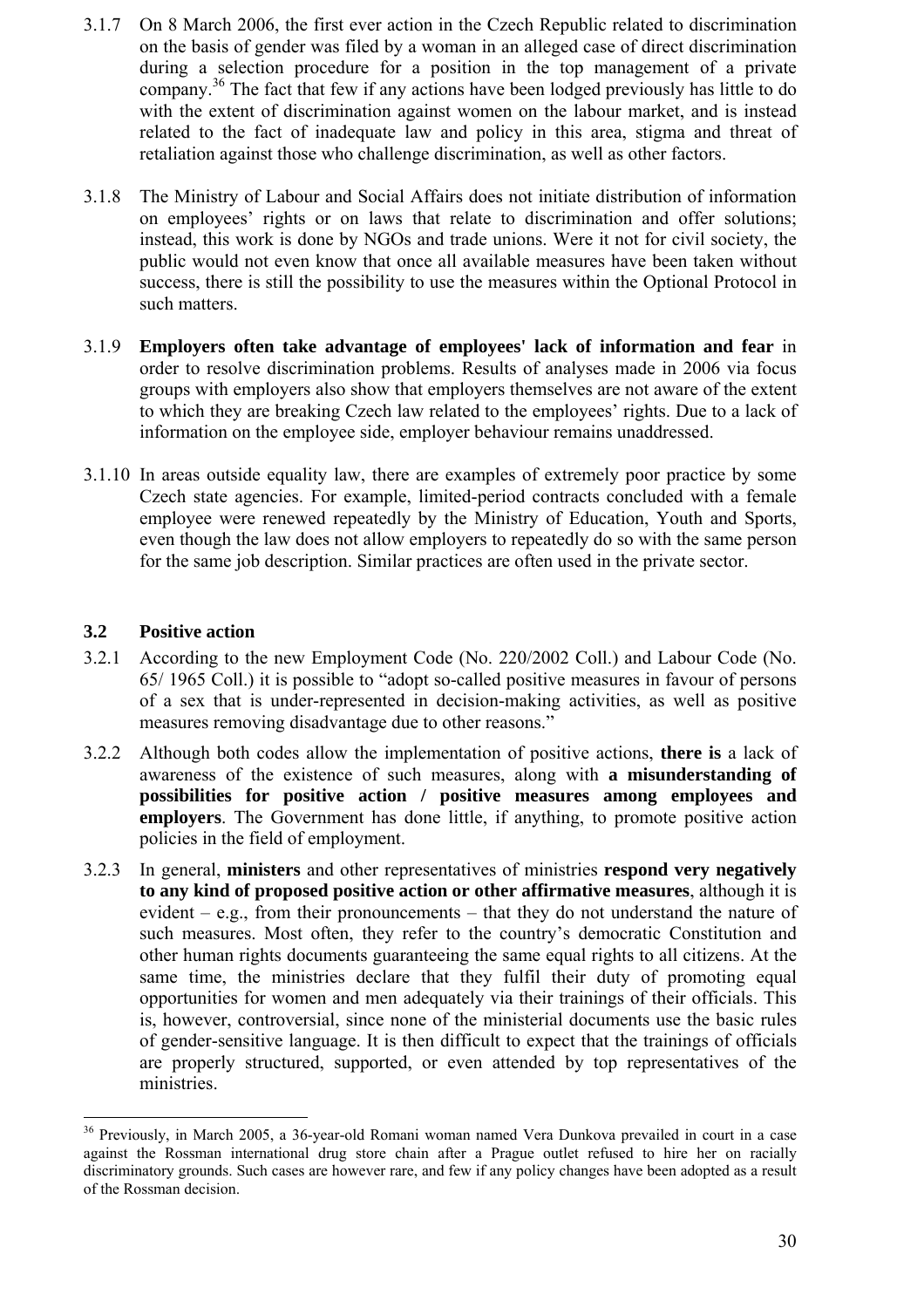# **3.3 Governmental policies**

**In general it can be said that, not only for the reporting period, but for the past 16 years, no government has genuinely considered gender issues to be of social significance, and all have tended to minimise the importance of both monitoring and addressing gender equality.** 

- 3.3.1 **Government Action Plans and reports on gender equality are usually very vague; they often overstate reality and describe actions undertaken or initiated by women's NGOs as projects realized by the state.** The effectiveness of the government's activities often depend largely on the personal commitment of the person(s) responsible for the concrete action/activity and not on the institution responsible for the action (e.g., the Czech Statistical Office is responsible for collecting and analyzing data segregated according to gender and does so on the basis of a document which plays the role of an Action Plan – the Government Priorities and Procedures of the Enforcement of Equality of Women and Men – and the task has been given to the CSO by the Ministry of Labor and Social Affairs. The group of people working on the statistics and follow-up publication is dedicated to this work; however, the groups of editors of this work, who come from various institutions, perceive the whole issue as unnecessary and irrelevant).
- 3.3.2 In general, the government's ineffectiveness is influenced by the **general lack of awareness among the public**, which the government has done little to combat; general disregard for gender equality by the political representation; and a lack of an overview of gender equality policies in the European Union and United Nations context. As far as politicians are concerned, none of them understand gender issues-related policies as a key issue to promote and implement within their actions, not only during parliamentary decision-making, but also in communication with the media, etc.
- 3.3.3 **Support for gender equality by the Government is neither long-term nor structured**. Such activities – i.e., information campaigns, press conferences, education, etc. – are almost entirely realized by NGOs which are performing activities that should be either developed by or at least supported by the state.
- 3.3.4 The Government's stated intention to support women's participation in the labour market has to date not been very successful, featuring as it did a cycle of reportages (available for view on the ministerial website) about applying for jobs, re-qualification, etc. **The reportage cycle promoted many gender stereotypes instead of combating them, and also used gender-insensitive language and images**. For example, in language, officials in both speech and writing use the masculine plural form even when speaking about groups that are 100% female; or the images used in a series of films ostensibly about women's employment produced by the Ministry of Labour and Social Affairs show women shopping for clothes in department stores. Stereotypes about women's presumed inability to use technology are also prevalent in the language of public officials.
- 3.3.5 Without the **programmes supporting the topic of equal opportunities** (almost solely in terms of the labour market) which have been supported by European Structural Funds with some additional support from the Czech budget, no activities focused on improving employment opportunities for women would exist in the Czech Republic. These activities **are not initiated by the state** but by NGOs that then include, e.g., local labour offices, municipal representatives, etc., in their activities. It must be emphasized that these are not at all strategic or structural activities following up on a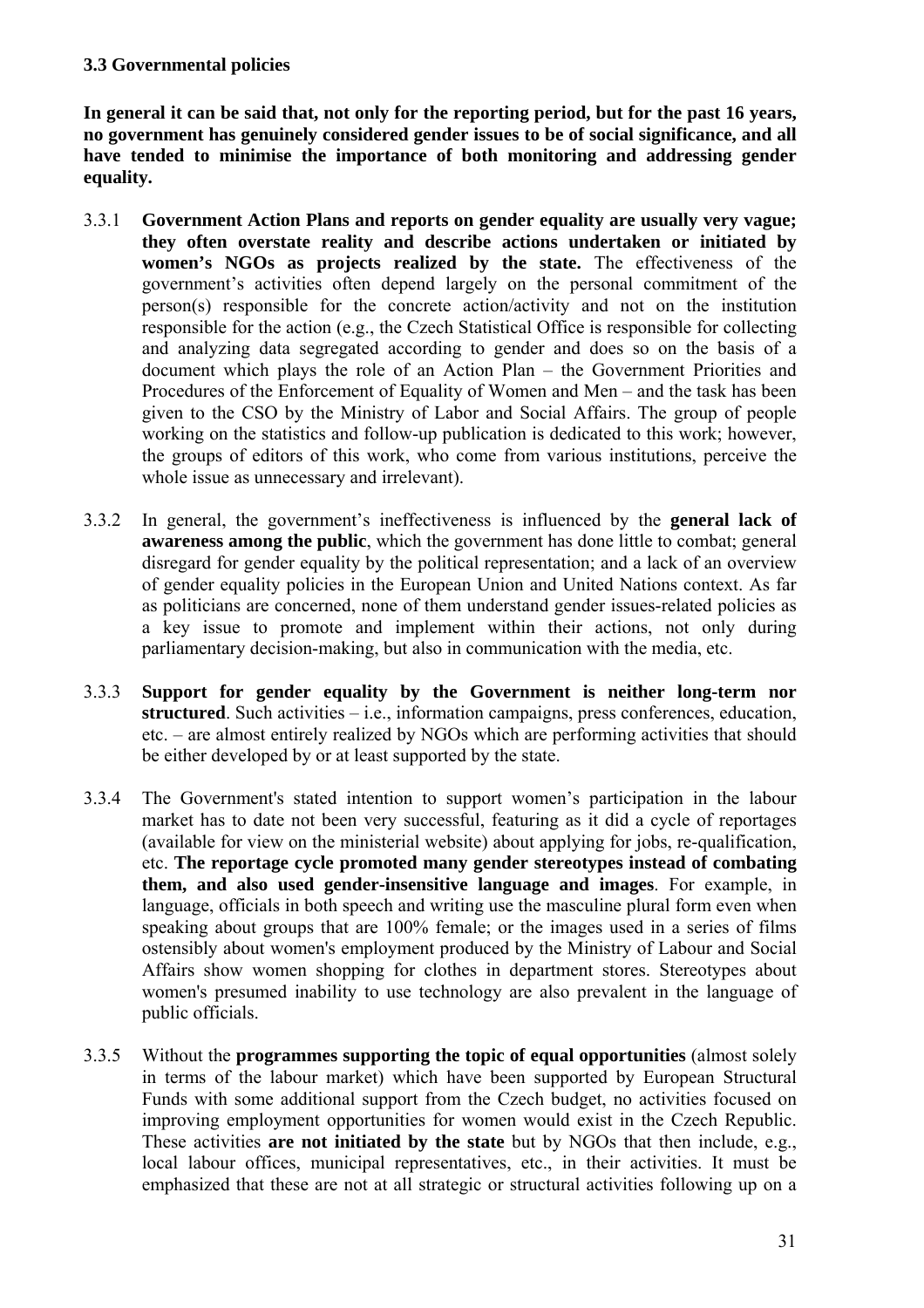state initiative, but predominantly activities by NGOs or private companies  $-$  e.g., educational or training institutions.

- **3.3.6 The twinning project** focusing on improving gender mainstreaming structures in the Czech Republic, realized in 2002-2003 through cooperation between the Ministry of Labour and Social Affairs and its Swedish partner, did not meet expectations – the **recommendations** resulting from the project were not provided as much attention as they deserved and **were almost completely ignored after they were made.**
- 3.3.7 **Government or ministry-funded research on equal opportunities** is generally not used by the government for the purpose of sustaining an ongoing public debate on the question of equal opportunities vis-a-vis gender. The Government seems to be doing the minimum necessary to fulfil EU and CEDAW tasks "somehow" with no intention of making these issues part of the public discussion of governance.
- 3.3.8 As in 2.2.5., **when members of the Government or of the institutions of public administration discuss specific actions taken for** *disadvantaged* **target groups of women on the labour market, they also often refer to projects that have not been implemented by the state** at all, but by NGOs, some in partnerships with local labour offices, research institutions, or educational institutions. The impression is given that the state is taking greater care of this target group than it actually is.
- 3.3.9 **In their reports relating to the fulfilment of gender equality measures, ministers also appropriate NGO activities under their patronage, even though the ideas and realization of these activities did not arise through any ministry initiative and do not represent a comprehensive government policy**. The Ministry of Industry and Trade (which supported the "Contest for the Best Company providing Equal Opportunities") and the Ministry of Agriculture (which supported some activities of the Czech Women's Union) are examples.
- 3.3.10 Representatives of the Government and state institutions often emphasise that in the area of equal opportunities, the **Governmental Council for Equal Opportunities of Women and Men** (a permanent advisory governmental body on equal opportunities policies) plays an important role. The Council's role is to deal with the realization of equal opportunities policies. The Council's members are representatives of ministries, academia, NGOs, and the political sphere. Representatives of the regions are also invited to the Council's meetings – however, this does not mean they pay any attention to the Council's decisions, especially, more importantly, at the regional levels. There are no positions or persons responsible for gender equality issues at either regional or local level. This fact can be identified at regional level – no activities that would structurally consider gender equality issues are defined - and also at state level, where the Council's importance is not truly respected. The Governmental Council **does not have any decision-making power, but merely fulfils an advisory role; its recommendations are accepted and reflected within the Government's decisions only very rarely.**
- 3.3.11 In 2003-2004, **the Ministry of Finance developed a gender budgeting methodology** from the point of view of equality of women and men within the scope of the Priorities and Procedures governmental document. This publication was presented at a seminar, **but** no action subsequently followed – **the document was not taken advantage of at either the local, regional, or national level.** Even its distribution was left up to other institutions, e.g., to NGOs.
- 3.3.12 Following the Council's recommendation, the Ministry of Labour and Social Affairs (MLSA) launched a grant proceedings focused on equal opportunities for women and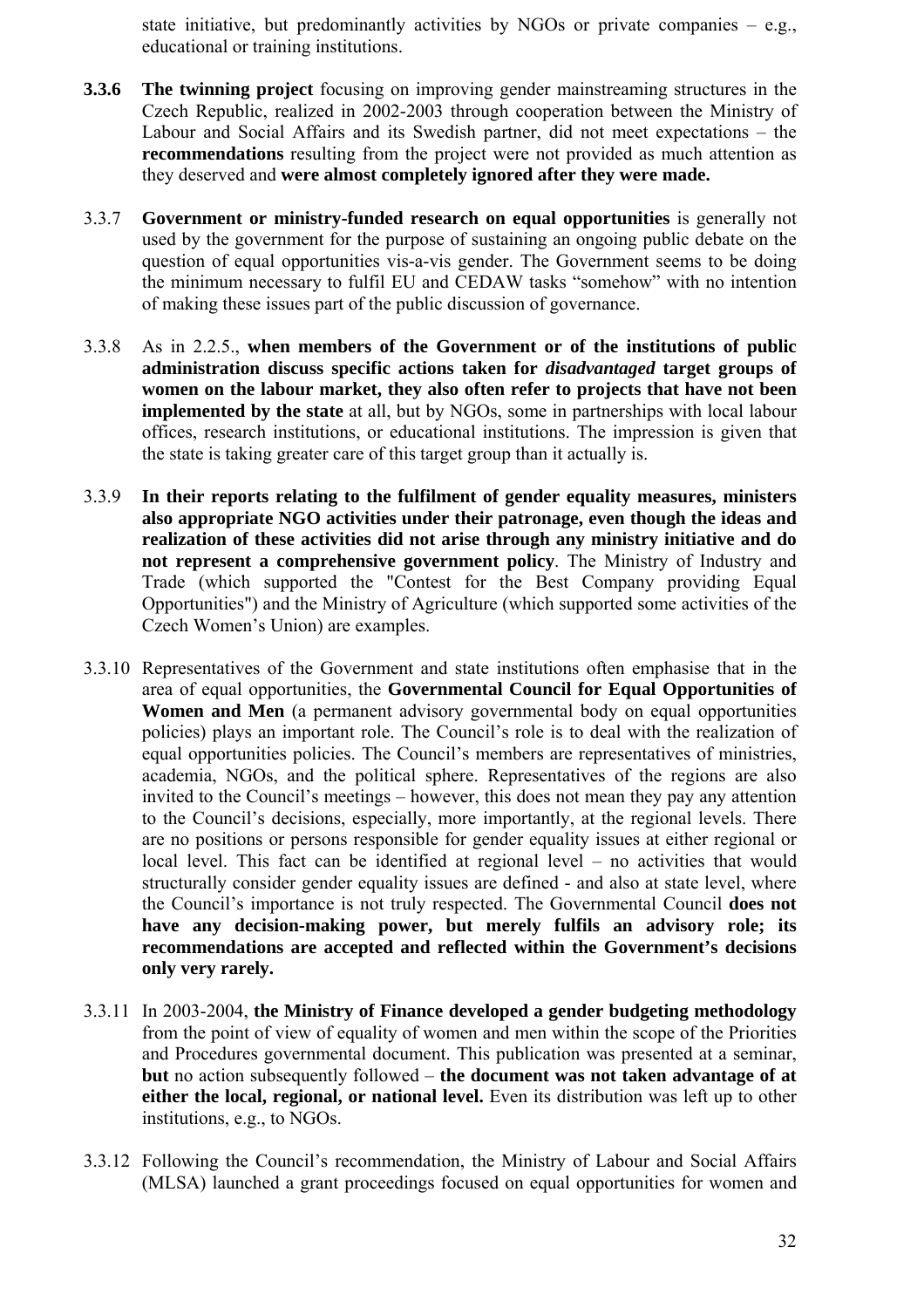men; it was opened for the year of 2005 and grants were divided among 16 projects, with the highest grant amounting to CZK 315,000 (approximately USD 14,000). However, similar funding was not subsequently opened in 2006, based on the unofficial reasoning that MLSA does not dispose of the appropriate personnel to run such a grant proceedings. **Women's NGOs have thus had the chance to receive a grant from the Czech national budget focused on equal opportunity during only one single year – a minimal budget grant that did not allow the organizations to build up their sustainability.**

- 3.3.13 **The state's representatives also declare that in 2006, the Ministry of Labour and Social Affairs and the Government's Human Rights Commissioner are realizing an information campaign on equal opportunities** for women and men. **As of midyear, no such campaign is running** and none of the women's organisations dealing in the long term with related issues have been informed of any such plans.
- 3.3.14 **The Czech Statistical Office (CSO) regularly develops gender statistics** on the basis of a task assigned to it in the Government Priorities and Procedures document. According to CSO representatives this is only being realized because it is a task demanded by the government; the CSO officers themselves do not perceive it as important and refer to the public's lack of interest in the statistics. **However,** the problem of lack of interest lies somewhere else: **Neither the Government nor the ministries have been able to present, defend, or explain the statistical results to the public or the media**. It is very complicated to expect that such documents or data would raise any interest unaccompanied by an information or awareness-raising campaign. There is another insufficiency related to gender statistics: Although all the major data are disaggregated according to gender and are then made accessible, regional strategic development plans do not consider the statistics at all, not even in sections of those plans focusing on unemployment or educational structures in the region in question, as both are significantly gender-specific.
- **3.3.15 Official statistical data is completely inadequate when it comes to documenting particular groups of women, such as migrant women and Romani women.**
- 3.3.16 **The coordinators of the twinning-project mentioned above also recommended enlarging all positions of gender focal points responsible for gender policies within the respective ministry. This was not done even though the Government Council provided identical recommendations**. According to the information available, the only such position enlarged temporarily (from half-time to full-time) was at the Ministry of Education, Youth, and Physical Training. The whole system of institutional mechanisms was also criticized in both Shadow Reports to the National Reports on Priorities and Procedures document (published in 2004 and 2006) published by NGOs and representatives of academia.

## **3.4 Recommendations for Government Action**

- **3.4.1 The Government should ensure that anti-discrimination law in the Czech Republic be brought into conformity with international standards in this area without any further delay.**
- **3.4.2 The Government should foster positive action policies to improve the representation of women – especially minority women – in employment, as well as to ensure that they rise in levels of responsibility equally with men.**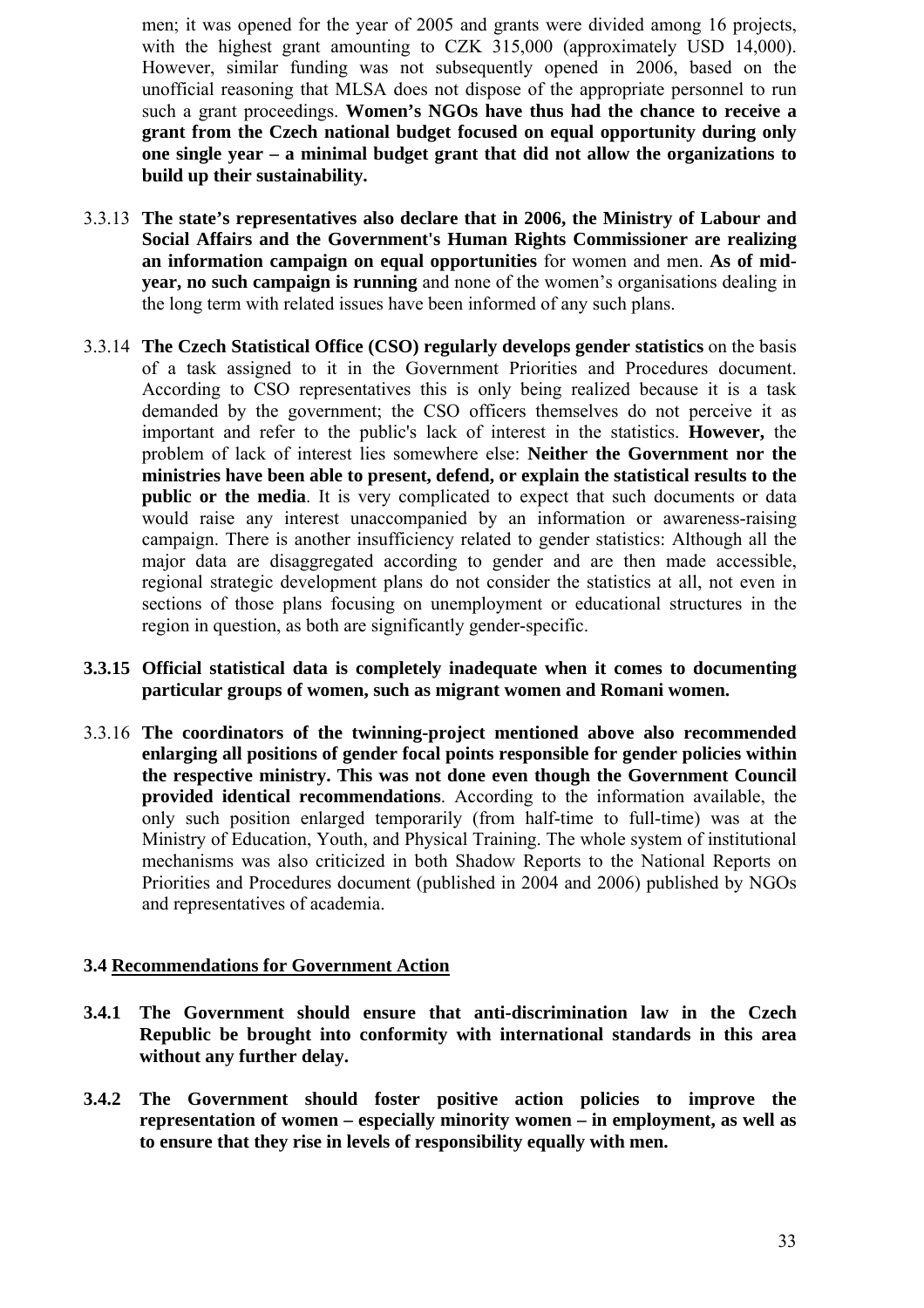- 3.4.3 **The Government should inform the public about and promote application of positive action in the labour market** – it should especially target employers while also considering a larger, long-term campaign informing the general public of their rights in the labour market, possible work-life balance strategies acceptable for both employers and employees.
- 3.4.4 **The Government should develop and implement anti-discrimination policies and fund them to a level adequate to need**: Allocate budget lines for organizing an information campaign on the rights of employees related to gender equality issues, as well as on the responsibilities of employers and state institutions  $-e.g.,$  via presentation of best practices already in place in the Czech Republic, positive impacts of gendersensitive human resources development plans, etc.; assist the regions in developing their own information campaigns, taking close consideration of regional and local specificities (e.g., of investors entering the region, etc.); cooperate closely with national and local NGOs; provide training to public administration officials in equal opportunities issues, etc.
- 3.4.5 **The Government should closely review its institutional mechanisms for equal opportunities and, where necessary amend and improve them;** it should ascribe more importance and respect to the Governmental Council for Equal Opportunities of Women and Men (including a certain level of decision-making power, budgetary support, administrative support, etc.); increase resources for positions of the gender focal points - at a minimum to make the positions full-time - and make the positions more important within the ministerial hierarchies. The Government should also review its general approach to gender equality – e.g., via promoting the Department for Equal Opportunities for Women and Men (now operating within the MLSA) and changing it into a more serious office headed by a minister responsible for gender equality policy.
- 3.4.6 The Justice Ministry should provide gender sensitivity training to existing judges and judge candidates, and universities should develop courses introducing all law students to the scope and content of international and EU anti-discrimination law.
- 3.4.7 **The Government should make sure the newly amended Labour Code is properly implemented** and promoted so as to be fully understood by employers and employees.
- 3.4.8 Extensive policy attention needs to be devoted to the particular **issues facing Romani women in various sectoral fields**, and policies to address these issues should be adopted and implemented without delay.
- 3.4.9 **The Czech government should, without delay, remedy the dearth of accurate statistical data on the situation of women from particular weak groups** – most notably ethnic minorities -- in all fields relevant for social inclusion.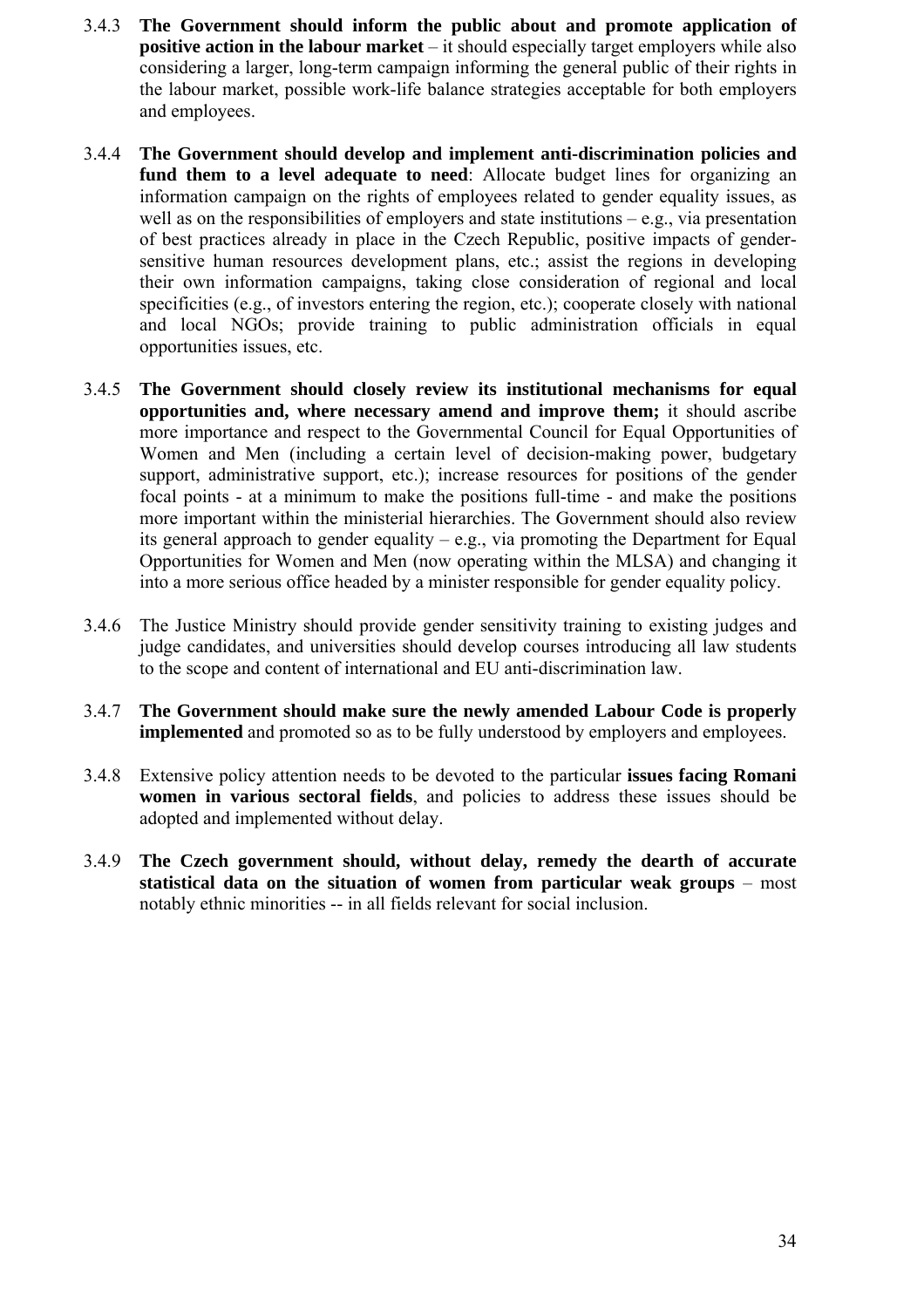# **4. Articles 7 and 8: Women in Decision-Making Processes -**

# **Women's Political Participation**

- **4.1.1** In its reports, **the Czech Republic acknowledges low participation by women in politics:** After the parliamentary elections in June 2006, the number of women in the Chamber of Deputies decreased from 34 to 31; with 15.5% representation of women in the Chamber of Deputies, the Czech Republic is thus below the world average. Only 11% of Czech Senators are women, and of 14 Regional Commissioners, not one is a woman. **The representation of women in the Czech Parliament is the lowest of any European Union Member State, and rivals the lowest levels of representation of women in parliamentary bodies anywhere in the world.** Women are best represented at local level – in towns and villages -- and at the European Parliament: At local level, 22.7% of elected officials are women, while 20% of all MEPs are female.
- 4.1.2 Representation of women at ministerial level is as follows: 30.5% representation as section managers at the ministries, and 21% representation among ministerial department directors. In the current government there are only two women ministers, for the Ministry of Education, Youth and Sports and the Ministry of Informatics.
- 4.1.3 At the Constitutional Court, 30.8% of the judges are women, while 64% of all judges in the Czech Republic are women. This continues to reflect the legacy of the Communist-era period in which the judiciary was a highly feminised profession primarily because it was considered more an administrative role than a decision-making one.
- 4.1.4 **Minority women and Romani women in particular -- are almost completely excluded from mainstream politics.** During the entire post-Communist period, the Czech Republic has had a total of one Romani woman parliamentarian. No Romani women – and indeed no Roma at all – have had seats in parliament during the current or previous parliament, and there has been only one Romani parliamentarian at all (Monika Horakova, 1998-2002) since the Czechoslovak Federation dissolved in 1993. Roma are entirely absent from the national level administrations and few regional or local authorities have any Roma in either representative or administrative functions. Government policies begun in the late 1990s to provide "Roma advisors" at the local level very frequently staff these positions with non-Romani individuals. The Czech Republic compares extremely unfavourably in this regard with similarly situated post-Communist states such as Hungary and Slovakia, where levels of representation in both the administration and in representative, elected positions is steadily on the increase.
- 4.1.5 In reports, **Government representatives confuse women's political participation with the appointment of women to ministerial positions and do not understand that what is meant under CEDAW is women's participation as voters or as candidates for office** (e.g., Government representatives refer to the Law on Municipal Officials – No. 213/2002 Coll., where the principle of nondiscrimination is mentioned, without realising that this law is irrelevant to political participation). The text of the Czech Action Plan "Priorities and Procedures for the Enforcement of Equality of Women and Men" justifies this incorrect perception of the concept of political participation, stating the governmental task as follows: "To actively support via concrete measures the nomination of appropriate female candidates to positions in governmental offices and top positions at ministries and directly controlled institutions. To evaluate measures accepted for the equal participation of women and men in top positions and in working teams."
- 4.1.6 In reports reviewing the fulfilment of the Priorities and Procedures document, **the Government states that it monitors completion of this priority; however, no**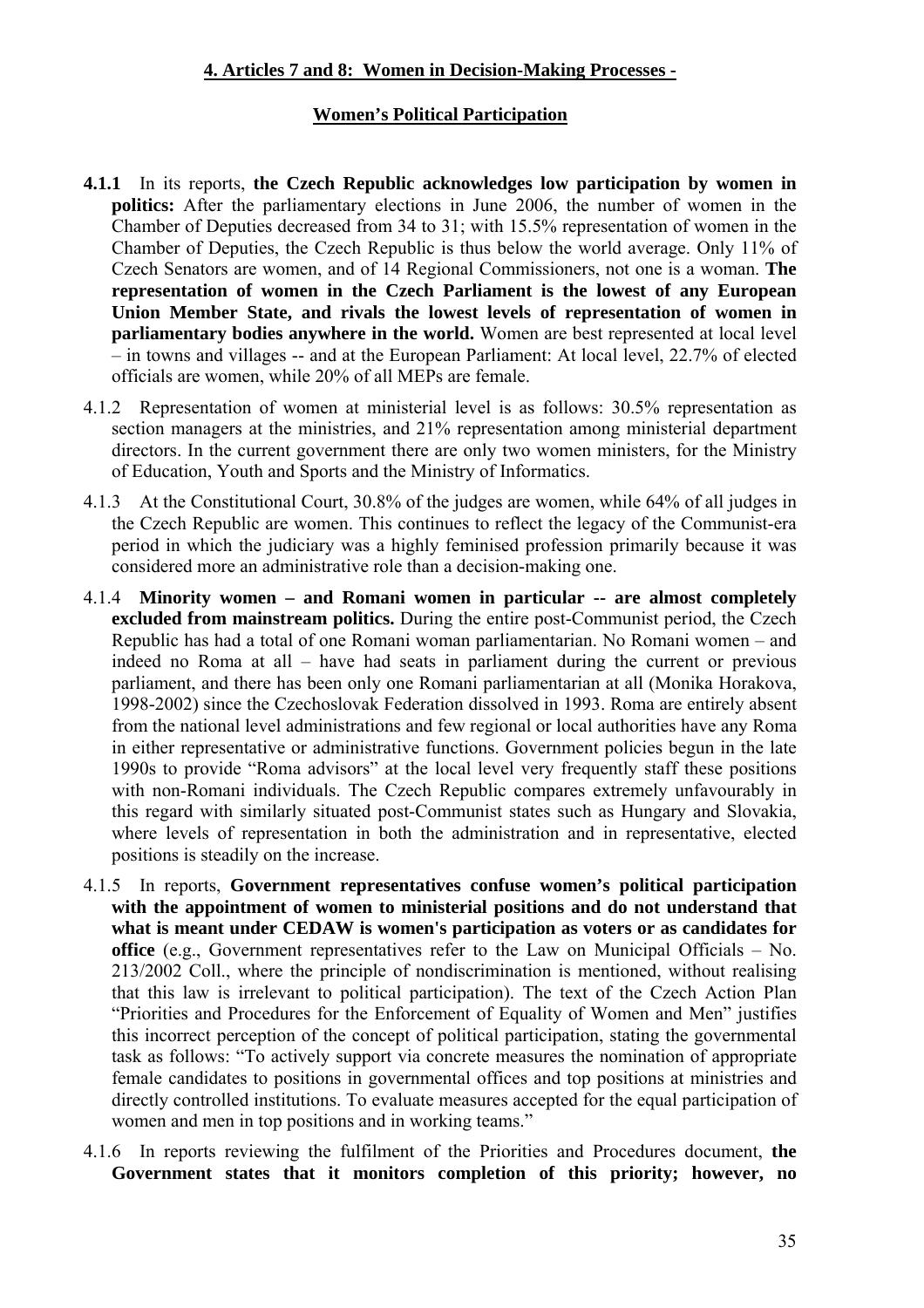**prominent developments in this area can be identified.** The standard argument is that people are appointed to positions in relevant departments according to their qualifications and not their gender, and that the selection is definitely not based upon discrimination against one or the other sex.

4.1.7 A twinning project with Sweden also recommended measures leading to increased women's participation in politics, and the Election Code was then amended. The first version of the amendment counted on introducing quotas for candidate lists during all kinds of elections; after the first round of comments from other ministries and relevant bodies, the amendment was then dramatically altered. Its final version included **only a 30% quota for elections to the Chamber of Deputies of the National Parliament and to the European Parliament, and no quota for either regional or local bodies**. Moreover, the code will not take effect until the period after the 2006 parliamentary election, which definitely represents a huge deficiency, as the majority of the current governmental political parties have not voluntarily applied any quota system to their candidate lists. The only exceptions to this are small political parties currently not sitting in the Chamber of Deputies, which did, however, try to exploit their explicit promotion of women's political participation during the recent pre-election campaign. This strategy was not successful in terms of getting them votes.

# **4.2 Recommendations for Government Action**

- 4.2.1 As a matter of the highest urgency, the Government should undertake measures to **redress the extreme under-representation of Romani women** in representative and official administrative positions.
- 4.2.2 The Government should remedy the low representation of women in local and regional elected bodies by standardising the quota system for candidate's lists to be consistent at all levels with regard to women's representation.
- 4.2.3 The Government should remedy the exclusion of women from decision-making positions at local, regional, and national level by promoting hiring policies that positively discriminate and promote women's inclusion.
- 4.2.4 **The Government should develop and adopt an Election Law that provides for at least a 40% quota system** to be used in all elections, especially the upcoming local and regional elections.
- 4.2.5 **The Government should consult with countries that have adopted quota systems** in their election laws, analyze their approaches, and take their experience into account so as to make the new system effective.
- 4.2.6 Within its actions as developed in the Action Plan document (Priorities and Procedures for the Enforcement of Equality of Women and Men), **the Government should focus on planning and running its activities in a more coordinated way** – activities developed during one year should follow on in the preceding year, build upon previous experience, respond to events realized at national and international level by other bodies and institutions, monitor the success and relevance of all actions realised, etc.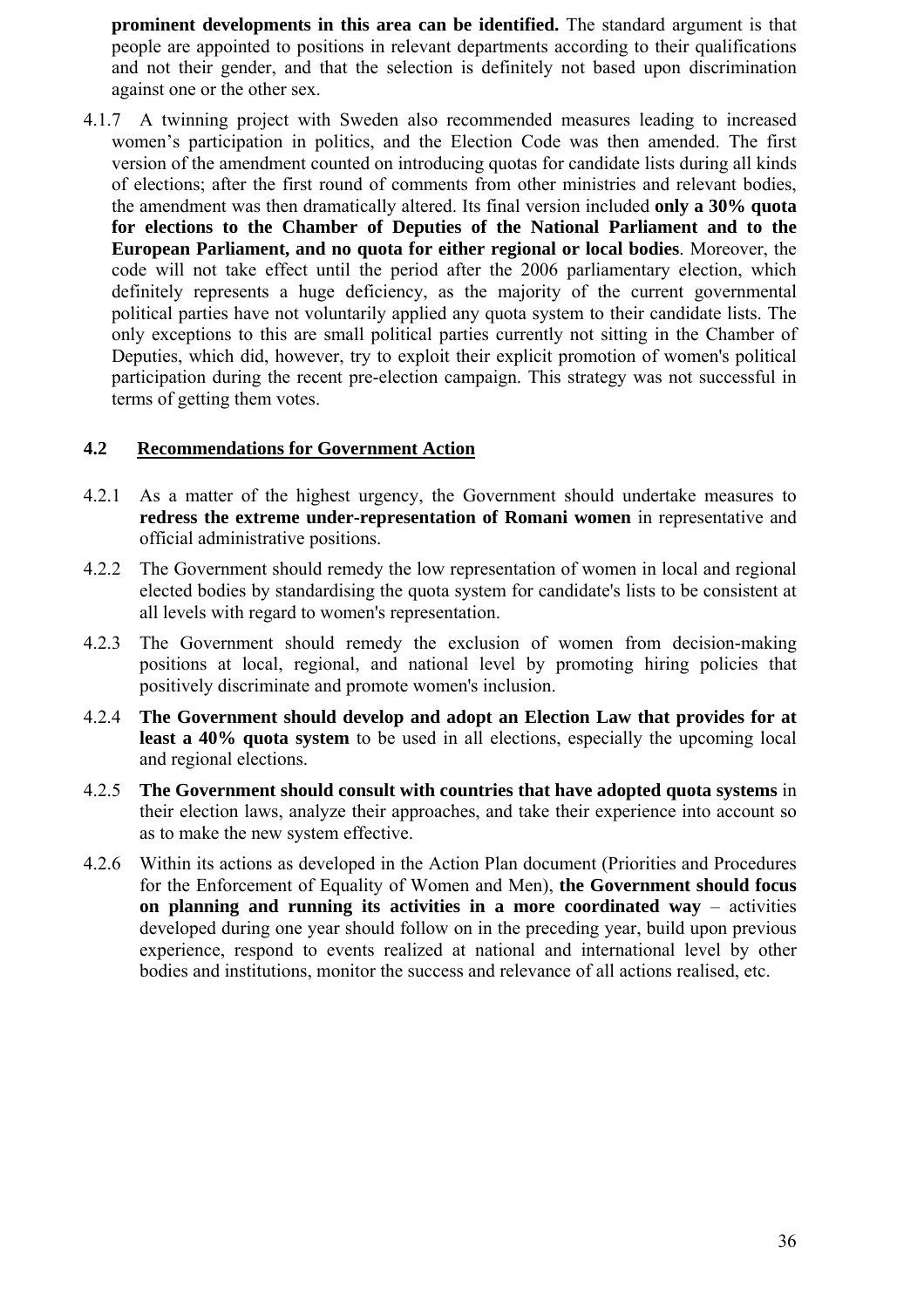# **5. Article 10: Education**

# **5.1. Participation of women in studying science and technology**

**5.1.1** Although the Committee has been concerned with the fact that there is very low participation by women in studying science and technology, and that therefore women are missing from fast-developing areas that demand the relevant education and experience, the Czech government has neither realized nor supported any long- or short-term projects on this issue. It did not take advantage of the period during which a woman headed the Academy of Sciences of the Czech Republic. Similarly, it has not reacted to the fact that a National Contact Centre – Women and Science has been founded within the structures of the Sociological Institute of the Academy of Sciences focusing on women's participation in science, their work-life balance strategies with a special focus on their scientific work, etc. The government also overlooks – even in its reports – the fact that some of the subsidiaries of big international institutions dealing with technology run campaigns in the Czech Republic motivating women and girls to study technological and technical subjects and then enter such structures in the Czech Republic. **The Government** does not respond to such initiatives and **does not focus on the development of women and girls' technical knowledge at all.** 

# **5.2 Segregation of Romani children in the Czech school system37**

- 5.2.1 ERRC research conducted on the situation of Roma in the Czech school system in the school year 1998-1999 documented extreme levels of racial segregation in Czech schools.<sup>38</sup> Intensive research was carried out in the Czech city of Ostrava. This revealed that, during the 1998-1999 school year:
	- •More than half of the student body of so-called "remedial special schools" for the mentally disabled were Romani;
	- •More than half of the population of Romani children of the age of mandatory school attendance in Ostrava were being schooled in remedial special schools;
	- •Any given Romani child was more than 27 times more likely than a non-Romani child to be schooled in a remedial special school.
	- •Those Romani children not attending remedial schools were frequently in large urban ghetto schools with bad reputations;
	- •Over 16,000 non-Romani children in the city went to school every day without meeting a single Romani classmate – that is, they attended entirely segregated, all white schools.

Field research in a number of municipalities elsewhere in the Czech Republic revealed little or no significant difference between the situation in Ostrava and that of other urban or semi-urban areas. Follow-up research in 2003 and 2005 in the Czech Republic, undertaken by the ERRC with partners Association of Roma in Moravia and the League

 $37$  For detail report on independent research in situation of segregation of Romani children in special education please see European Centre for Roma Rights, *Stigmata: Segregated Schooling of Roma in Central and Eastern Europe, a survey of patterns of segregated education of Roma in Bulgaria, the Czech Republic, Hungary, Romania, and Slovakia,* http://www.errc.org/Thematic\_index.php, 2.1.2006.

<sup>38</sup> See European Roma Rights Center*, A Special Remedy: Roma and Schools for the Mentally Handicapped in the Czech Republic,* Budapest, 1999.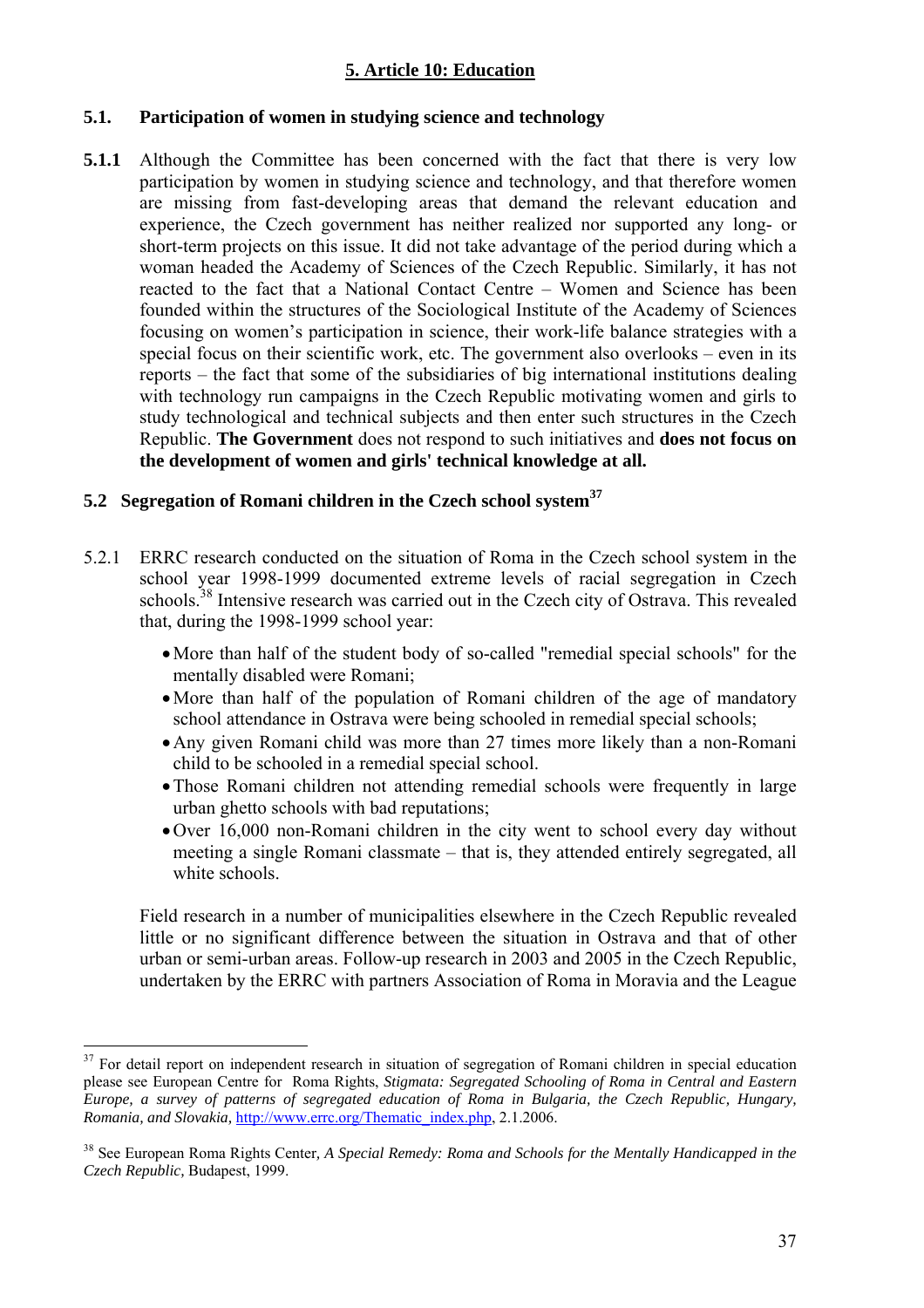of Human Rights indicated no significant change in levels of placement of Romani children in separate, substandard classes or schools of various types.

A particularly pernicious role in the placement of Romani children in separate, substandard, and fundamentally degrading classrooms is played by the person of the educational psychologist. Although by law a parent's consent is required in order to secure the placement of a child in any given school, in practice, a combination of (i) the school director of the substandard school; (ii) the school director of the placing school; and (iii) educational psychologists deploying tests which are not made public, exert intense pressure on Romani parents – often themselves systematically undereducated and therefore illiterate -- to accept placement of their children in separate, substandard classes. As a result of regular reports of bullying by non-Romani children and in some cases also by teachers in mainstream schools (an issue as yet completely unaddressed by any government policy or action), many Romani parents capitulate to such pressure.

There are no effective procedures in place either to challenge such placement, or to review the placement of children in separate, substandard classes or schools.

As a result, the educational attainment of Romani women and girls is markedly lower than their non-Romani counterparts, and most leave school fundamentally ill-equipped for adult life in contemporary society, having experienced systemic degradation at the hands of the state school system for the better part of their first two decades of life.

The government has in some places acknowledged the problem, for example when it estimated that approximately 75% of Romani children attend special schools for mentally disabled children.<sup>39</sup> However, elsewhere and most frequently, the government has denied or severely downplayed the problem of racial segregation of Roma in Czech schooling, in some instances blaming all issues on Romani parents.<sup>40</sup>

5.2.2 The New Schools Act (No. 531/2004 Coll.) was passed in 2004 and came into effect on 1 January 2005. The new Schools Act does not provide for the operation of so-called "special schools", which are to be replaced by basic schools with specific educational programmes for different populations of children. There will still be schools for children with special educational needs; **the only difference is that they will not be called "special" schools.** The amendment may be desirable, but it does not guarantee that there will be a fundamental change in the chances of Romani children receiving an

<sup>&</sup>lt;sup>39</sup> Committee on the Elimination of Racial Discrimination, CERD/C/372/Add.1, 14 April, 2000. The Fourth Periodic Report of the Czech Republic submitted under Article 9 of the Convention on Elimination of Racial Discrimination *2000,* Addendum Czech Republic, 26 November 1999, para. 134.

<sup>&</sup>lt;sup>40</sup> See for example the Czech government's Joint Inclusion Memorandum, a policy document elaborated jointly with the European Commission in 2004, at point 2.4.4.:

<sup>&</sup>quot;The unsatisfactory situation in educating children of the Roma community members, who represent the majority of *pupils from socio-culturally disadvantaging backgrounds*, remains the permanent target of criticism from the inspection bodies of international human rights agreements, regular European Commission Reports as well as local and international non-governmental organisations monitoring the human rights compliance. They criticise especially the fact that a large proportion of them attend special schools, which de facto - although no longer de iure - limits their chances to achieve higher education levels and limits the possibility to achieve social integration. In vocational training these pupils are primarily directed towards obtaining qualification for manual professions. The percentage of Roma pupils attending special schools cannot be determined precisely and the existing qualified estimates cannot be generalised for the whole of the country. The main limitation disadvantaging Roma pupils in the education process in relation to the majority population is often the low social level of the Roma community, which undervalues the importance of education."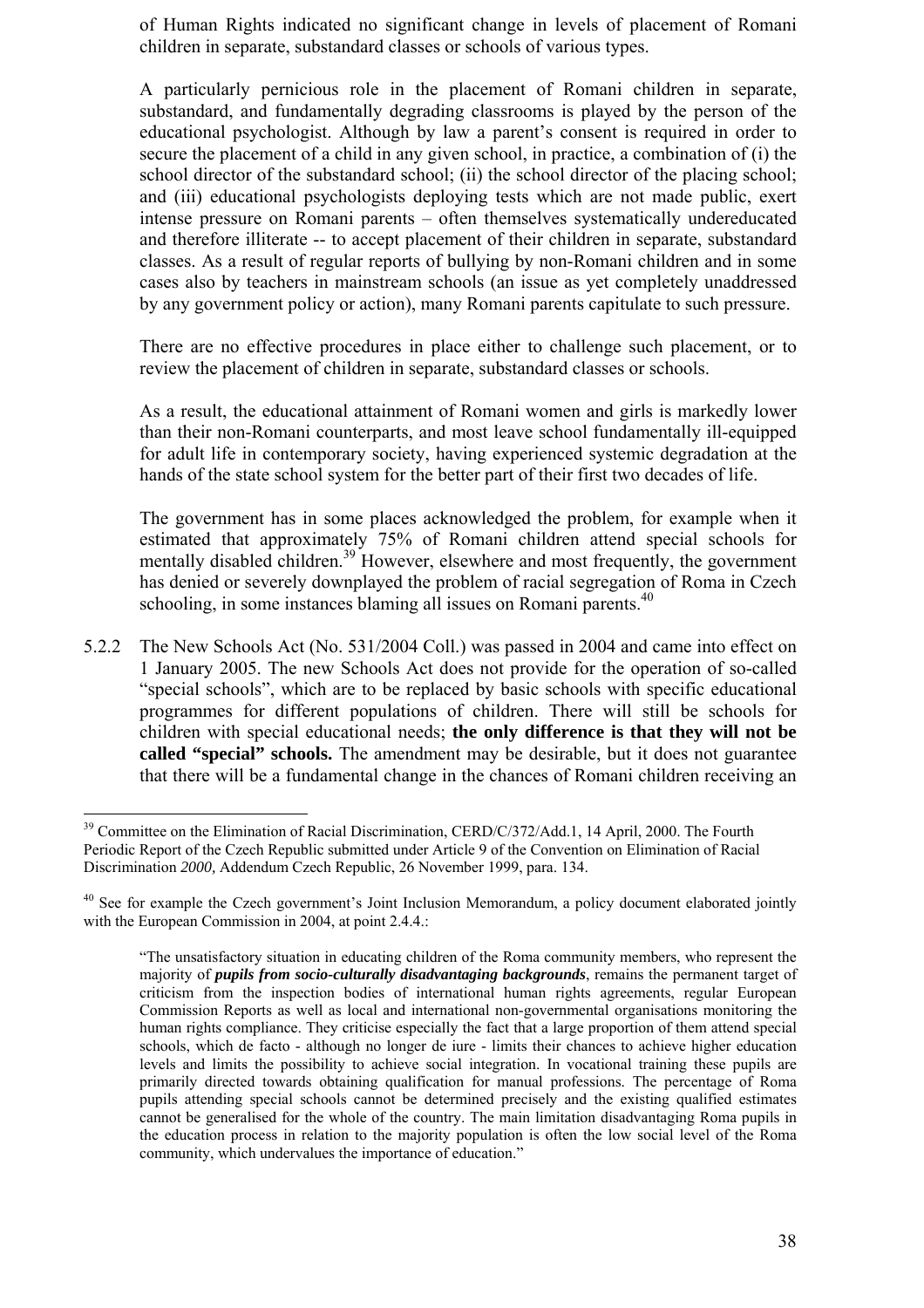education that corresponds to their abilities. Without further measures explicitly designed to desegregate Czech schools, these measures will be ineffective.

- 5.2.3 The Act has introduced a category of "pupils with special educational needs" these are children with handicaps (mental, physical, visual or hearing handicap, defects of speech, a combination of handicaps, autism, or developmental defects of learning or behaviour) health disadvantages (health problems, long-term illness, or minor health defects leading to defects of learning or behaviour which must be considered when educating the child) and **children with a "social" handicap, which is most applicable to Roma children, and indeed is the standard form of coding for "Roma" by the Czech government.**
- 5.2.4 It is not clear who is responsible for the identification of children with special educational needs. The Act assigned the task to Educational Counselling Centres and it is regulated by an implementing regulation. $41$  The implementing regulation addresses children with social handicap only in one provision and not in connection with the Educational Counselling Centres. Neither the Act nor the implementing regulation state how to deal with children with social handicap. There is no obligation of the authorities to transfer the children with social handicap into regular schools or classes; the regulation only regulates the transfer of the children with health handicap.
- 5.2.5 Implementing regulation No. 73/2005 Coll. establishes elementary schools for pupils with special learning disabilities, elementary schools for pupils with special behavioural disabilities, practical elementary schools, and special elementary schools in which children from socio-culturally disadvantaged backgrounds might be educated. These schools have a lower pupil-teacher ratio, increased budgets, and teachers´ assistants in the classrooms. The new Act is unclear on its use of the terms "health handicap", "health disadvantage" and "social disadvantage", and the implementing regulations make this terminology even more unclear.
- 5.2.6 The alleged "radical reform" of the system of special education, therefore, has consisted in changing the designation of the special schools to that of elementary schools or "elementary special" schools; such has been the governmental solution to the challenge of integrating children with special educational needs (and especially socially disadvantaged children) into regular education. In the new elementary (special) schools, children are still taught according to the old curriculum (used until now in special schools or special classes) and the children who have a right to education in the elementary schools without additional labelling are still placed into inferior schools of a second category or into special classes hidden inside "normal" elementary schools.
- 5.2.7 As a result of deeply entrenched hostility on the part of Czech educators to the idea of integrated education, as well as because of institutional cultures in Central Europe by which acts are undertaken only if set out in positive law, it is evident that **the systemic under-education of Roma – including Romani girls – in various forms of separate, segregated classes and schools will not be remedied unless positive law measures are adopted, specifying desegregation measures and elaborating the responsibilities of all relevant authorities in the desegregation process.**
- 5.2.8 In addition to these positive law desegregation measures, in the course of the desegregation process – once it is finally begun -- Romani children and parents, as well as teachers and school administrators, will need targeted assistance. One need is regular attendance in nursery school. Many Romani families do not enrol their children in nursery school due to the cost, and because significant segments of the Romani community live in poverty or extreme poverty. As a result of recent policy

<sup>&</sup>lt;sup>41</sup> Regulation nm. 72/2005 Coll. On providing counselling in schools and educational counselling facilities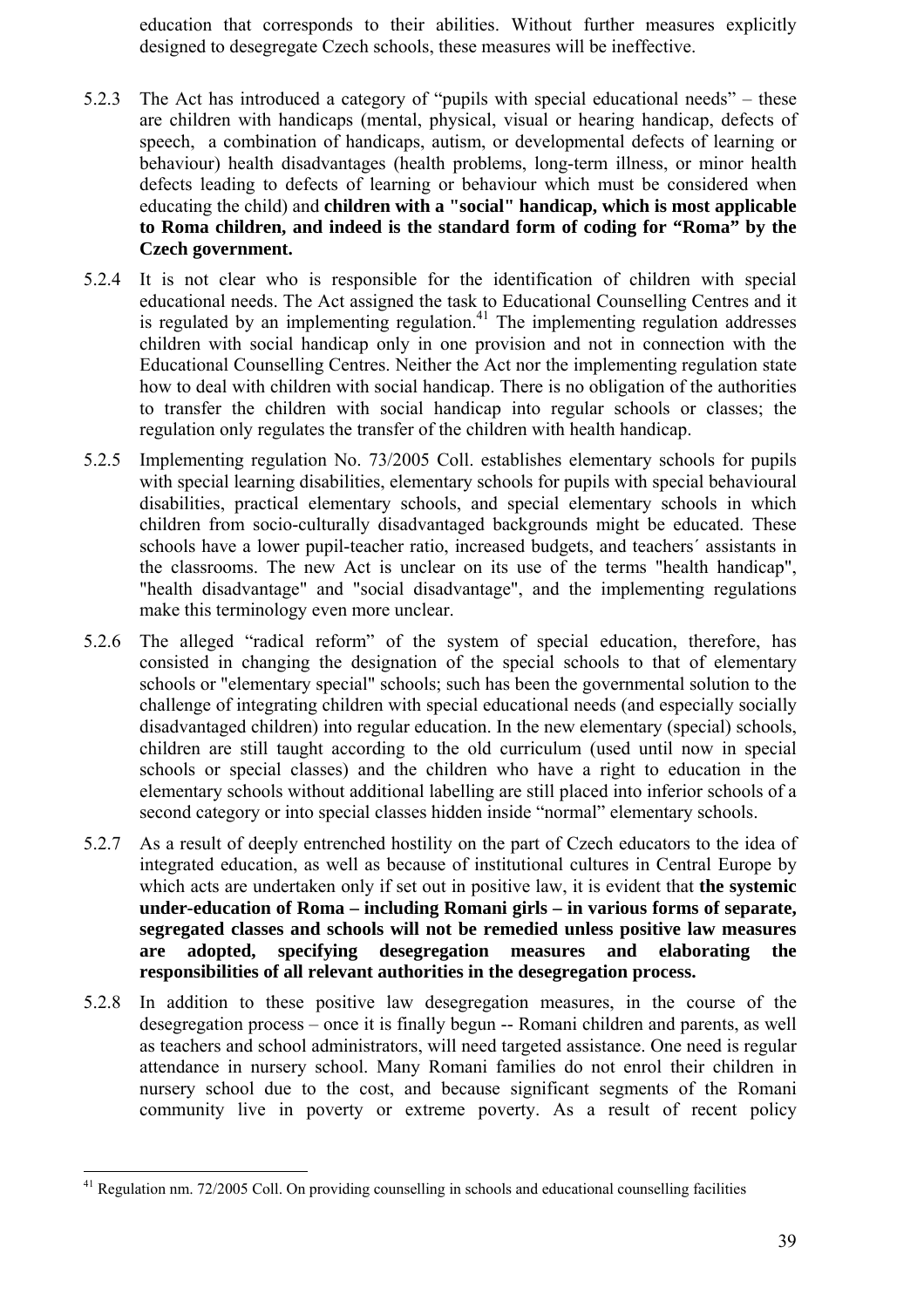amendments, the final year of nursery school is now free-of-charge. Other possible forms of targeted assistance are preparatory classes and teachers´ assistants.

- 5.2.9 As of the passage of the new Schools Act No. 531/2004 Coll., the previously defined position of "Romani assistant" has ceased to exist, as has the government policy introduced in the late 1990s of providing Romani assistants to classrooms. Instead the broader concept of "teachers' assistant" is referred to, and this concept is insufficiently regulated. Law No. 561/2004 Coll, School Act refers to this job title; Law No. 563/2004, on pedagogical workplaces, specifies the qualifications required for this job; and Decree No. 73/1005 Coll., on the education of children, pupils and students with special educational needs, also refers to this job title. The "Romani assistants" previously played an important role in communication with Romani families, and their specific function vis-a-vis the Romani community is no longer legislated. School directors decide at their own discretion whether to establish a position of "teacher's assistant" or not, and such assistants are funded from the regional budgets. There are not sufficient funds in the regional budgets for establishing a sufficient number of assistants to all classrooms that need them.
- 5.2.10 The Ministry of Education, Youth, and Sports has established preparatory classes for children with a sociocultural handicap. There were 137 of these classes in 2004 with a total of 1779 children, the majority of them Romani. Many Romani families are not aware of this possibility and in a number of instances have not yet been persuaded of the value of enrolling their children in such classes. This is a consequence of the insufficient work of the Education Counselling Centres and terrain social work with Roma families. Approximately 1/3 of the preliminary schools were established in special schools. Due to the fact that special schools are often situated in areas with a high number of Roma, Romani families on a number of occasions have sent their children to the preparatory classes in special schools. For the reasons noted above, Romani parents frequently consent to the enrolment of their children directly from these preparatory classes into remedial special schools or classes.
- 5.2.11 Finally, there is no government policy in the Czech Republic to investigate the issue of to what extent patriarchal traditions extant in some specific segments of the Romani community may pressure girls to abandon school once they reach puberty**.**
- 5.2.12 There is similarly little effort to provide adult education to previous victims of school segregation practices, or of under-schooling as a result of patriarchal community practice.

## **5.3 Recommendations for Government Action**

- 5.3.1 **The Government should support targeted campaigns promoting technical and technological studies among women and girls.** The Government should also support more women entering science and taking part in scientific research as their career.
- 5.3.2 **The Government**, especially the Minister of Education (and the Ministry as an institution), **should take actions promoting gender-sensitive education** at all levels of the educational system, including universities, and especially those universities training future teachers.
- **5.3.3 Adopt preferably through an Act of Parliament a Law on School Desegregation, setting out in detail the roles of all relevant actors, detailing funding sources and setting clear timetables for full desegregation of Czech schools.**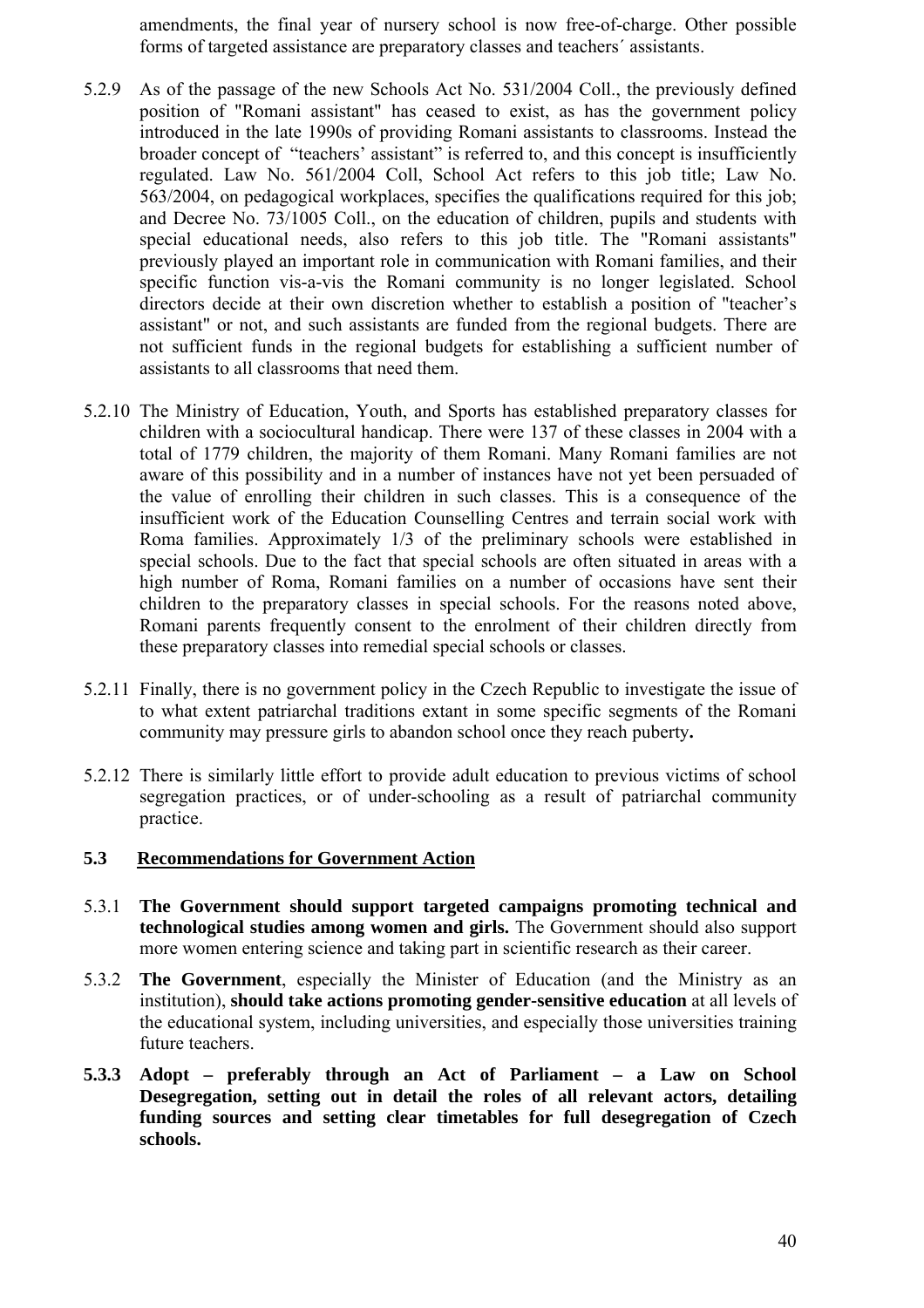- **5.3.4 Implement parallel measures to support all relevant stakeholders, including but not necessarily limited to Romani and non-Romani children, Romani and non-Romani parents, teachers and school administrators. Fund these measures to a level adequate to need.**
- **5.3.5 Adopt policy measures to address particular issues related to Romani women and girls in the school system, in particular high school abandonment rates of Romani girls due to patriarchal community practices.**
- **5.3.6 Adopt adult education measures to remedy entrenched legacies of school segregation and under-schooling resulting from patriarchal Romani community practice.**

# **6. Article 16: Marriage and Family**

## **6.1. Child care**

- 6.1.1 When it comes to the state's initiatives related to supporting parents caring for children – including single parents – **the Government should be reproached for its failure to adequately resolve the issue of child support obligations**. A bill was not adopted which would make the state responsible for covering alimony owed by a noncontributing parent and for recovering the amounts due afterwards from said parent - on the contrary, the bill was rejected. Women – who usually become single parents caring for children after divorce – face a lack of interest from politicians regarding their concerns, despite the high divorce rate in the Czech Republic and its high number of single-parent families. Politicians and public officials often say the social security and social care systems are adequate in the Czech Republic and that it is not necessary to develop them further or orient them towards more disadvantaged people, even though the group in this case is comprised of people of the same sex, which proves they are at a structural disadvantage.
- **6.1.2** According to a study published in 2004 entitled "Mapping the number and characteristics of children under 3 in institutions across Europe at risk of harm" by the Centre for Forensics and Family Psychology, University of Birmingham (C. Hamilton-Giachritsis, K. Browne, R. Johnson, L. Leth, M. Ostergren et al: Final Report for a Daphne 2002 project), **the Czech Republic is the EU country with the highest number of children under 3 taken into state care**, **at 60 per 10,000** (compared with 1 per 10,000 in Great Britain and 0 per 10,000 in both Iceland and Slovenia). The Romani community is disproportionately affected by this practise, which reflects the need for a general modernisation of child protective services in the Czech Republic.
- **6.1.3** There are compelling indications that placement of children in state care is frequently the result of racial animus, in particular because social workers exercise a higher degree of suspicion of Romani parents than they do toward non-Romani parents. Although courts have in some cases reversed the decisions of social workers,<sup>42</sup> and despite regular campaigning on this issue by a number of Czech journalists, the government has not yet undertaken any significant or durable reform efforts in this area, nor even acknowledged that there may be a problem in this area.

<sup>&</sup>lt;sup>42</sup> For example, the first person born in the Northern Moravian region of the Czech Republic, Ms Eva Sivaková, was taken immediately into state care on 4 January 2005. A court in Karvina finally ordered her return to the custody of her mother on 2 May 2005. She spent her first four and a half months of life in a state institution. The decision was not actually confirmed by Czech judicial authorities until January 2006.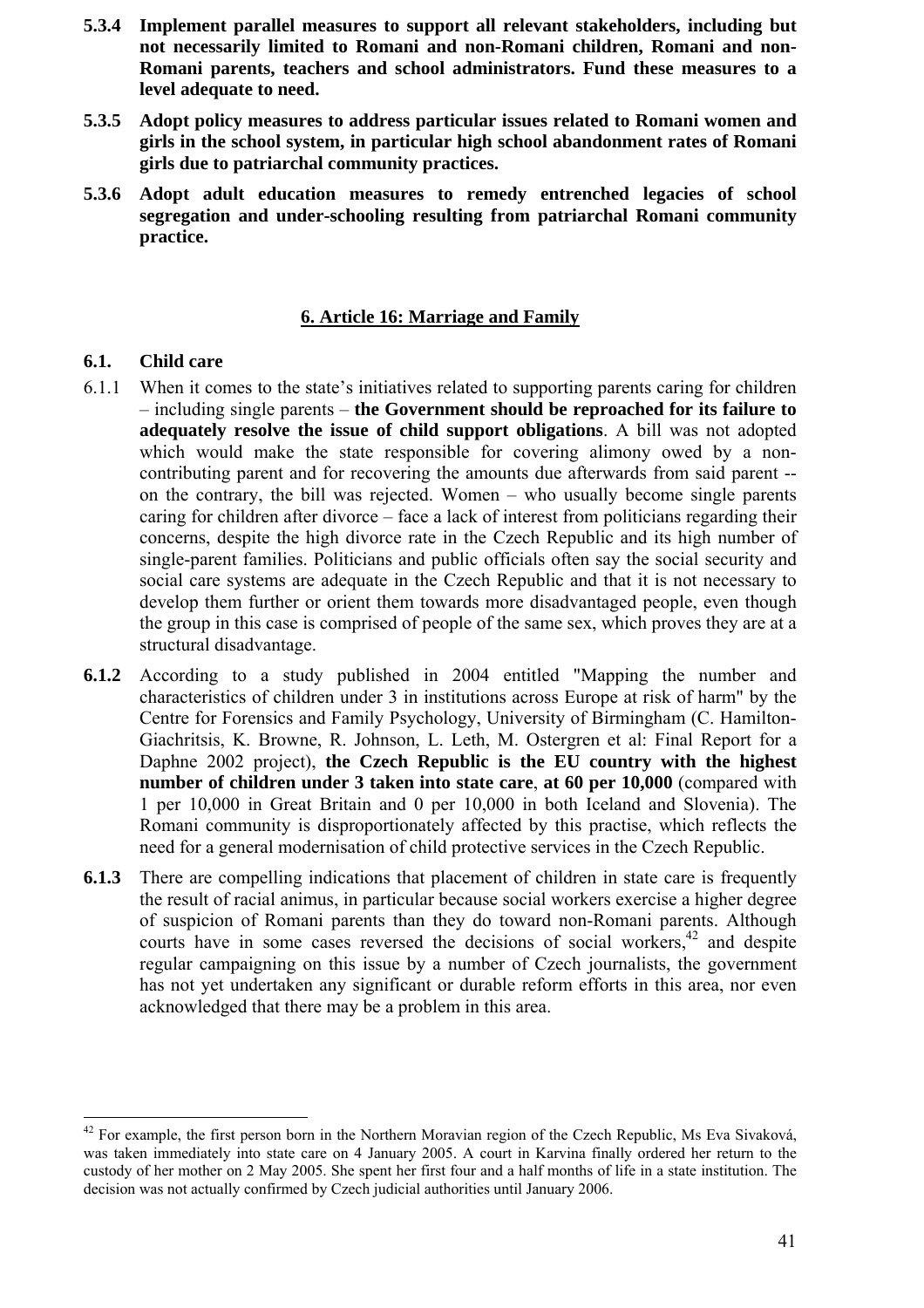## **6.2. Recommendations for Government Action**

- 6.2.1. The Government should introduce a mechanism whereby child support can be more easily pursued by the state on behalf of parents who are financially damaged by their non-paying partner's having abandoned this obligation, as well as a mechanism to ensure such damaged parents do not fall into poverty.
- 6.2.2. The Government should immediately review its policy for taking children into state care with a view to reducing the extremely high numbers of children taken into state care, as well as eliminating all discriminatory practises in its institutionalisation procedures. A policy of increased, intensive social counselling for at-risk families with small children should be introduced to replace reliance on the institutionalisation of children as a one-size-fits-all solution to child endangerment.

# **7. Article 5: Fighting Stereotypes**

- 7.1.1 In its previous final recommendations to the Czech Republic the Committee recommended that it focus more closely on breaking down stereotypes related to women's and men's roles in society. Except for some not very well-structured (and usually not consistent) training for public officials, **the government has not focused on fighting stereotypes at all**. During the last four years, none of the current government members has initiated any discussion  $-$  e.g., in the media  $-$  on this issue. The ministries have published only a very few press releases, if any, on this issue. Only in 2006 did the issue of women's roles and positions become a more prominent issue – and it is necessary to underline that 2006 is an election year. The political parties, however, focus almost solely on women as mothers and, potentially, also on family policies. The issue of women's political participation remains very much out of their interest.
- 7.1.2 The only example of a media presentation of a gender-sensitive project has been a series of short documentary films initiated by MLSA and screened by Czech Television. All of the documentaries discuss the motivation of fathers to participate in parental care, take parental leave, etc. This series is, however, has only been shown since May 2006.

# **7.2 Recommendations for Government Action**

- 7.2.1 **The Government should consider undertaking a campaign against gender stereotypes** – e.g., via launching a Day of Gender Equality and various actions accompanying it, such as research, broadcasting documentaries, information leaflets distributed to local labour offices, schools, NGOs, etc.
- 7.2.2 **The Government should initiate discussion** with employers, trade unions, and other social actors, as well as with the media and civil society – **of different measures allowing women and men to reconcile their personal, family, and work lives**.
- 7.2.3 The Government **should give attention to shadow reports** and other forms of recommendations for action developed by representatives of the civil society and academia (for example to Shadow Report in the Area of Equal Opportunities of Women and Men, 2006 published by Open Society Fund Prague).